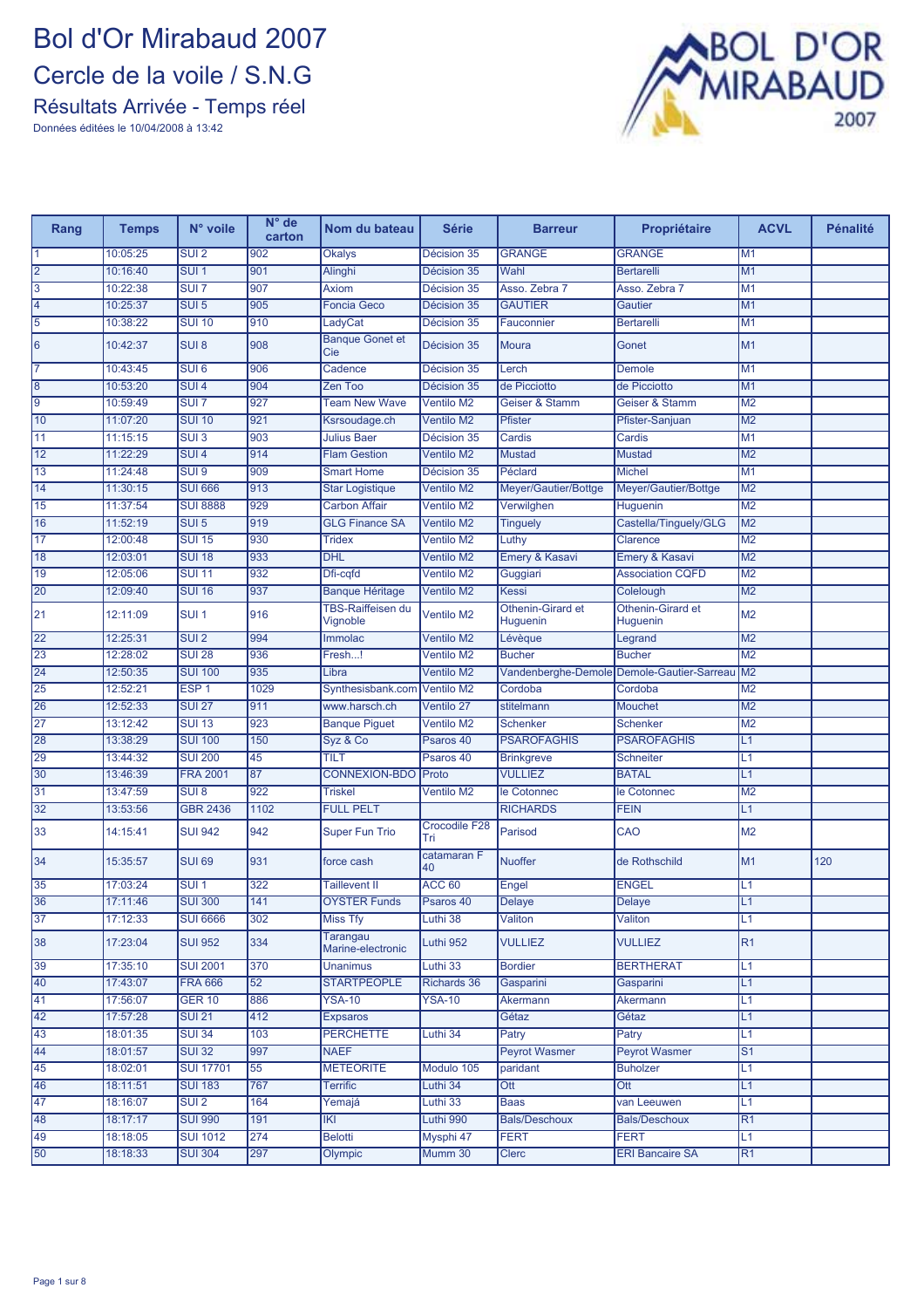### **Bol d'Or Mirabaud 2007** Cercle de la voile / S.N.G Résultats Arrivée - Temps réel

**ABOL D'OR<br>MIRABAUD** 2007

| Rang            | <b>Temps</b>         | N° voile                            | N° de carton    | Nom du<br>bateau                    | <b>Série</b>                             | <b>Barreur</b>          | <b>Propriétaire</b>                    | <b>ACVL</b>            | <b>Pénalité</b> |
|-----------------|----------------------|-------------------------------------|-----------------|-------------------------------------|------------------------------------------|-------------------------|----------------------------------------|------------------------|-----------------|
| 51              | 18:21:24             | <b>SUI 2720</b>                     | 699             | Alyen                               | Luthi 33                                 | Lombard                 | Lombard                                | L1                     |                 |
| 52              | 18:22:25             | <b>FRA 176</b>                      | 506             | Adonnante.com                       | <b>Grand Surprise</b>                    | <b>Morelle</b>          | <b>Morelle</b>                         | $\overline{\text{GS}}$ |                 |
| 53              | 18:23:08             | <b>SUI 3313</b>                     | 551             | Nénuphar                            | <b>First Class 10</b>                    | <b>REBEAUD</b>          | <b>REBEAUD</b>                         | L1                     |                 |
| 54              | 18:28:01             | <b>SUI 54</b>                       | 445             | <b>Atalante</b>                     |                                          | <b>Naville</b>          | <b>Naville</b>                         | L1                     |                 |
| 55              | 18:29:50             | <b>SUI 27</b>                       | 563             | 50 èmes Hurlants                    | Luthi 952                                | Pictet                  | <b>PICTET</b>                          | R <sub>1</sub>         |                 |
| 56              | 18:32:46             | <b>FRA 86</b>                       | 424             | <b>BACHIBOUZOUK</b>                 | <b>Grand Surprise</b>                    | <b>SERRAD</b>           | <b>SERRAD</b>                          | $\overline{\text{GS}}$ |                 |
| 57              | 18:36:39             | <b>SUI 77</b>                       | 95              | <b>Savavite</b>                     | Proto                                    | pittier                 | Plumettaz                              | L1                     |                 |
| 58              | 18:37:35             | <b>FRA 40</b>                       | 426             | Wetzet                              |                                          | <b>Barnoud</b>          | <b>Barnoud</b>                         | L1                     |                 |
| 59              | 18:38:42             | SUI <sub>3</sub>                    | 1086            | Simple                              | Chaps 30                                 | Hägy                    | <b>Hägy</b>                            | R1                     |                 |
| 60              | 18:39:28             |                                     | 998             | <b>AET</b>                          | 18-pieds<br>légerement<br>modifié        | <b>RAVONEL</b>          | <b>JUNDT</b>                           | <b>LX</b>              |                 |
| 61              | 18:41:34             | <b>SUI 102</b>                      | 349             | <b>Little Nemo II</b>               | <b>Grand Surprise</b>                    | <b>Borter</b>           | <b>BORTER</b>                          | <b>GS</b>              |                 |
| 62              | 18:41:36             | <b>FRA 41</b>                       | 575             | <b>BPH</b><br><b>CONSTRUCTION</b>   | Lago 950<br>Racing                       | <b>BERNAULT</b>         | <b>MAITRE/</b><br><b>BERNAULT</b>      | R <sub>1</sub>         |                 |
| 63              | 18:43:00             | <b>SUI 333</b>                      | 920             | Gadget                              |                                          | Ménétrey                | Ménétrey                               | M1                     |                 |
| 64              | 18:43:15             | <b>SUI 309</b>                      | 960             | <b>OMEGA PLANET</b><br><b>OCEAN</b> | Mumm 30                                  | <b>DUCOMMUN</b>         | <b>DUCOMMUN</b>                        | R1                     |                 |
| 65              | 18:43:27             | <b>SUI 68</b>                       | 578             | <b>Jackie Blue</b>                  | <b>Grand Surprise</b>                    | Mach                    | Mach                                   | GS                     |                 |
| 66              | 18:43:44             | <b>SUI 16</b>                       | 9069            | Jaïpur                              | <b>Toucan</b>                            | <b>Berset</b>           | <b>Berset</b>                          | LX                     |                 |
| 67              | 18:46:04             | <b>SUI 108</b>                      | 313             | <b>CDRC</b>                         | Modulo 108                               | Hogendijk               | <b>NAIMI</b>                           | L1                     |                 |
| 68              | 18:48:30             | <b>FRA 14</b>                       | 448             | Magic Karma                         | <b>Esse 850</b>                          | <b>MARCHETTA</b>        | <b>MARCHETTA</b>                       | R <sub>1</sub>         |                 |
| 69              | 18:48:38             | <b>GBR 9995T</b>                    | 1085            | <b>ERIS</b>                         | Out95                                    | <b>BRIGGS/PAWSON</b>    | <b>OUT AND OUT</b><br><b>SOLUTIONS</b> | R <sub>1</sub>         |                 |
| 70              | 18:48:49             | <b>SUI 005</b>                      | 1031            | Gryffindor2                         |                                          | Aeppli                  | Aeppli                                 | R <sub>1</sub>         |                 |
| $\overline{71}$ | 18:48:55             | <b>SUI 29</b>                       | 226             | <b>TAKATA</b>                       | <b>Grand Surprise</b>                    | Jutzi                   | Jutzi                                  | $\overline{\text{GS}}$ |                 |
| 72              | 18:49:18             | <b>SUI 82</b>                       | 545             | <b>Carpediem Bis</b>                |                                          | <b>MUNIER</b>           | <b>MUNIER</b>                          | L1                     |                 |
| 73              | 18:49:33             | <b>SUI 55</b>                       | 333             | Passetougrain 6                     | <b>Grand Surprise</b>                    | <b>DEVAUD</b>           | <b>DEVAUD</b>                          | GS                     |                 |
| 74              | 18:49:39             | <b>SUI 221</b>                      | 943             | <b>MEA HUNA</b>                     | <b>Grand Surprise</b>                    | <b>Bugnon</b>           | <b>Bugnon</b>                          | $\overline{\text{GS}}$ |                 |
| 75              | 18:49:53             | <b>SUI 1525</b>                     | 320             | <b>Poopy Express</b>                | Proto ABC                                | <b>Milliquet</b>        | <b>Milliquet</b>                       | $\overline{R1}$        |                 |
| 76              | 18:50:08             | FRA <sub>1</sub>                    | 374             | <b>Tix Way</b>                      | <b>Grand Surprise</b>                    | <b>RAPHOZ</b>           | <b>RAPHOZ</b>                          | $\overline{\text{GS}}$ |                 |
| 77              | 18:50:19             | <b>FRA 53</b>                       | 981             | KooKabura                           | Toucan<br><b>Standard</b>                | duran                   | duran                                  | L1                     |                 |
| 78              | 18:50:23             | sui 107                             | 583             | Winward 3                           | <b>Grand Surprise</b>                    | Fornallaz               | Perret                                 | $\overline{\text{GS}}$ |                 |
| 79              | 18:50:53             | <b>SUI 38</b>                       | 47              | <b>TWISTER</b>                      | <b>Grand Surprise</b>                    | Deryng                  | Deryng                                 | $\overline{\text{GS}}$ |                 |
| 80              | 18:51:13             | F 581                               | 34              | <b>CROSS</b><br><b>SYSTEMS</b>      | <b>First 40.7</b>                        | <b>Arnulf Janine</b>    | Arnulf                                 | L2                     |                 |
| 81              | 18:51:24             | SUI7                                | 371             | Moony                               | Luthi 33                                 | <b>SECRETAN</b>         | <b>SECRETAN</b>                        | R1                     |                 |
| 82              | 18:51:35             | <b>SUI 69</b>                       | 666             | Exponentiel                         |                                          | <b>PAQUET</b>           | <b>PAQUET</b>                          | L1                     |                 |
| 83              | 18:51:35             | <b>FRA 7558</b>                     | 764             | <b>Babeth</b>                       |                                          | <b>DELERCE</b>          | <b>Beranger</b>                        | R <sub>1</sub>         |                 |
| 84              | 18:52:47             | Z 1460                              | 161             | Nanook                              | Jeudi 12                                 | Gerber                  | Gerber                                 | $\overline{R1}$        |                 |
| 85              | 18:53:12             | <b>FRA 34057</b>                    | 654             | Complice                            | <b>Grand Surprise</b>                    | <b>MAGNIN</b>           | <b>MAGNIN</b>                          | GS                     |                 |
| 86              | 18:53:56             | <b>SUI 46</b>                       | 378             | Apsara                              | <b>Grand Surprise</b>                    | <b>CATTANEO</b>         | <b>VON HALLER</b>                      | $\overline{\text{GS}}$ |                 |
| 87              | 18:55:12             | <b>SUI 2000</b>                     | 1               | <b>Flash</b>                        | Topaze                                   | <b>GAY</b>              | <b>GAY</b>                             | L1                     |                 |
| 88              | 18:55:27             | <b>SUI 2952</b>                     | $\overline{32}$ | <b>EMOTIONS</b>                     | Luthi 952                                | Zanarelli               | Zanarelli                              | R1                     |                 |
| 89              | 18:58:06             | SUI <sub>9</sub><br><b>SUI 2278</b> | 388             | Baloo<br><b>TANGARA</b>             | X 372 Sport                              | de Lastelle             | <b>Martin</b>                          | L1                     |                 |
| 90              | 18:58:51             |                                     | 231             | Equinoxe                            |                                          | Straumann<br>Flageollet | <b>STRAUMANN</b>                       | L2                     |                 |
| 91<br>92        | 19:00:09<br>19:00:15 | <b>SUI 219</b><br>SUI <sub>1</sub>  | 1000<br>129     | <b>ARDIZIO</b>                      | <b>Grand Surprise</b><br><b>Esse 850</b> | <b>Beausse</b>          | Flageollet<br><b>Beausse</b>           | GS<br>R1               |                 |
| 93              | 19:00:52             | <b>FRA 49</b>                       | 633             | <b>TOITURES</b><br><b>ALANAD</b>    |                                          | <b>VIANT</b>            | <b>MAGRE</b>                           | LX                     |                 |
| 94              | 19:01:16             | <b>SUI 50</b>                       | 39              | ko phi-phi                          | <b>Grand Surprise</b>                    | Zanarelli               | Zanarelli                              | $\overline{\text{GS}}$ |                 |
| 95              | 19:01:46             | <b>SUI 73</b>                       | 185             | $\overline{  X  }$                  |                                          | Fragnière               | Fragnière                              | L1                     |                 |
| 96              | 19:01:53             | <b>SUI 10</b>                       | 258             | <b>Vulcano</b>                      | Luthi 990                                | <b>DAMOND</b>           | <b>DAMOND</b>                          | R1                     |                 |
| 97              | 19:03:55             | <b>SUI 131</b>                      | 995             | Coriace                             | $6.5m$ SI                                | Rousselle               | Rousselle                              | $\overline{S1}$        |                 |
| 98              | 19:04:19             | <b>FRA 33</b>                       | 562             | <b>Thirsty Three</b>                | <b>Grand Surprise</b>                    | <b>BARTOLINI</b>        | <b>BONDOT</b>                          | $\overline{\text{GS}}$ |                 |
| 99              | 19:05:04             | <b>SUI 83</b>                       | 964             | Toucancané                          |                                          | Michel                  | <b>Bordier</b>                         | L1                     |                 |
|                 |                      |                                     |                 | <b>Original Black</b>               |                                          |                         |                                        |                        |                 |
| 100             | 19:05:51             | <b>SUI 131</b>                      | 71              | Race                                | <b>Grand Surprise</b>                    | <b>Brasey</b>           | <b>Brasey</b>                          | <b>GS</b>              |                 |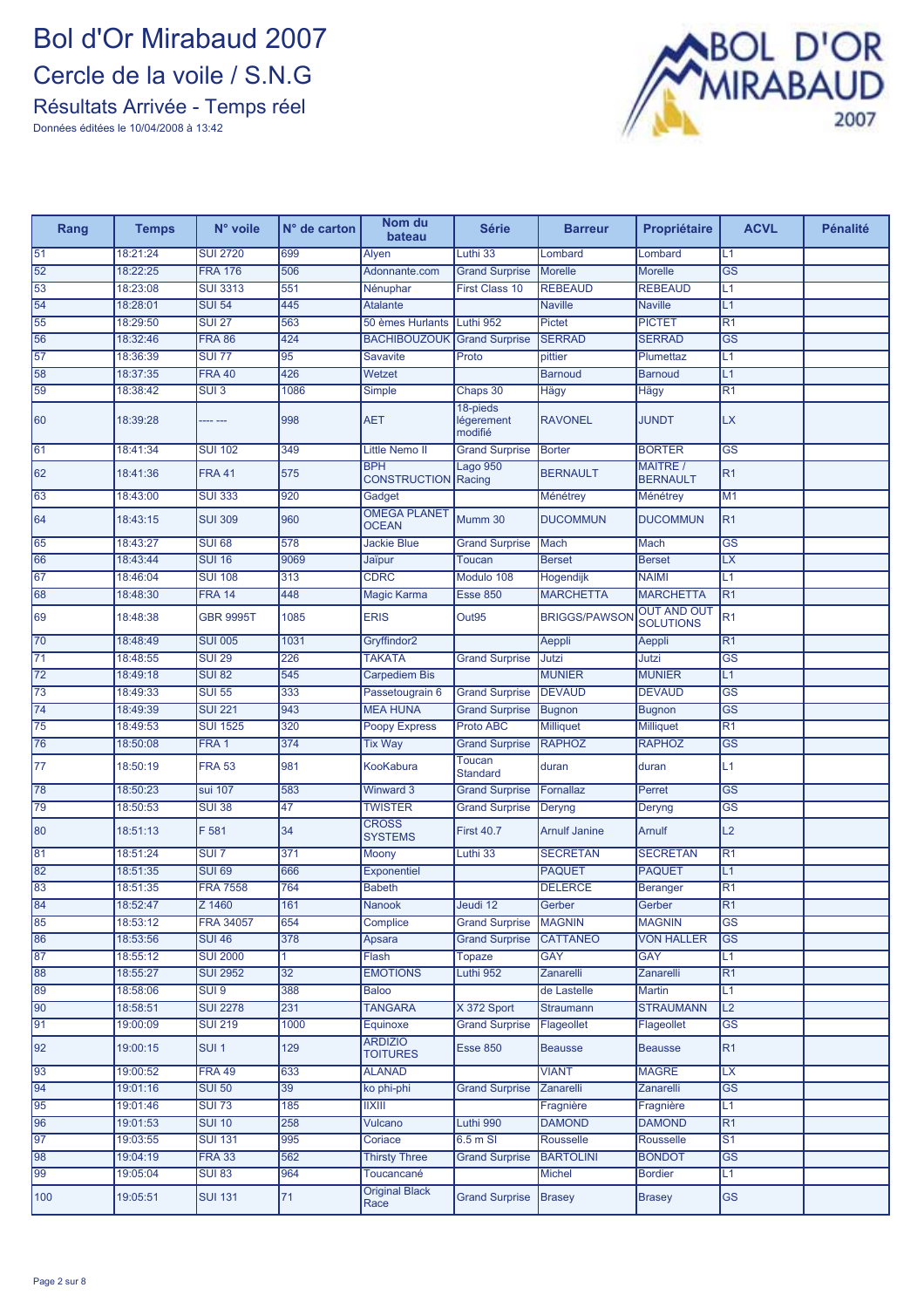### **Bol d'Or Mirabaud 2007** Cercle de la voile / S.N.G Résultats Arrivée - Temps réel



| Rang             | <b>Temps</b> | N° voile         | N° de<br>carton | Nom du bateau          | Série                           | <b>Barreur</b>          | Propriétaire      | <b>ACVL</b>                       | <b>Pénalité</b> |
|------------------|--------------|------------------|-----------------|------------------------|---------------------------------|-------------------------|-------------------|-----------------------------------|-----------------|
| 101              | 19:06:33     | <b>SUI 56</b>    | 565             | L'Y                    |                                 | <b>MEYER</b>            | <b>MEYER</b>      | L1                                |                 |
| 102              | 19:06:42     | <b>SUI 341</b>   | 855             | Antilau                | Luthi 990                       | Civitillo               | <b>CIVITILLO</b>  | R1                                |                 |
| 103              | 19:08:14     | <b>SUI 222</b>   | 896             | <b>Wahoo Two</b>       | Grand Surprise CARDINAUX        |                         | CARDINAUX/SECHAUD | <b>GS</b>                         |                 |
| 104              | 19:10:30     | <b>SUI 44</b>    | $\overline{12}$ | Tchaïka                |                                 | viazemsky               | viazemsky         | L1                                |                 |
| 105              | 19:10:41     | <b>SUI 9699</b>  | 330             | <b>Ventcoulis</b>      | Luthi 33<br><b>Cruiser</b>      | Lerch                   | Lerch             | R <sub>1</sub>                    |                 |
| 106              | 19:11:04     | <b>SUI 180</b>   | 702             | Pump-it-up             | Grand Surprise Vandini          |                         | Vandini           | $\overline{\text{GS}}$            |                 |
| 107              | 19:11:22     | <b>SUI 21</b>    | 2232            | <b>Excechiel</b>       | Dolphin 81                      | <b>Studer</b>           | <b>Studer</b>     | $\overline{R1}$                   |                 |
| 108              | 19:11:49     | <b>SUI 50</b>    | 1025            | Papacarlo 8/50         | <b>Esse 850</b>                 | Pedrazzini              | Pedrazzini        | R <sub>1</sub>                    |                 |
| 109              | 19:12:03     | <b>FRA 01</b>    | 8000            | <b>MISTERX.</b>        | Open 7.50                       | <b>CALAS</b>            | Calas             | S <sub>1</sub>                    |                 |
| 110              | 19:12:14     | <b>SUI 54</b>    | 390             | Deep Blue              | $X$ 99                          | Vaucher                 | <b>VAUCHER</b>    | $\overline{R1}$                   |                 |
| $\overline{111}$ | 19:12:28     | <b>FRA 10</b>    | 259             | Morpho                 | <b>Grand Surprise MECHELANY</b> |                         | <b>MECHELANY</b>  | <b>GS</b>                         |                 |
| $\overline{112}$ | 19:13:09     | <b>SUI 135</b>   | 30              | <b>HENRI LLOYD</b>     | Asso 99                         | Lazzari                 | Lazzari           | $\overline{R1}$                   |                 |
| 113              | 19:23:37     | <b>SUI 34</b>    | 104             | <b>SORC'HENN</b>       |                                 | Borgatta                | Borgatta          | L1                                |                 |
| 114              | 19:24:23     | <b>FRA 174</b>   | 319             | <b>Tipsy One</b>       | Grand Surprise TOURNIER         |                         | Favre             | <b>GS</b>                         |                 |
| 115              | 19:25:34     | <b>SUI 218</b>   | 883             | <b>Absolut Return</b>  | Grand Surprise Chabloz          |                         | Mechelany         | $\overline{\text{GS}}$            |                 |
| 116              | 19:30:48     | <b>SUI 34</b>    | 828             | <b>L'Essentiel</b>     | <b>Esse 850</b>                 | Oesch                   | Oesch             | R1                                |                 |
| $\boxed{117}$    | 19:31:33     | <b>SUI 18</b>    | 76              | PITCHIRI BDO           | Rommel 33                       | Hediger                 | Hediger           | L1                                |                 |
| 118              | 19:32:06     | ita 14372        | 1071            | didisteam too          | <b>Dod 30</b>                   | <b>DIDISHEIM</b>        | <b>DIDISHEIM</b>  | $\overline{R1}$                   |                 |
| 119              | 19:32:07     | <b>SUI 81</b>    | 814             | <b>Epsilon</b>         |                                 | Béné &<br>Anderegg      | Béné & Anderegg   | L1                                |                 |
| 120              | 19:32:41     | <b>SUI 24</b>    | $\overline{8}$  | <b>AKVA-Light</b>      |                                 | <b>Weibel / Klipfel</b> | <b>Weibel</b>     | $\overline{S1}$                   |                 |
| 121              | 19:38:04     | <b>SUI 27</b>    | 508             | <b>Miss Liberty</b>    | Sprint 95                       | Légeret                 | <b>FONTANNAZ</b>  | $\overline{R1}$                   |                 |
| $\boxed{122}$    | 19:41:16     | <b>EUR 99</b>    | 242             | <b>Kick Asso</b>       | Asso 99                         | Frattini                | Frattini          | $\overline{R1}$                   |                 |
| 123              | 19:43:09     | <b>GER 3334</b>  | 9053            | <b>Tres Hombres</b>    | <b>Corsair F27</b>              | <b>Szolz</b>            | <b>Stolz</b>      | M <sub>2</sub>                    |                 |
| 124              | 19:43:36     | <b>SUI 24</b>    | 1078            | <b>String</b>          | <b>Toucan</b>                   | <b>BIGAUD</b>           | <b>BIGAUD</b>     | L1                                |                 |
| 125              | 19:43:42     | <b>SUI 2000</b>  | 67              | <b>MAGICOPAPACARLO</b> | Frers 32                        | Baumann                 | <b>Baumann</b>    | L1                                |                 |
| 126              | 19:44:15     | <b>SUI 1620</b>  | 14              | Hiva Oa                | Bavaria 35<br>Match             | Mégroz                  | Mégroz            | L2                                |                 |
| 127              | 19:46:07     | <b>SUI 109</b>   | 452             | Prest'eau              | <b>Grand Surprise Soucas</b>    |                         | <b>Soucas</b>     | <b>GS</b>                         |                 |
| 128              | 19:46:12     | <b>SUI 74</b>    | 252             | Gwenn                  | <b>Grand Surprise Guillet</b>   |                         | <b>Guillet</b>    | $\overline{\text{GS}}$            |                 |
| 129              | 19:47:19     | <b>FRA 424</b>   | 9046            | <b>NOVA</b>            | Melges 24                       | keller                  | keller            | $\overline{\mathsf{L}\mathsf{X}}$ |                 |
| $\boxed{130}$    | 19:47:40     | <b>FRA 237</b>   | 989             | <b>Objectif Lune</b>   | <b>Grand Surprise Pommeret</b>  |                         | Pommeret          | <b>GS</b>                         |                 |
| 131              | 19:48:39     | <b>SUI 136</b>   | 327             | La Jumelée             | X 99                            | gaudin                  | Gaudin            | $\overline{R1}$                   |                 |
| 132              | 19:48:46     | <b>SUI 74</b>    | 524             | <b>L'AFFABLE</b>       |                                 | <b>GROSJEAN</b>         | <b>LE FORT</b>    | L1                                |                 |
| 133              | 19:50:40     | <b>SUI 37</b>    | 467             | <b>Melia</b>           | Dynamic 35                      | <b>CEVEY</b>            | <b>CEVEY</b>      | L1                                |                 |
| 134              | 19:52:20     | SUI <sub>2</sub> | 809             | <b>Jambon Beurre</b>   |                                 | Foeth                   | Foeth             | L1                                |                 |
| 135              | 19:54:04     | <b>SUI 052</b>   | 414             | S'presso               | <b>Esse 850</b>                 | Munafo                  | <b>Munafo</b>     | $\overline{R1}$                   |                 |
| 136              | 19:54:16     | SUI <sub>4</sub> | 539             | <b>Baltic</b>          | Luthi 36                        | Tanari                  | Tanari            | L1                                |                 |
| 137              | 19:55:13     | $SUI$ 3          | 285             | Wahoo                  | <b>Grand Surprise Favre</b>     |                         | Favre             | $\overline{\text{GS}}$            |                 |
| 138              | 19:59:07     | <b>SUI 777</b>   | 286             | Pacha Too              |                                 | <b>CHRISTE</b>          | <b>CHRISTE</b>    | S <sub>1</sub>                    |                 |
| 139              | 19:59:50     | SUI <sub>1</sub> | 917             | <b>Nautisme Romand</b> | M <sub>2</sub>                  | <b>Dupuy</b>            | Peitrequin        | M <sub>2</sub>                    |                 |
| 140              | 20:01:54     | <b>SUI 33</b>    | 1087            | <b>LA CREOLE</b>       | <b>Toucan Cabine BAILLIE</b>    |                         | <b>BAILLIE</b>    | L1                                |                 |
| $\overline{141}$ | 20:08:21     | <b>SUI 65</b>    | 1053            | Cormoran               |                                 | Projahn                 | Projahn           | L1                                |                 |
| 142              | 20:08:56     | <b>SUI 124</b>   | 187             | Elpénor III            | Grand Surprise Iselin           |                         | Iselin            | $\overline{\text{GS}}$            |                 |
| $\overline{143}$ | 20:10:43     | <b>FRA 15</b>    | 1027            | YACHTING74             | <b>Jod 35</b>                   | <b>GEX</b>              | TEILLET           | L <sub>2</sub>                    |                 |
| 144              | 20:11:48     | SUI3             | 581             | Pishy 2                | Brenta 38                       | <b>Stenbolt</b>         | Stenbolt          | L1                                |                 |
| 145              | 20:13:29     | <b>SUI 8109</b>  | 180             | TBD                    | Dolphin 81                      | Leuenberger             | Perin             | R <sub>1</sub>                    |                 |
| 146              | 20:13:38     | <b>SUI 63</b>    | 552             | Samaoui <sub>IV</sub>  |                                 | Girardet                | <b>GIRARDET</b>   | L1                                |                 |
| $\boxed{147}$    | 20:13:42     | <b>SUI 96</b>    | 299             | Scoubidou              | Fun open                        | <b>BUGNON</b>           | <b>BUGNON</b>     | $\overline{S2}$                   |                 |
| 148              | 20:15:58     | <b>SUI 184</b>   | 840             | <b>Maximus</b>         | Luthi 870                       | Racloz                  | Racloz            | R <sub>1</sub>                    |                 |
| 149              | 20:16:04     | <b>SUI 42</b>    | 571             | <b>GRYFFINDOR</b>      | <b>Grand Surprise PELLACANI</b> |                         | <b>PELLACANI</b>  | $\overline{\text{GS}}$            |                 |
| 150              | 20:17:08     | <b>SUI 17</b>    | 2169            | Alarrache              | Dolphin 81                      | Sandoz                  | Sandoz            | R1                                |                 |
|                  |              |                  |                 |                        |                                 |                         |                   |                                   |                 |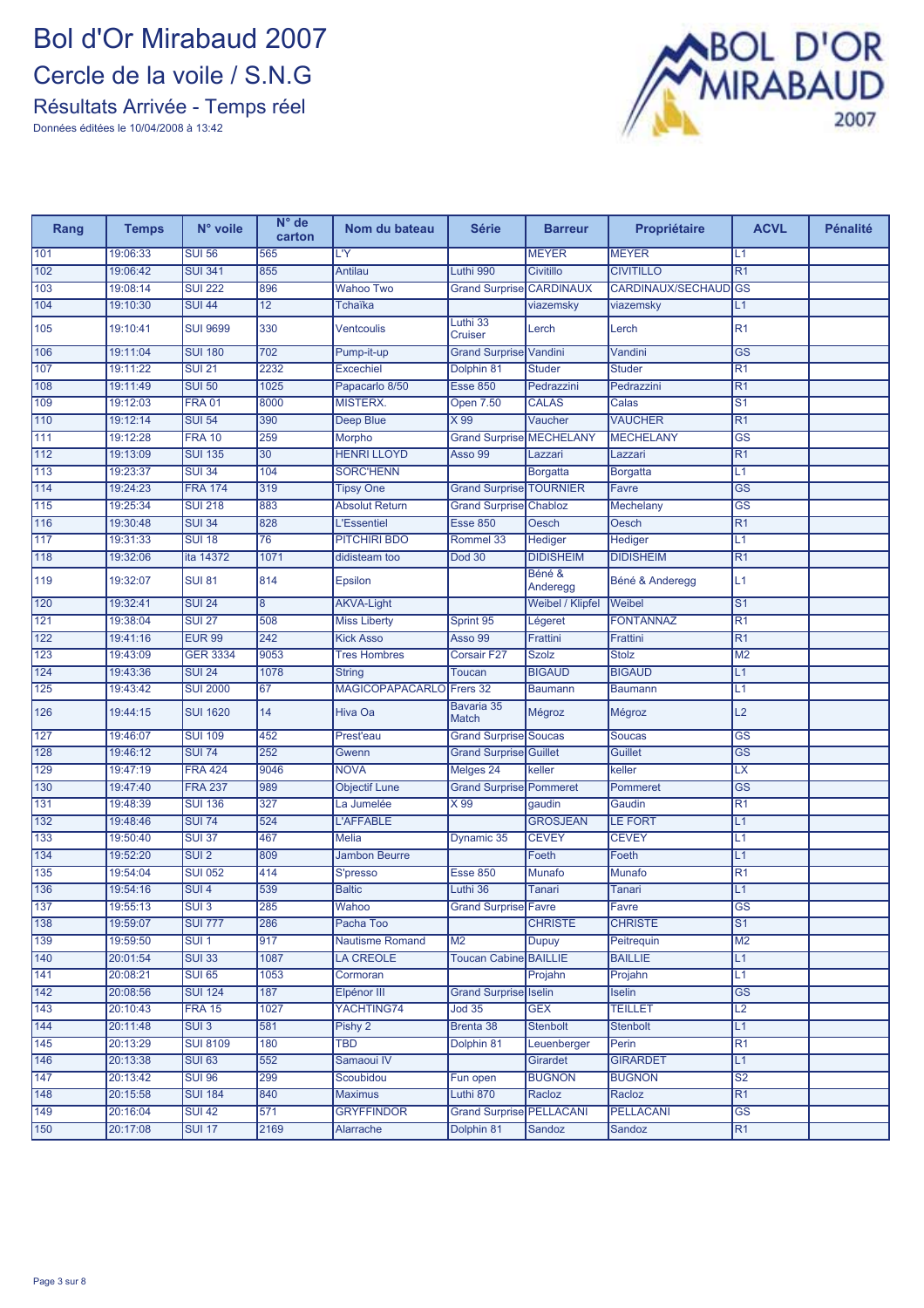### Bol d'Or Mirabaud 2007 Cercle de la voile / S.N.G Résultats Arrivée - Temps réel



| Rang             | <b>Temps</b> | N° voile          | $N^{\circ}$ de<br>carton | Nom du bateau                                                   | <b>Série</b>                  | <b>Barreur</b>        | Propriétaire         | <b>ACVL</b>                       | <b>Pénalité</b> |
|------------------|--------------|-------------------|--------------------------|-----------------------------------------------------------------|-------------------------------|-----------------------|----------------------|-----------------------------------|-----------------|
| 151              | 20:17:24     | <b>SUI 14</b>     | 152                      | Tagaroa                                                         | Jeudi 12                      | Lutz                  | <b>SPRUNGLI</b>      | R <sub>1</sub>                    |                 |
| 152              | 20:17:45     | <b>SUI 119</b>    | 9022                     | <b>Festina Lente</b>                                            | <b>Suspens</b>                | Leitgib               | Leitgib              | $\overline{\mathsf{L}\mathsf{X}}$ |                 |
| 153              | 20:17:51     | <b>SUI 032</b>    | 1014                     | <b>ZERC</b>                                                     | <b>Esse 850</b>               | Pfister               | Pfister              | $\overline{R1}$                   |                 |
| 154              | 20:18:59     | <b>SUI 79</b>     | 525                      | <b>Gaston III</b>                                               |                               | Soreau /<br>Chevassut | Soreau               | L1                                |                 |
| 155              | 20:20:46     | <b>SUI 39</b>     | 336                      | Il Sogno                                                        |                               | Guignard              | Guignard             | $\overline{R1}$                   |                 |
| 156              | 20:21:22     | <b>SUI 76</b>     | 335                      | Muscadet 7                                                      | <b>Grand Surprise BRICHET</b> |                       | <b>BRICHET</b>       | $\overline{\text{GS}}$            |                 |
| 157              | 20:26:11     | <b>SUI 50</b>     | 541                      | Sirena II                                                       | Toucan                        | <b>PINGET</b>         | <b>PINGET</b>        | L1                                |                 |
| 158              | 20:26:51     | <b>SUI 70</b>     | 386                      | <b>Bucentaure</b>                                               |                               | <b>Thélin</b>         | <b>Thélin</b>        | L1                                |                 |
| 159              | 20:29:16     | <b>SUI 8890</b>   | 246                      | Dernière Minute                                                 | Luthi 990                     | Laurent               | Laurent              | R <sub>1</sub>                    |                 |
| 160              | 20:29:52     | <b>SUI 53</b>     | 555                      | Zygomatik                                                       | <b>Grand Surprise Peter</b>   |                       | <b>PETER</b>         | $\overline{\text{GS}}$            |                 |
| 161              | 20:36:23     | <b>SUI 870</b>    | 321                      | <b>AZA</b>                                                      | Luthi 870                     | Hofer                 | Luthi - Gaudin       | $\overline{R1}$                   |                 |
| 162              | 20:36:43     | <b>SUI 570</b>    | 667                      | <b>Motus</b>                                                    | $\times 99$                   | Hartmann              | <b>HARTMANN</b>      | $\overline{R1}$                   |                 |
| 163              | 20:38:52     | <b>FRA 34</b>     | 136                      | <b>TALLINN</b>                                                  | <b>Grand Surprise PAULY</b>   |                       | PAULY/DEMURE/PELOSSE | <b>GS</b>                         |                 |
| 164              | 20:43:19     | <b>SUI 134</b>    | $\frac{175}{175}$        | <b>OLAYM</b>                                                    | Grand Surprise De Preter      |                       | De Preter            | <b>GS</b>                         |                 |
| 165              | 20:43:22     | ita 30            | 638                      | Itaska                                                          | Joker                         | <b>Buholzer</b>       | Neyroud              | R <sub>1</sub>                    |                 |
| 166              | 20:43:43     | <b>FRA 1241</b>   | 848                      | Tarangau                                                        | <b>Surprise</b>               | Lazareth              | galliano             | $\overline{\mathsf{SU}}$          |                 |
| 167              | 20:52:33     | <b>FRA 33</b>     | 160                      | <b>GALIOTE</b>                                                  | Hélium 7.65                   | <b>TORFOU</b>         | <b>TORFOU</b>        | S <sub>1</sub>                    |                 |
| 168              | 20:55:28     | <b>SUI 524</b>    | 15                       | Mirabaud 1                                                      | <b>Surprise</b>               | Darocha Duarto        | <b>S.N.G.</b>        | $\overline{\mathsf{SU}}$          |                 |
| 169              | 20:58:44     | SUI <sub>3</sub>  | 861                      | <b>Wicked Awesome</b><br>Ш                                      | Luthi 990                     | Irminger              | <b>IRMINGER</b>      | R <sub>1</sub>                    |                 |
| 170              | 20:59:00     | $SUI$ 5           | 271                      | <b>Novae</b>                                                    | Luthi 870                     | <b>Ballanfat</b>      | <b>Ballanfat</b>     | R <sub>1</sub>                    |                 |
| 171              | 20:59:06     | <b>SUI 92</b>     | 1039                     | <b>Alma Viva</b>                                                | <b>Grand Surprise Muller</b>  |                       | <b>Darier</b>        | $\overline{\text{GS}}$            |                 |
| 172              | 20:59:59     | <b>SUI 660</b>    | 243                      | <b>NICOLORE 5</b>                                               | <b>Surprise</b>               | Wuthrich              | Wuthrich             | SU                                |                 |
| 173              | 21:01:19     | <b>FRA 9465</b>   | 65                       | <b>MISTER JINGLES</b>                                           |                               | <b>RAPPO</b>          | <b>RAPPO</b>         | $\overline{S1}$                   |                 |
| 174              | 21:01:38     | <b>FRA 1486</b>   | 763                      | <b>While Wind</b>                                               | <b>Surprise</b>               | Ragot-Bujadoux        | Ragot-Bujadoux       | SU                                |                 |
| $\boxed{175}$    | 21:01:50     | <b>FRA 69</b>     | 46                       | <b>TARANDOA</b>                                                 | Dufour 34                     | Cauwel                | Cauwel               | $\overline{L2}$                   |                 |
| 176              | 21:09:09     | sui 180           | 968                      | see you later                                                   |                               | Aebi                  | Aebi                 | $\overline{R1}$                   |                 |
| 177              | 21:10:19     | $\overline{Z}$ 20 | 564                      | Warog                                                           |                               | gouzer                | <b>GOUZER</b>        | L1                                |                 |
| 178              | 21:13:59     | <b>FRA 248</b>    | 8001                     | <b>GROMAGO</b>                                                  | <b>Surprise</b>               | <b>MERMOUD</b>        | <b>FAIOLA</b>        | $\overline{\mathsf{S}\mathsf{U}}$ |                 |
| 179              | 21:16:10     | <b>SUI 636</b>    | 762                      | St. Jacques                                                     | <b>Surprise</b>               | <b>Richner</b>        | <b>Richner</b>       | SU                                |                 |
| 180              | 21:17:10     | <b>SUI 187</b>    | 88                       | <b>KAHLUA</b>                                                   | <b>Surprise</b>               | Pochelon              | Hofmeister           | $\overline{\mathsf{SU}}$          |                 |
| $\overline{181}$ | 21:20:27     | <b>SUI 644</b>    | 891                      | <b>Séchard Express</b>                                          | <b>Surprise</b>               | <b>GIROD</b>          | <b>SECHAUD</b>       | SU                                |                 |
| 182              | 21:21:20     | <b>FRA 112</b>    | 64                       | <b>MERRY II</b>                                                 | Aphrodite 101                 | <b>CARPE</b>          | <b>CARPE</b>         | R2                                |                 |
| 183              | 21:21:37     | <b>SUI 531</b>    | 1020                     | <b>TRADITION</b>                                                | <b>Surprise</b>               | dufour                | dufour               | $\overline{\mathsf{SU}}$          |                 |
| 184              | 21:23:19     | <b>SUI 2084</b>   | 263                      | <b>Jaisalmer</b>                                                | Banner 33                     | Huber                 | <b>HUBER</b>         | R2                                |                 |
| 185              | 21:24:04     | <b>SUI 625</b>    | 816                      | Bleu comme une<br>orange                                        | <b>Surprise</b>               | Rouiller              | Rouiller             | SU                                |                 |
| 186              | 21:24:13     | <b>SUI 395</b>    | 1023                     | <b>J-SUI</b>                                                    |                               | Winteler              | Winteler             | $\overline{S1}$                   |                 |
| 187              | 21:24:38     | <b>FRA 3455</b>   | 367                      | Le Greubon                                                      | <b>Dynamic 35</b>             | pro yachting          | <b>ALLESINA</b>      | L2                                |                 |
| 188              | 21:24:57     | 000 000           | 9039                     | tastevent II                                                    | <b>First Class 12</b>         | uhl                   | uhl                  | <b>LX</b>                         |                 |
| 189              | 21:24:58     | <b>SUI 166</b>    | 453                      | La maison rouge                                                 | Grand Surprise Mino           |                       | Mino                 | $\overline{\text{GS}}$            |                 |
| 190              | 21:25:00     | <b>FRA 333</b>    | 279                      | Sophymann                                                       | <b>Elan 333</b>               | <b>DUPONT</b>         | <b>Dupont</b>        | $\overline{L2}$                   |                 |
| 191              | 21:25:52     | <b>FRA 1397</b>   | 679                      | Geyser                                                          | <b>Surprise</b>               | Andrier               | Andrier              | $\overline{\text{SU}}$            |                 |
| 192              | 21:25:52     | <b>SUI 20</b>     | 793                      | <b>Clavella II</b>                                              | Sprint 95                     | Fischer               | Hauser               | R1                                |                 |
| 193              | 21:26:22     | <b>SUI 632</b>    | 742                      | <b>CER-AEROPORT</b><br><b>INTERNATIONAL</b><br><b>DE GENEVE</b> | Surprise                      | Fuhrer                | Service des sports   | SU                                |                 |
| 194              | 21:26:39     | <b>SUI 261</b>    | 295                      | Day Trip                                                        | <b>First Class 8</b>          | De Carlo              | De Carlo             | $\overline{S1}$                   |                 |
| 195              | 21:26:40     | <b>SUI 2003</b>   | 465                      | Fortitude                                                       | <b>First Class 10</b>         | <b>PRALONG</b>        | <b>PRALONG</b>       | L1                                |                 |
| 196              | 21:27:09     | <b>SUI 642</b>    | 874                      | <b>ETOILE</b>                                                   | <b>Surprise</b>               | Vionnet               | <b>Bolle</b>         | SU                                |                 |
| 197              | 21:27:37     | <b>SUI 729</b>    | 463                      | Nul en classe                                                   | <b>First Class 8</b>          | Fallot                | Fallot               | S <sub>1</sub>                    |                 |
| 198              | 21:27:57     | <b>SUI 666</b>    | 899                      | <b>Vade Retro</b>                                               | <b>Surprise</b>               | <b>RINOLFI</b>        | <b>RINOLFI</b>       | $\overline{\text{SU}}$            |                 |
| 199              | 21:28:16     | <b>SUI 214</b>    | 811                      | <b>Aigue Marine III</b>                                         | <b>Surprise</b>               | <b>Bieri</b>          | <b>Stulz</b>         | SU                                |                 |
| 200              | 21:28:25     | <b>SUI 533</b>    | 241                      | Adrénaline                                                      | <b>Surprise</b>               | Campiche              | Campiche             | $\overline{\mathsf{SU}}$          |                 |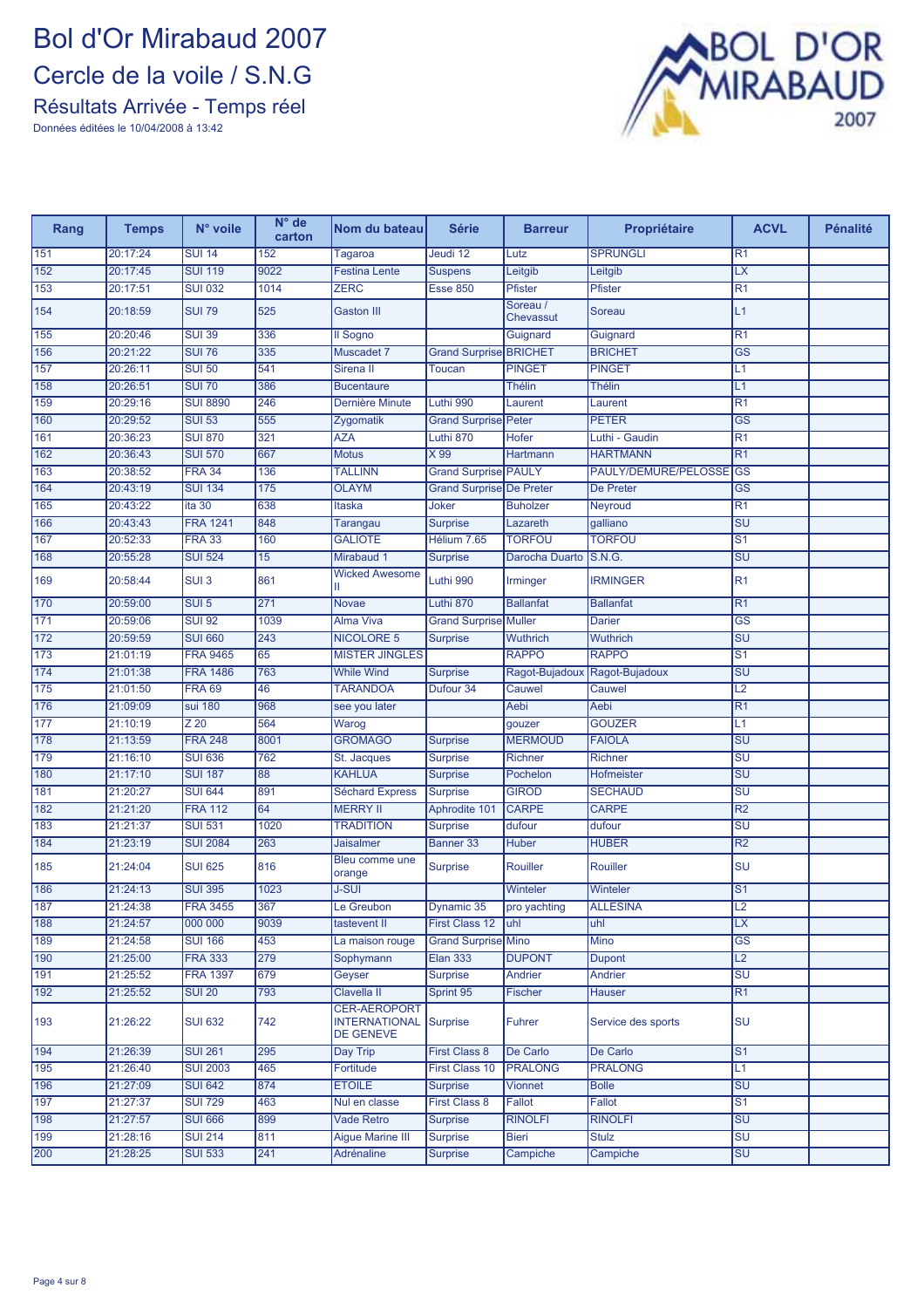### **Bol d'Or Mirabaud 2007** Cercle de la voile / S.N.G Résultats Arrivée - Temps réel



| 21:29:34<br>201<br><b>SUI 3827</b><br>376<br><b>Mayanus VII</b><br>Dynamic 35<br><b>JANET</b><br><b>JANET</b><br>L1<br>202<br>21:30:36<br><b>FRA 225</b><br>479<br>Melges 24<br><b>Richardt</b><br>S <sub>1</sub><br>Oxygène<br>Richardt<br>267<br>J <sub>24</sub><br>$\overline{\mathsf{S2}}$<br>203<br>21:30:59<br><b>SUI 3037</b><br>5 ème Elément<br><b>Bodmer</b><br><b>Bodmer</b><br>204<br>$\overline{\mathsf{S}\mathsf{U}}$<br>21:31:34<br><b>FRA 1380</b><br>631<br>Stenic 3<br><b>Surprise</b><br>Montmasson<br>mmontmasson<br>205<br>$\overline{372}$<br>$\overline{\mathsf{s}\mathsf{u}}$<br>21:31:47<br><b>SUI 546</b><br>Fou du Vent<br>Surprise<br><b>Deutsch</b><br>Quennoz<br>677<br><b>EGGLI</b><br>$\overline{\mathsf{R2}}$<br>206<br>21:31:48<br><b>SUI 1497</b><br><b>EGGLI</b><br><b>Blue Note</b><br><b>Suspens</b><br>207<br>21:32:34<br><b>SUI 59</b><br>1001<br>7AC<br>Fornet<br>Fornet<br>L1<br>208<br>21:32:39<br><b>SUI 747</b><br>971<br><b>D.I. HOME</b><br><b>BACHY</b><br><b>BACHY</b><br>S <sub>1</sub><br>$\times 99$<br>209<br>21:32:40<br><b>SUI 381</b><br>51<br>R <sub>1</sub><br><b>Christelle</b><br>Ducommun<br>Ducommun<br>21:32:51<br>689<br><b>BIERI</b><br>210<br><b>SUI 71</b><br>Sélection 37<br><b>BIERI</b><br>L1<br>Anthea<br>211<br>329<br><b>GURTNER</b><br><b>DUBEY / GURTNER</b><br>21:32:54<br><b>SUI 15</b><br>L1<br>50<br>Anaïs<br>21:33:29<br><b>SUI 77</b><br>305<br>X 99<br>212<br>Proxi<br>R1<br><b>Desgraz</b><br>Desgraz<br>213<br>21:33:42<br>SUI <sub>4</sub><br>528<br>Luthi 870<br><b>Folliet</b><br>R <sub>1</sub><br>Endemique<br><b>Folliet</b><br>214<br>21:34:25<br><b>SUI 595</b><br>44<br>SU<br><b>Mayer Opticien</b><br><b>Surprise</b><br><b>Besson</b><br><b>Besson</b><br><b>ESPRIT D'SAIL</b><br>LX<br>215<br>21:35:26<br><b>FRA 22181</b><br>9024<br><b>POIRIER</b><br><b>POIRIER</b><br><b>Surprise</b><br>$\overline{\mathsf{R2}}$<br>216<br>21:36:18<br><b>SUI 8713</b><br>143<br><b>SURFIN</b><br>Finngulf 31<br>Aschwanden<br>Aschwanden<br>217<br>79<br><b>SCHMIDT</b><br>$\overline{\mathsf{s}\mathsf{u}}$<br>21:36:24<br><b>SUI 497</b><br><b>SCHMIDT</b><br><b>Surprise</b><br>Avocado<br><b>FRA 605</b><br>839<br>SU<br>218<br>21:36:55<br>Petibon<br>Schmittbuhl<br><b>Accroche Toi</b><br><b>Surprise</b><br>219<br><b>REY</b><br>$\overline{\mathsf{R2}}$<br>21:37:18<br>SUI <sub>1</sub><br>254<br>First 32<br><b>REY</b><br>Léonard<br>2224<br>220<br>21:40:59<br><b>SUI 67</b><br><b>Clerc</b><br>R <sub>1</sub><br>Extrême 3<br>Dolphin 81<br><b>Clerc</b><br>741<br>SU<br>221<br>21:41:14<br><b>SUI 631</b><br><b>CER-IMPLENIA</b><br>Fuhrer<br>Service des sports<br><b>Surprise</b><br>222<br>$\overline{Z82}$<br>326<br>$\overline{\mathsf{S}\mathsf{U}}$<br>21:41:32<br><b>Sans Souci</b><br><b>Surprise</b><br>Henry<br><b>Henry</b><br>223<br>8002<br><b>BAYEN</b><br>$\overline{S1}$<br>21:41:54<br><b>FRA 0002</b><br><b>GL</b> Composite<br><b>Maelys</b><br>$\overline{\mathsf{S}\mathsf{U}}$<br>224<br>21:42:28<br><b>SUI 588</b><br>43<br><b>SYNCHRO</b><br><b>Surprise</b><br><b>Rees</b><br><b>Rees</b><br>225<br>$\overline{\mathsf{S}}\mathsf{U}$<br>21:43:39<br><b>SUI 556</b><br>351<br><b>Naef</b><br>Celante<br><b>Surprise</b><br>Naef<br>Poussière<br>S <sub>1</sub><br>226<br>8007<br>21:43:40<br>Nalpowik<br>Nalpowik<br>d'Etoiles 21<br>ecole de voile<br>LX<br>227<br>sui 372<br>9037<br>Vörös<br>21:45:15<br><b>Surprise</b><br>Vörös<br>de vidy<br>$\overline{\mathsf{S}\mathsf{U}}$<br>473<br><b>JENNY</b><br><b>JENNY</b><br>228<br>21:45:41<br><b>SUI 452</b><br><b>Alpecs</b><br><b>Surprise</b><br>229<br>21:45:43<br>SUI <sub>5</sub><br>9054<br>Luthi 32<br>LX<br>Kalinaos<br>de Marignac<br>de Marignac<br><b>LE FORT</b><br>230<br>21:45:45<br><b>SUI 304</b><br>659<br><b>LE FORT</b><br>SU<br>Carré d'As<br><b>Surprise</b><br>529<br><b>DUBOIS-FERRIERE SU</b><br>231<br>21:45:48<br><b>SUI 297</b><br>Ad Hoc<br><b>DUBOIS-FERRIERE</b><br><b>Surprise</b><br>692<br>21:53:28<br><b>FRA 1315</b><br>trellu<br>SU<br>Steredenn<br><b>Surprise</b><br>Trellu<br>706<br>C <sub>2</sub> NY<br>$\overline{\mathsf{s}\mathsf{u}}$<br>21:53:49<br><b>FRA 248</b><br><b>Mascarello</b><br><b>Blue infinity</b><br><b>Surprise</b><br>234<br>21:54:12<br>Z 11<br>833<br>22 m Suédois<br>Galmiche<br>L1<br>Annat<br>Galmiche<br>235<br>$\overline{\mathsf{S}}\mathsf{U}$<br>21:54:28<br><b>SUI 525</b><br>16<br>Palma<br><b>S.N.G.</b><br>Mirabaud 2<br><b>Surprise</b><br>236<br>21:56:42<br><b>SUI 301</b><br>803<br>R <sub>1</sub><br>Triga 5<br>Mumm 30<br>Chiesa<br>Chiesa<br>744<br>237<br>22:01:39<br>SUI <sub>1</sub><br>JULIE<br>R <sub>2</sub><br>Luthi 850<br><b>Schaerrer</b><br><b>Schaerrer</b><br>238<br><b>BLISS</b><br>22:01:54<br><b>SUI 600</b><br>75<br>Pialopoulos<br>$\overline{\mathsf{SU}}$<br><b>Surprise</b><br>Pialopoulos<br>22:07:48<br><b>Bullit</b><br><b>SUI 1453</b><br>9075<br>LХ<br><b>Bulitis</b><br>Genest<br>Meda<br>240<br>22:08:30<br>$6.5m$ SI<br>Z 4<br>875<br>Mercier<br>Hoirie André Mercier<br><b>LX</b><br>Nausicaa<br>22:11:11<br>Bénéteau 25<br>241<br><b>SUI 424</b><br>70<br>don't worry<br>Roch<br><b>ROCH</b><br>S <sub>1</sub><br><b>ECOLE DE</b><br>194<br>SU<br><b>SUI 250</b><br>Gremaud<br><b>CNM</b><br>22:16:09<br><b>Surprise</b><br><b>VOILE CNM</b><br>243<br>22:25:02<br>Z 5<br>352<br>Luthi 29<br><b>Matthys</b><br><b>MATTHYS</b><br>R2<br>Canios<br>$\overline{244}$<br>22:25:14<br><b>FRA 1699</b><br><b>GAILLARD</b><br><b>GAILLARD</b><br>261<br>R <sub>1</sub><br>Love Again<br><b>Suspens</b><br>22:26:54<br><b>BUSE</b><br>245<br><b>SUI 58</b><br>127<br>de Marignac<br>de Marignac<br>L1<br>120<br>246<br>22:33:28<br><b>SUI 185</b><br>587<br>R2<br><b>Barbarella</b><br>$5.5$ JI<br><b>Bouvier</b><br><b>Bouvier</b><br>247<br>22:56:36<br><b>FRA 150</b><br><b>Grand Surprise</b><br>$\overline{\text{GS}}$<br>310<br>Sarita<br>Guex<br>Schoenlaub<br><b>MOSQUITO</b><br>$\overline{\text{SU}}$<br>248<br>23:05:30<br><b>SUI 319</b><br>179<br><b>Surprise</b><br>Baer<br><b>Baer</b><br><b>CER-REALTIME</b><br>743<br>SU<br>249<br><b>SUI 633</b><br><b>Surprise</b><br>Service des sports<br>23:27:40<br>Heusse<br>FOREX | Rang | <b>Temps</b> | N° voile       | N° de carton   | Nom du<br>bateau | <b>Série</b> | <b>Barreur</b> | Propriétaire | <b>ACVL</b> | <b>Pénalité</b> |
|------------------------------------------------------------------------------------------------------------------------------------------------------------------------------------------------------------------------------------------------------------------------------------------------------------------------------------------------------------------------------------------------------------------------------------------------------------------------------------------------------------------------------------------------------------------------------------------------------------------------------------------------------------------------------------------------------------------------------------------------------------------------------------------------------------------------------------------------------------------------------------------------------------------------------------------------------------------------------------------------------------------------------------------------------------------------------------------------------------------------------------------------------------------------------------------------------------------------------------------------------------------------------------------------------------------------------------------------------------------------------------------------------------------------------------------------------------------------------------------------------------------------------------------------------------------------------------------------------------------------------------------------------------------------------------------------------------------------------------------------------------------------------------------------------------------------------------------------------------------------------------------------------------------------------------------------------------------------------------------------------------------------------------------------------------------------------------------------------------------------------------------------------------------------------------------------------------------------------------------------------------------------------------------------------------------------------------------------------------------------------------------------------------------------------------------------------------------------------------------------------------------------------------------------------------------------------------------------------------------------------------------------------------------------------------------------------------------------------------------------------------------------------------------------------------------------------------------------------------------------------------------------------------------------------------------------------------------------------------------------------------------------------------------------------------------------------------------------------------------------------------------------------------------------------------------------------------------------------------------------------------------------------------------------------------------------------------------------------------------------------------------------------------------------------------------------------------------------------------------------------------------------------------------------------------------------------------------------------------------------------------------------------------------------------------------------------------------------------------------------------------------------------------------------------------------------------------------------------------------------------------------------------------------------------------------------------------------------------------------------------------------------------------------------------------------------------------------------------------------------------------------------------------------------------------------------------------------------------------------------------------------------------------------------------------------------------------------------------------------------------------------------------------------------------------------------------------------------------------------------------------------------------------------------------------------------------------------------------------------------------------------------------------------------------------------------------------------------------------------------------------------------------------------------------------------------------------------------------------------------------------------------------------------------------------------------------------------------------------------------------------------------------------------------------------------------------------------------------------------------------------------------------------------------------------------------------------------------------------------------------------------------------------------------------------------------------------------------------------------------------------------------------------------------------------------------------------------------------------------------------------------------------------------------------------------------------------------------------------------------------------------------------------------------------------------------------------------------------------------------------------------------------------------------------------------------------------------------------------------------------------------------------------------------------------------------------------------------------------------------------------------------------------------------------------------------------------------------------------------------------------------------------------------------------------------------------------------------------------------|------|--------------|----------------|----------------|------------------|--------------|----------------|--------------|-------------|-----------------|
|                                                                                                                                                                                                                                                                                                                                                                                                                                                                                                                                                                                                                                                                                                                                                                                                                                                                                                                                                                                                                                                                                                                                                                                                                                                                                                                                                                                                                                                                                                                                                                                                                                                                                                                                                                                                                                                                                                                                                                                                                                                                                                                                                                                                                                                                                                                                                                                                                                                                                                                                                                                                                                                                                                                                                                                                                                                                                                                                                                                                                                                                                                                                                                                                                                                                                                                                                                                                                                                                                                                                                                                                                                                                                                                                                                                                                                                                                                                                                                                                                                                                                                                                                                                                                                                                                                                                                                                                                                                                                                                                                                                                                                                                                                                                                                                                                                                                                                                                                                                                                                                                                                                                                                                                                                                                                                                                                                                                                                                                                                                                                                                                                                                                                                                                                                                                                                                                                                                                                                                                                                                                                                                                                                                                                                          |      |              |                |                |                  |              |                |              |             |                 |
|                                                                                                                                                                                                                                                                                                                                                                                                                                                                                                                                                                                                                                                                                                                                                                                                                                                                                                                                                                                                                                                                                                                                                                                                                                                                                                                                                                                                                                                                                                                                                                                                                                                                                                                                                                                                                                                                                                                                                                                                                                                                                                                                                                                                                                                                                                                                                                                                                                                                                                                                                                                                                                                                                                                                                                                                                                                                                                                                                                                                                                                                                                                                                                                                                                                                                                                                                                                                                                                                                                                                                                                                                                                                                                                                                                                                                                                                                                                                                                                                                                                                                                                                                                                                                                                                                                                                                                                                                                                                                                                                                                                                                                                                                                                                                                                                                                                                                                                                                                                                                                                                                                                                                                                                                                                                                                                                                                                                                                                                                                                                                                                                                                                                                                                                                                                                                                                                                                                                                                                                                                                                                                                                                                                                                                          |      |              |                |                |                  |              |                |              |             |                 |
|                                                                                                                                                                                                                                                                                                                                                                                                                                                                                                                                                                                                                                                                                                                                                                                                                                                                                                                                                                                                                                                                                                                                                                                                                                                                                                                                                                                                                                                                                                                                                                                                                                                                                                                                                                                                                                                                                                                                                                                                                                                                                                                                                                                                                                                                                                                                                                                                                                                                                                                                                                                                                                                                                                                                                                                                                                                                                                                                                                                                                                                                                                                                                                                                                                                                                                                                                                                                                                                                                                                                                                                                                                                                                                                                                                                                                                                                                                                                                                                                                                                                                                                                                                                                                                                                                                                                                                                                                                                                                                                                                                                                                                                                                                                                                                                                                                                                                                                                                                                                                                                                                                                                                                                                                                                                                                                                                                                                                                                                                                                                                                                                                                                                                                                                                                                                                                                                                                                                                                                                                                                                                                                                                                                                                                          |      |              |                |                |                  |              |                |              |             |                 |
|                                                                                                                                                                                                                                                                                                                                                                                                                                                                                                                                                                                                                                                                                                                                                                                                                                                                                                                                                                                                                                                                                                                                                                                                                                                                                                                                                                                                                                                                                                                                                                                                                                                                                                                                                                                                                                                                                                                                                                                                                                                                                                                                                                                                                                                                                                                                                                                                                                                                                                                                                                                                                                                                                                                                                                                                                                                                                                                                                                                                                                                                                                                                                                                                                                                                                                                                                                                                                                                                                                                                                                                                                                                                                                                                                                                                                                                                                                                                                                                                                                                                                                                                                                                                                                                                                                                                                                                                                                                                                                                                                                                                                                                                                                                                                                                                                                                                                                                                                                                                                                                                                                                                                                                                                                                                                                                                                                                                                                                                                                                                                                                                                                                                                                                                                                                                                                                                                                                                                                                                                                                                                                                                                                                                                                          |      |              |                |                |                  |              |                |              |             |                 |
|                                                                                                                                                                                                                                                                                                                                                                                                                                                                                                                                                                                                                                                                                                                                                                                                                                                                                                                                                                                                                                                                                                                                                                                                                                                                                                                                                                                                                                                                                                                                                                                                                                                                                                                                                                                                                                                                                                                                                                                                                                                                                                                                                                                                                                                                                                                                                                                                                                                                                                                                                                                                                                                                                                                                                                                                                                                                                                                                                                                                                                                                                                                                                                                                                                                                                                                                                                                                                                                                                                                                                                                                                                                                                                                                                                                                                                                                                                                                                                                                                                                                                                                                                                                                                                                                                                                                                                                                                                                                                                                                                                                                                                                                                                                                                                                                                                                                                                                                                                                                                                                                                                                                                                                                                                                                                                                                                                                                                                                                                                                                                                                                                                                                                                                                                                                                                                                                                                                                                                                                                                                                                                                                                                                                                                          |      |              |                |                |                  |              |                |              |             |                 |
|                                                                                                                                                                                                                                                                                                                                                                                                                                                                                                                                                                                                                                                                                                                                                                                                                                                                                                                                                                                                                                                                                                                                                                                                                                                                                                                                                                                                                                                                                                                                                                                                                                                                                                                                                                                                                                                                                                                                                                                                                                                                                                                                                                                                                                                                                                                                                                                                                                                                                                                                                                                                                                                                                                                                                                                                                                                                                                                                                                                                                                                                                                                                                                                                                                                                                                                                                                                                                                                                                                                                                                                                                                                                                                                                                                                                                                                                                                                                                                                                                                                                                                                                                                                                                                                                                                                                                                                                                                                                                                                                                                                                                                                                                                                                                                                                                                                                                                                                                                                                                                                                                                                                                                                                                                                                                                                                                                                                                                                                                                                                                                                                                                                                                                                                                                                                                                                                                                                                                                                                                                                                                                                                                                                                                                          |      |              |                |                |                  |              |                |              |             |                 |
|                                                                                                                                                                                                                                                                                                                                                                                                                                                                                                                                                                                                                                                                                                                                                                                                                                                                                                                                                                                                                                                                                                                                                                                                                                                                                                                                                                                                                                                                                                                                                                                                                                                                                                                                                                                                                                                                                                                                                                                                                                                                                                                                                                                                                                                                                                                                                                                                                                                                                                                                                                                                                                                                                                                                                                                                                                                                                                                                                                                                                                                                                                                                                                                                                                                                                                                                                                                                                                                                                                                                                                                                                                                                                                                                                                                                                                                                                                                                                                                                                                                                                                                                                                                                                                                                                                                                                                                                                                                                                                                                                                                                                                                                                                                                                                                                                                                                                                                                                                                                                                                                                                                                                                                                                                                                                                                                                                                                                                                                                                                                                                                                                                                                                                                                                                                                                                                                                                                                                                                                                                                                                                                                                                                                                                          |      |              |                |                |                  |              |                |              |             |                 |
|                                                                                                                                                                                                                                                                                                                                                                                                                                                                                                                                                                                                                                                                                                                                                                                                                                                                                                                                                                                                                                                                                                                                                                                                                                                                                                                                                                                                                                                                                                                                                                                                                                                                                                                                                                                                                                                                                                                                                                                                                                                                                                                                                                                                                                                                                                                                                                                                                                                                                                                                                                                                                                                                                                                                                                                                                                                                                                                                                                                                                                                                                                                                                                                                                                                                                                                                                                                                                                                                                                                                                                                                                                                                                                                                                                                                                                                                                                                                                                                                                                                                                                                                                                                                                                                                                                                                                                                                                                                                                                                                                                                                                                                                                                                                                                                                                                                                                                                                                                                                                                                                                                                                                                                                                                                                                                                                                                                                                                                                                                                                                                                                                                                                                                                                                                                                                                                                                                                                                                                                                                                                                                                                                                                                                                          |      |              |                |                |                  |              |                |              |             |                 |
|                                                                                                                                                                                                                                                                                                                                                                                                                                                                                                                                                                                                                                                                                                                                                                                                                                                                                                                                                                                                                                                                                                                                                                                                                                                                                                                                                                                                                                                                                                                                                                                                                                                                                                                                                                                                                                                                                                                                                                                                                                                                                                                                                                                                                                                                                                                                                                                                                                                                                                                                                                                                                                                                                                                                                                                                                                                                                                                                                                                                                                                                                                                                                                                                                                                                                                                                                                                                                                                                                                                                                                                                                                                                                                                                                                                                                                                                                                                                                                                                                                                                                                                                                                                                                                                                                                                                                                                                                                                                                                                                                                                                                                                                                                                                                                                                                                                                                                                                                                                                                                                                                                                                                                                                                                                                                                                                                                                                                                                                                                                                                                                                                                                                                                                                                                                                                                                                                                                                                                                                                                                                                                                                                                                                                                          |      |              |                |                |                  |              |                |              |             |                 |
|                                                                                                                                                                                                                                                                                                                                                                                                                                                                                                                                                                                                                                                                                                                                                                                                                                                                                                                                                                                                                                                                                                                                                                                                                                                                                                                                                                                                                                                                                                                                                                                                                                                                                                                                                                                                                                                                                                                                                                                                                                                                                                                                                                                                                                                                                                                                                                                                                                                                                                                                                                                                                                                                                                                                                                                                                                                                                                                                                                                                                                                                                                                                                                                                                                                                                                                                                                                                                                                                                                                                                                                                                                                                                                                                                                                                                                                                                                                                                                                                                                                                                                                                                                                                                                                                                                                                                                                                                                                                                                                                                                                                                                                                                                                                                                                                                                                                                                                                                                                                                                                                                                                                                                                                                                                                                                                                                                                                                                                                                                                                                                                                                                                                                                                                                                                                                                                                                                                                                                                                                                                                                                                                                                                                                                          |      |              |                |                |                  |              |                |              |             |                 |
|                                                                                                                                                                                                                                                                                                                                                                                                                                                                                                                                                                                                                                                                                                                                                                                                                                                                                                                                                                                                                                                                                                                                                                                                                                                                                                                                                                                                                                                                                                                                                                                                                                                                                                                                                                                                                                                                                                                                                                                                                                                                                                                                                                                                                                                                                                                                                                                                                                                                                                                                                                                                                                                                                                                                                                                                                                                                                                                                                                                                                                                                                                                                                                                                                                                                                                                                                                                                                                                                                                                                                                                                                                                                                                                                                                                                                                                                                                                                                                                                                                                                                                                                                                                                                                                                                                                                                                                                                                                                                                                                                                                                                                                                                                                                                                                                                                                                                                                                                                                                                                                                                                                                                                                                                                                                                                                                                                                                                                                                                                                                                                                                                                                                                                                                                                                                                                                                                                                                                                                                                                                                                                                                                                                                                                          |      |              |                |                |                  |              |                |              |             |                 |
|                                                                                                                                                                                                                                                                                                                                                                                                                                                                                                                                                                                                                                                                                                                                                                                                                                                                                                                                                                                                                                                                                                                                                                                                                                                                                                                                                                                                                                                                                                                                                                                                                                                                                                                                                                                                                                                                                                                                                                                                                                                                                                                                                                                                                                                                                                                                                                                                                                                                                                                                                                                                                                                                                                                                                                                                                                                                                                                                                                                                                                                                                                                                                                                                                                                                                                                                                                                                                                                                                                                                                                                                                                                                                                                                                                                                                                                                                                                                                                                                                                                                                                                                                                                                                                                                                                                                                                                                                                                                                                                                                                                                                                                                                                                                                                                                                                                                                                                                                                                                                                                                                                                                                                                                                                                                                                                                                                                                                                                                                                                                                                                                                                                                                                                                                                                                                                                                                                                                                                                                                                                                                                                                                                                                                                          |      |              |                |                |                  |              |                |              |             |                 |
|                                                                                                                                                                                                                                                                                                                                                                                                                                                                                                                                                                                                                                                                                                                                                                                                                                                                                                                                                                                                                                                                                                                                                                                                                                                                                                                                                                                                                                                                                                                                                                                                                                                                                                                                                                                                                                                                                                                                                                                                                                                                                                                                                                                                                                                                                                                                                                                                                                                                                                                                                                                                                                                                                                                                                                                                                                                                                                                                                                                                                                                                                                                                                                                                                                                                                                                                                                                                                                                                                                                                                                                                                                                                                                                                                                                                                                                                                                                                                                                                                                                                                                                                                                                                                                                                                                                                                                                                                                                                                                                                                                                                                                                                                                                                                                                                                                                                                                                                                                                                                                                                                                                                                                                                                                                                                                                                                                                                                                                                                                                                                                                                                                                                                                                                                                                                                                                                                                                                                                                                                                                                                                                                                                                                                                          |      |              |                |                |                  |              |                |              |             |                 |
|                                                                                                                                                                                                                                                                                                                                                                                                                                                                                                                                                                                                                                                                                                                                                                                                                                                                                                                                                                                                                                                                                                                                                                                                                                                                                                                                                                                                                                                                                                                                                                                                                                                                                                                                                                                                                                                                                                                                                                                                                                                                                                                                                                                                                                                                                                                                                                                                                                                                                                                                                                                                                                                                                                                                                                                                                                                                                                                                                                                                                                                                                                                                                                                                                                                                                                                                                                                                                                                                                                                                                                                                                                                                                                                                                                                                                                                                                                                                                                                                                                                                                                                                                                                                                                                                                                                                                                                                                                                                                                                                                                                                                                                                                                                                                                                                                                                                                                                                                                                                                                                                                                                                                                                                                                                                                                                                                                                                                                                                                                                                                                                                                                                                                                                                                                                                                                                                                                                                                                                                                                                                                                                                                                                                                                          |      |              |                |                |                  |              |                |              |             |                 |
|                                                                                                                                                                                                                                                                                                                                                                                                                                                                                                                                                                                                                                                                                                                                                                                                                                                                                                                                                                                                                                                                                                                                                                                                                                                                                                                                                                                                                                                                                                                                                                                                                                                                                                                                                                                                                                                                                                                                                                                                                                                                                                                                                                                                                                                                                                                                                                                                                                                                                                                                                                                                                                                                                                                                                                                                                                                                                                                                                                                                                                                                                                                                                                                                                                                                                                                                                                                                                                                                                                                                                                                                                                                                                                                                                                                                                                                                                                                                                                                                                                                                                                                                                                                                                                                                                                                                                                                                                                                                                                                                                                                                                                                                                                                                                                                                                                                                                                                                                                                                                                                                                                                                                                                                                                                                                                                                                                                                                                                                                                                                                                                                                                                                                                                                                                                                                                                                                                                                                                                                                                                                                                                                                                                                                                          |      |              |                |                |                  |              |                |              |             |                 |
|                                                                                                                                                                                                                                                                                                                                                                                                                                                                                                                                                                                                                                                                                                                                                                                                                                                                                                                                                                                                                                                                                                                                                                                                                                                                                                                                                                                                                                                                                                                                                                                                                                                                                                                                                                                                                                                                                                                                                                                                                                                                                                                                                                                                                                                                                                                                                                                                                                                                                                                                                                                                                                                                                                                                                                                                                                                                                                                                                                                                                                                                                                                                                                                                                                                                                                                                                                                                                                                                                                                                                                                                                                                                                                                                                                                                                                                                                                                                                                                                                                                                                                                                                                                                                                                                                                                                                                                                                                                                                                                                                                                                                                                                                                                                                                                                                                                                                                                                                                                                                                                                                                                                                                                                                                                                                                                                                                                                                                                                                                                                                                                                                                                                                                                                                                                                                                                                                                                                                                                                                                                                                                                                                                                                                                          |      |              |                |                |                  |              |                |              |             |                 |
|                                                                                                                                                                                                                                                                                                                                                                                                                                                                                                                                                                                                                                                                                                                                                                                                                                                                                                                                                                                                                                                                                                                                                                                                                                                                                                                                                                                                                                                                                                                                                                                                                                                                                                                                                                                                                                                                                                                                                                                                                                                                                                                                                                                                                                                                                                                                                                                                                                                                                                                                                                                                                                                                                                                                                                                                                                                                                                                                                                                                                                                                                                                                                                                                                                                                                                                                                                                                                                                                                                                                                                                                                                                                                                                                                                                                                                                                                                                                                                                                                                                                                                                                                                                                                                                                                                                                                                                                                                                                                                                                                                                                                                                                                                                                                                                                                                                                                                                                                                                                                                                                                                                                                                                                                                                                                                                                                                                                                                                                                                                                                                                                                                                                                                                                                                                                                                                                                                                                                                                                                                                                                                                                                                                                                                          |      |              |                |                |                  |              |                |              |             |                 |
|                                                                                                                                                                                                                                                                                                                                                                                                                                                                                                                                                                                                                                                                                                                                                                                                                                                                                                                                                                                                                                                                                                                                                                                                                                                                                                                                                                                                                                                                                                                                                                                                                                                                                                                                                                                                                                                                                                                                                                                                                                                                                                                                                                                                                                                                                                                                                                                                                                                                                                                                                                                                                                                                                                                                                                                                                                                                                                                                                                                                                                                                                                                                                                                                                                                                                                                                                                                                                                                                                                                                                                                                                                                                                                                                                                                                                                                                                                                                                                                                                                                                                                                                                                                                                                                                                                                                                                                                                                                                                                                                                                                                                                                                                                                                                                                                                                                                                                                                                                                                                                                                                                                                                                                                                                                                                                                                                                                                                                                                                                                                                                                                                                                                                                                                                                                                                                                                                                                                                                                                                                                                                                                                                                                                                                          |      |              |                |                |                  |              |                |              |             |                 |
|                                                                                                                                                                                                                                                                                                                                                                                                                                                                                                                                                                                                                                                                                                                                                                                                                                                                                                                                                                                                                                                                                                                                                                                                                                                                                                                                                                                                                                                                                                                                                                                                                                                                                                                                                                                                                                                                                                                                                                                                                                                                                                                                                                                                                                                                                                                                                                                                                                                                                                                                                                                                                                                                                                                                                                                                                                                                                                                                                                                                                                                                                                                                                                                                                                                                                                                                                                                                                                                                                                                                                                                                                                                                                                                                                                                                                                                                                                                                                                                                                                                                                                                                                                                                                                                                                                                                                                                                                                                                                                                                                                                                                                                                                                                                                                                                                                                                                                                                                                                                                                                                                                                                                                                                                                                                                                                                                                                                                                                                                                                                                                                                                                                                                                                                                                                                                                                                                                                                                                                                                                                                                                                                                                                                                                          |      |              |                |                |                  |              |                |              |             |                 |
|                                                                                                                                                                                                                                                                                                                                                                                                                                                                                                                                                                                                                                                                                                                                                                                                                                                                                                                                                                                                                                                                                                                                                                                                                                                                                                                                                                                                                                                                                                                                                                                                                                                                                                                                                                                                                                                                                                                                                                                                                                                                                                                                                                                                                                                                                                                                                                                                                                                                                                                                                                                                                                                                                                                                                                                                                                                                                                                                                                                                                                                                                                                                                                                                                                                                                                                                                                                                                                                                                                                                                                                                                                                                                                                                                                                                                                                                                                                                                                                                                                                                                                                                                                                                                                                                                                                                                                                                                                                                                                                                                                                                                                                                                                                                                                                                                                                                                                                                                                                                                                                                                                                                                                                                                                                                                                                                                                                                                                                                                                                                                                                                                                                                                                                                                                                                                                                                                                                                                                                                                                                                                                                                                                                                                                          |      |              |                |                |                  |              |                |              |             |                 |
|                                                                                                                                                                                                                                                                                                                                                                                                                                                                                                                                                                                                                                                                                                                                                                                                                                                                                                                                                                                                                                                                                                                                                                                                                                                                                                                                                                                                                                                                                                                                                                                                                                                                                                                                                                                                                                                                                                                                                                                                                                                                                                                                                                                                                                                                                                                                                                                                                                                                                                                                                                                                                                                                                                                                                                                                                                                                                                                                                                                                                                                                                                                                                                                                                                                                                                                                                                                                                                                                                                                                                                                                                                                                                                                                                                                                                                                                                                                                                                                                                                                                                                                                                                                                                                                                                                                                                                                                                                                                                                                                                                                                                                                                                                                                                                                                                                                                                                                                                                                                                                                                                                                                                                                                                                                                                                                                                                                                                                                                                                                                                                                                                                                                                                                                                                                                                                                                                                                                                                                                                                                                                                                                                                                                                                          |      |              |                |                |                  |              |                |              |             |                 |
|                                                                                                                                                                                                                                                                                                                                                                                                                                                                                                                                                                                                                                                                                                                                                                                                                                                                                                                                                                                                                                                                                                                                                                                                                                                                                                                                                                                                                                                                                                                                                                                                                                                                                                                                                                                                                                                                                                                                                                                                                                                                                                                                                                                                                                                                                                                                                                                                                                                                                                                                                                                                                                                                                                                                                                                                                                                                                                                                                                                                                                                                                                                                                                                                                                                                                                                                                                                                                                                                                                                                                                                                                                                                                                                                                                                                                                                                                                                                                                                                                                                                                                                                                                                                                                                                                                                                                                                                                                                                                                                                                                                                                                                                                                                                                                                                                                                                                                                                                                                                                                                                                                                                                                                                                                                                                                                                                                                                                                                                                                                                                                                                                                                                                                                                                                                                                                                                                                                                                                                                                                                                                                                                                                                                                                          |      |              |                |                |                  |              |                |              |             |                 |
|                                                                                                                                                                                                                                                                                                                                                                                                                                                                                                                                                                                                                                                                                                                                                                                                                                                                                                                                                                                                                                                                                                                                                                                                                                                                                                                                                                                                                                                                                                                                                                                                                                                                                                                                                                                                                                                                                                                                                                                                                                                                                                                                                                                                                                                                                                                                                                                                                                                                                                                                                                                                                                                                                                                                                                                                                                                                                                                                                                                                                                                                                                                                                                                                                                                                                                                                                                                                                                                                                                                                                                                                                                                                                                                                                                                                                                                                                                                                                                                                                                                                                                                                                                                                                                                                                                                                                                                                                                                                                                                                                                                                                                                                                                                                                                                                                                                                                                                                                                                                                                                                                                                                                                                                                                                                                                                                                                                                                                                                                                                                                                                                                                                                                                                                                                                                                                                                                                                                                                                                                                                                                                                                                                                                                                          |      |              |                |                |                  |              |                |              |             |                 |
|                                                                                                                                                                                                                                                                                                                                                                                                                                                                                                                                                                                                                                                                                                                                                                                                                                                                                                                                                                                                                                                                                                                                                                                                                                                                                                                                                                                                                                                                                                                                                                                                                                                                                                                                                                                                                                                                                                                                                                                                                                                                                                                                                                                                                                                                                                                                                                                                                                                                                                                                                                                                                                                                                                                                                                                                                                                                                                                                                                                                                                                                                                                                                                                                                                                                                                                                                                                                                                                                                                                                                                                                                                                                                                                                                                                                                                                                                                                                                                                                                                                                                                                                                                                                                                                                                                                                                                                                                                                                                                                                                                                                                                                                                                                                                                                                                                                                                                                                                                                                                                                                                                                                                                                                                                                                                                                                                                                                                                                                                                                                                                                                                                                                                                                                                                                                                                                                                                                                                                                                                                                                                                                                                                                                                                          |      |              |                |                |                  |              |                |              |             |                 |
|                                                                                                                                                                                                                                                                                                                                                                                                                                                                                                                                                                                                                                                                                                                                                                                                                                                                                                                                                                                                                                                                                                                                                                                                                                                                                                                                                                                                                                                                                                                                                                                                                                                                                                                                                                                                                                                                                                                                                                                                                                                                                                                                                                                                                                                                                                                                                                                                                                                                                                                                                                                                                                                                                                                                                                                                                                                                                                                                                                                                                                                                                                                                                                                                                                                                                                                                                                                                                                                                                                                                                                                                                                                                                                                                                                                                                                                                                                                                                                                                                                                                                                                                                                                                                                                                                                                                                                                                                                                                                                                                                                                                                                                                                                                                                                                                                                                                                                                                                                                                                                                                                                                                                                                                                                                                                                                                                                                                                                                                                                                                                                                                                                                                                                                                                                                                                                                                                                                                                                                                                                                                                                                                                                                                                                          |      |              |                |                |                  |              |                |              |             |                 |
|                                                                                                                                                                                                                                                                                                                                                                                                                                                                                                                                                                                                                                                                                                                                                                                                                                                                                                                                                                                                                                                                                                                                                                                                                                                                                                                                                                                                                                                                                                                                                                                                                                                                                                                                                                                                                                                                                                                                                                                                                                                                                                                                                                                                                                                                                                                                                                                                                                                                                                                                                                                                                                                                                                                                                                                                                                                                                                                                                                                                                                                                                                                                                                                                                                                                                                                                                                                                                                                                                                                                                                                                                                                                                                                                                                                                                                                                                                                                                                                                                                                                                                                                                                                                                                                                                                                                                                                                                                                                                                                                                                                                                                                                                                                                                                                                                                                                                                                                                                                                                                                                                                                                                                                                                                                                                                                                                                                                                                                                                                                                                                                                                                                                                                                                                                                                                                                                                                                                                                                                                                                                                                                                                                                                                                          |      |              |                |                |                  |              |                |              |             |                 |
|                                                                                                                                                                                                                                                                                                                                                                                                                                                                                                                                                                                                                                                                                                                                                                                                                                                                                                                                                                                                                                                                                                                                                                                                                                                                                                                                                                                                                                                                                                                                                                                                                                                                                                                                                                                                                                                                                                                                                                                                                                                                                                                                                                                                                                                                                                                                                                                                                                                                                                                                                                                                                                                                                                                                                                                                                                                                                                                                                                                                                                                                                                                                                                                                                                                                                                                                                                                                                                                                                                                                                                                                                                                                                                                                                                                                                                                                                                                                                                                                                                                                                                                                                                                                                                                                                                                                                                                                                                                                                                                                                                                                                                                                                                                                                                                                                                                                                                                                                                                                                                                                                                                                                                                                                                                                                                                                                                                                                                                                                                                                                                                                                                                                                                                                                                                                                                                                                                                                                                                                                                                                                                                                                                                                                                          |      |              |                |                |                  |              |                |              |             |                 |
|                                                                                                                                                                                                                                                                                                                                                                                                                                                                                                                                                                                                                                                                                                                                                                                                                                                                                                                                                                                                                                                                                                                                                                                                                                                                                                                                                                                                                                                                                                                                                                                                                                                                                                                                                                                                                                                                                                                                                                                                                                                                                                                                                                                                                                                                                                                                                                                                                                                                                                                                                                                                                                                                                                                                                                                                                                                                                                                                                                                                                                                                                                                                                                                                                                                                                                                                                                                                                                                                                                                                                                                                                                                                                                                                                                                                                                                                                                                                                                                                                                                                                                                                                                                                                                                                                                                                                                                                                                                                                                                                                                                                                                                                                                                                                                                                                                                                                                                                                                                                                                                                                                                                                                                                                                                                                                                                                                                                                                                                                                                                                                                                                                                                                                                                                                                                                                                                                                                                                                                                                                                                                                                                                                                                                                          |      |              |                |                |                  |              |                |              |             |                 |
|                                                                                                                                                                                                                                                                                                                                                                                                                                                                                                                                                                                                                                                                                                                                                                                                                                                                                                                                                                                                                                                                                                                                                                                                                                                                                                                                                                                                                                                                                                                                                                                                                                                                                                                                                                                                                                                                                                                                                                                                                                                                                                                                                                                                                                                                                                                                                                                                                                                                                                                                                                                                                                                                                                                                                                                                                                                                                                                                                                                                                                                                                                                                                                                                                                                                                                                                                                                                                                                                                                                                                                                                                                                                                                                                                                                                                                                                                                                                                                                                                                                                                                                                                                                                                                                                                                                                                                                                                                                                                                                                                                                                                                                                                                                                                                                                                                                                                                                                                                                                                                                                                                                                                                                                                                                                                                                                                                                                                                                                                                                                                                                                                                                                                                                                                                                                                                                                                                                                                                                                                                                                                                                                                                                                                                          |      |              |                |                |                  |              |                |              |             |                 |
|                                                                                                                                                                                                                                                                                                                                                                                                                                                                                                                                                                                                                                                                                                                                                                                                                                                                                                                                                                                                                                                                                                                                                                                                                                                                                                                                                                                                                                                                                                                                                                                                                                                                                                                                                                                                                                                                                                                                                                                                                                                                                                                                                                                                                                                                                                                                                                                                                                                                                                                                                                                                                                                                                                                                                                                                                                                                                                                                                                                                                                                                                                                                                                                                                                                                                                                                                                                                                                                                                                                                                                                                                                                                                                                                                                                                                                                                                                                                                                                                                                                                                                                                                                                                                                                                                                                                                                                                                                                                                                                                                                                                                                                                                                                                                                                                                                                                                                                                                                                                                                                                                                                                                                                                                                                                                                                                                                                                                                                                                                                                                                                                                                                                                                                                                                                                                                                                                                                                                                                                                                                                                                                                                                                                                                          |      |              |                |                |                  |              |                |              |             |                 |
|                                                                                                                                                                                                                                                                                                                                                                                                                                                                                                                                                                                                                                                                                                                                                                                                                                                                                                                                                                                                                                                                                                                                                                                                                                                                                                                                                                                                                                                                                                                                                                                                                                                                                                                                                                                                                                                                                                                                                                                                                                                                                                                                                                                                                                                                                                                                                                                                                                                                                                                                                                                                                                                                                                                                                                                                                                                                                                                                                                                                                                                                                                                                                                                                                                                                                                                                                                                                                                                                                                                                                                                                                                                                                                                                                                                                                                                                                                                                                                                                                                                                                                                                                                                                                                                                                                                                                                                                                                                                                                                                                                                                                                                                                                                                                                                                                                                                                                                                                                                                                                                                                                                                                                                                                                                                                                                                                                                                                                                                                                                                                                                                                                                                                                                                                                                                                                                                                                                                                                                                                                                                                                                                                                                                                                          |      |              |                |                |                  |              |                |              |             |                 |
|                                                                                                                                                                                                                                                                                                                                                                                                                                                                                                                                                                                                                                                                                                                                                                                                                                                                                                                                                                                                                                                                                                                                                                                                                                                                                                                                                                                                                                                                                                                                                                                                                                                                                                                                                                                                                                                                                                                                                                                                                                                                                                                                                                                                                                                                                                                                                                                                                                                                                                                                                                                                                                                                                                                                                                                                                                                                                                                                                                                                                                                                                                                                                                                                                                                                                                                                                                                                                                                                                                                                                                                                                                                                                                                                                                                                                                                                                                                                                                                                                                                                                                                                                                                                                                                                                                                                                                                                                                                                                                                                                                                                                                                                                                                                                                                                                                                                                                                                                                                                                                                                                                                                                                                                                                                                                                                                                                                                                                                                                                                                                                                                                                                                                                                                                                                                                                                                                                                                                                                                                                                                                                                                                                                                                                          | 232  |              |                |                |                  |              |                |              |             |                 |
|                                                                                                                                                                                                                                                                                                                                                                                                                                                                                                                                                                                                                                                                                                                                                                                                                                                                                                                                                                                                                                                                                                                                                                                                                                                                                                                                                                                                                                                                                                                                                                                                                                                                                                                                                                                                                                                                                                                                                                                                                                                                                                                                                                                                                                                                                                                                                                                                                                                                                                                                                                                                                                                                                                                                                                                                                                                                                                                                                                                                                                                                                                                                                                                                                                                                                                                                                                                                                                                                                                                                                                                                                                                                                                                                                                                                                                                                                                                                                                                                                                                                                                                                                                                                                                                                                                                                                                                                                                                                                                                                                                                                                                                                                                                                                                                                                                                                                                                                                                                                                                                                                                                                                                                                                                                                                                                                                                                                                                                                                                                                                                                                                                                                                                                                                                                                                                                                                                                                                                                                                                                                                                                                                                                                                                          | 233  |              |                |                |                  |              |                |              |             |                 |
|                                                                                                                                                                                                                                                                                                                                                                                                                                                                                                                                                                                                                                                                                                                                                                                                                                                                                                                                                                                                                                                                                                                                                                                                                                                                                                                                                                                                                                                                                                                                                                                                                                                                                                                                                                                                                                                                                                                                                                                                                                                                                                                                                                                                                                                                                                                                                                                                                                                                                                                                                                                                                                                                                                                                                                                                                                                                                                                                                                                                                                                                                                                                                                                                                                                                                                                                                                                                                                                                                                                                                                                                                                                                                                                                                                                                                                                                                                                                                                                                                                                                                                                                                                                                                                                                                                                                                                                                                                                                                                                                                                                                                                                                                                                                                                                                                                                                                                                                                                                                                                                                                                                                                                                                                                                                                                                                                                                                                                                                                                                                                                                                                                                                                                                                                                                                                                                                                                                                                                                                                                                                                                                                                                                                                                          |      |              |                |                |                  |              |                |              |             |                 |
|                                                                                                                                                                                                                                                                                                                                                                                                                                                                                                                                                                                                                                                                                                                                                                                                                                                                                                                                                                                                                                                                                                                                                                                                                                                                                                                                                                                                                                                                                                                                                                                                                                                                                                                                                                                                                                                                                                                                                                                                                                                                                                                                                                                                                                                                                                                                                                                                                                                                                                                                                                                                                                                                                                                                                                                                                                                                                                                                                                                                                                                                                                                                                                                                                                                                                                                                                                                                                                                                                                                                                                                                                                                                                                                                                                                                                                                                                                                                                                                                                                                                                                                                                                                                                                                                                                                                                                                                                                                                                                                                                                                                                                                                                                                                                                                                                                                                                                                                                                                                                                                                                                                                                                                                                                                                                                                                                                                                                                                                                                                                                                                                                                                                                                                                                                                                                                                                                                                                                                                                                                                                                                                                                                                                                                          |      |              |                |                |                  |              |                |              |             |                 |
|                                                                                                                                                                                                                                                                                                                                                                                                                                                                                                                                                                                                                                                                                                                                                                                                                                                                                                                                                                                                                                                                                                                                                                                                                                                                                                                                                                                                                                                                                                                                                                                                                                                                                                                                                                                                                                                                                                                                                                                                                                                                                                                                                                                                                                                                                                                                                                                                                                                                                                                                                                                                                                                                                                                                                                                                                                                                                                                                                                                                                                                                                                                                                                                                                                                                                                                                                                                                                                                                                                                                                                                                                                                                                                                                                                                                                                                                                                                                                                                                                                                                                                                                                                                                                                                                                                                                                                                                                                                                                                                                                                                                                                                                                                                                                                                                                                                                                                                                                                                                                                                                                                                                                                                                                                                                                                                                                                                                                                                                                                                                                                                                                                                                                                                                                                                                                                                                                                                                                                                                                                                                                                                                                                                                                                          |      |              |                |                |                  |              |                |              |             |                 |
|                                                                                                                                                                                                                                                                                                                                                                                                                                                                                                                                                                                                                                                                                                                                                                                                                                                                                                                                                                                                                                                                                                                                                                                                                                                                                                                                                                                                                                                                                                                                                                                                                                                                                                                                                                                                                                                                                                                                                                                                                                                                                                                                                                                                                                                                                                                                                                                                                                                                                                                                                                                                                                                                                                                                                                                                                                                                                                                                                                                                                                                                                                                                                                                                                                                                                                                                                                                                                                                                                                                                                                                                                                                                                                                                                                                                                                                                                                                                                                                                                                                                                                                                                                                                                                                                                                                                                                                                                                                                                                                                                                                                                                                                                                                                                                                                                                                                                                                                                                                                                                                                                                                                                                                                                                                                                                                                                                                                                                                                                                                                                                                                                                                                                                                                                                                                                                                                                                                                                                                                                                                                                                                                                                                                                                          |      |              |                |                |                  |              |                |              |             |                 |
|                                                                                                                                                                                                                                                                                                                                                                                                                                                                                                                                                                                                                                                                                                                                                                                                                                                                                                                                                                                                                                                                                                                                                                                                                                                                                                                                                                                                                                                                                                                                                                                                                                                                                                                                                                                                                                                                                                                                                                                                                                                                                                                                                                                                                                                                                                                                                                                                                                                                                                                                                                                                                                                                                                                                                                                                                                                                                                                                                                                                                                                                                                                                                                                                                                                                                                                                                                                                                                                                                                                                                                                                                                                                                                                                                                                                                                                                                                                                                                                                                                                                                                                                                                                                                                                                                                                                                                                                                                                                                                                                                                                                                                                                                                                                                                                                                                                                                                                                                                                                                                                                                                                                                                                                                                                                                                                                                                                                                                                                                                                                                                                                                                                                                                                                                                                                                                                                                                                                                                                                                                                                                                                                                                                                                                          |      |              |                |                |                  |              |                |              |             |                 |
|                                                                                                                                                                                                                                                                                                                                                                                                                                                                                                                                                                                                                                                                                                                                                                                                                                                                                                                                                                                                                                                                                                                                                                                                                                                                                                                                                                                                                                                                                                                                                                                                                                                                                                                                                                                                                                                                                                                                                                                                                                                                                                                                                                                                                                                                                                                                                                                                                                                                                                                                                                                                                                                                                                                                                                                                                                                                                                                                                                                                                                                                                                                                                                                                                                                                                                                                                                                                                                                                                                                                                                                                                                                                                                                                                                                                                                                                                                                                                                                                                                                                                                                                                                                                                                                                                                                                                                                                                                                                                                                                                                                                                                                                                                                                                                                                                                                                                                                                                                                                                                                                                                                                                                                                                                                                                                                                                                                                                                                                                                                                                                                                                                                                                                                                                                                                                                                                                                                                                                                                                                                                                                                                                                                                                                          | 239  |              |                |                |                  |              |                |              |             |                 |
|                                                                                                                                                                                                                                                                                                                                                                                                                                                                                                                                                                                                                                                                                                                                                                                                                                                                                                                                                                                                                                                                                                                                                                                                                                                                                                                                                                                                                                                                                                                                                                                                                                                                                                                                                                                                                                                                                                                                                                                                                                                                                                                                                                                                                                                                                                                                                                                                                                                                                                                                                                                                                                                                                                                                                                                                                                                                                                                                                                                                                                                                                                                                                                                                                                                                                                                                                                                                                                                                                                                                                                                                                                                                                                                                                                                                                                                                                                                                                                                                                                                                                                                                                                                                                                                                                                                                                                                                                                                                                                                                                                                                                                                                                                                                                                                                                                                                                                                                                                                                                                                                                                                                                                                                                                                                                                                                                                                                                                                                                                                                                                                                                                                                                                                                                                                                                                                                                                                                                                                                                                                                                                                                                                                                                                          |      |              |                |                |                  |              |                |              |             |                 |
|                                                                                                                                                                                                                                                                                                                                                                                                                                                                                                                                                                                                                                                                                                                                                                                                                                                                                                                                                                                                                                                                                                                                                                                                                                                                                                                                                                                                                                                                                                                                                                                                                                                                                                                                                                                                                                                                                                                                                                                                                                                                                                                                                                                                                                                                                                                                                                                                                                                                                                                                                                                                                                                                                                                                                                                                                                                                                                                                                                                                                                                                                                                                                                                                                                                                                                                                                                                                                                                                                                                                                                                                                                                                                                                                                                                                                                                                                                                                                                                                                                                                                                                                                                                                                                                                                                                                                                                                                                                                                                                                                                                                                                                                                                                                                                                                                                                                                                                                                                                                                                                                                                                                                                                                                                                                                                                                                                                                                                                                                                                                                                                                                                                                                                                                                                                                                                                                                                                                                                                                                                                                                                                                                                                                                                          |      |              |                |                |                  |              |                |              |             |                 |
|                                                                                                                                                                                                                                                                                                                                                                                                                                                                                                                                                                                                                                                                                                                                                                                                                                                                                                                                                                                                                                                                                                                                                                                                                                                                                                                                                                                                                                                                                                                                                                                                                                                                                                                                                                                                                                                                                                                                                                                                                                                                                                                                                                                                                                                                                                                                                                                                                                                                                                                                                                                                                                                                                                                                                                                                                                                                                                                                                                                                                                                                                                                                                                                                                                                                                                                                                                                                                                                                                                                                                                                                                                                                                                                                                                                                                                                                                                                                                                                                                                                                                                                                                                                                                                                                                                                                                                                                                                                                                                                                                                                                                                                                                                                                                                                                                                                                                                                                                                                                                                                                                                                                                                                                                                                                                                                                                                                                                                                                                                                                                                                                                                                                                                                                                                                                                                                                                                                                                                                                                                                                                                                                                                                                                                          | 242  |              |                |                |                  |              |                |              |             |                 |
|                                                                                                                                                                                                                                                                                                                                                                                                                                                                                                                                                                                                                                                                                                                                                                                                                                                                                                                                                                                                                                                                                                                                                                                                                                                                                                                                                                                                                                                                                                                                                                                                                                                                                                                                                                                                                                                                                                                                                                                                                                                                                                                                                                                                                                                                                                                                                                                                                                                                                                                                                                                                                                                                                                                                                                                                                                                                                                                                                                                                                                                                                                                                                                                                                                                                                                                                                                                                                                                                                                                                                                                                                                                                                                                                                                                                                                                                                                                                                                                                                                                                                                                                                                                                                                                                                                                                                                                                                                                                                                                                                                                                                                                                                                                                                                                                                                                                                                                                                                                                                                                                                                                                                                                                                                                                                                                                                                                                                                                                                                                                                                                                                                                                                                                                                                                                                                                                                                                                                                                                                                                                                                                                                                                                                                          |      |              |                |                |                  |              |                |              |             |                 |
|                                                                                                                                                                                                                                                                                                                                                                                                                                                                                                                                                                                                                                                                                                                                                                                                                                                                                                                                                                                                                                                                                                                                                                                                                                                                                                                                                                                                                                                                                                                                                                                                                                                                                                                                                                                                                                                                                                                                                                                                                                                                                                                                                                                                                                                                                                                                                                                                                                                                                                                                                                                                                                                                                                                                                                                                                                                                                                                                                                                                                                                                                                                                                                                                                                                                                                                                                                                                                                                                                                                                                                                                                                                                                                                                                                                                                                                                                                                                                                                                                                                                                                                                                                                                                                                                                                                                                                                                                                                                                                                                                                                                                                                                                                                                                                                                                                                                                                                                                                                                                                                                                                                                                                                                                                                                                                                                                                                                                                                                                                                                                                                                                                                                                                                                                                                                                                                                                                                                                                                                                                                                                                                                                                                                                                          |      |              |                |                |                  |              |                |              |             |                 |
|                                                                                                                                                                                                                                                                                                                                                                                                                                                                                                                                                                                                                                                                                                                                                                                                                                                                                                                                                                                                                                                                                                                                                                                                                                                                                                                                                                                                                                                                                                                                                                                                                                                                                                                                                                                                                                                                                                                                                                                                                                                                                                                                                                                                                                                                                                                                                                                                                                                                                                                                                                                                                                                                                                                                                                                                                                                                                                                                                                                                                                                                                                                                                                                                                                                                                                                                                                                                                                                                                                                                                                                                                                                                                                                                                                                                                                                                                                                                                                                                                                                                                                                                                                                                                                                                                                                                                                                                                                                                                                                                                                                                                                                                                                                                                                                                                                                                                                                                                                                                                                                                                                                                                                                                                                                                                                                                                                                                                                                                                                                                                                                                                                                                                                                                                                                                                                                                                                                                                                                                                                                                                                                                                                                                                                          |      |              |                |                |                  |              |                |              |             |                 |
|                                                                                                                                                                                                                                                                                                                                                                                                                                                                                                                                                                                                                                                                                                                                                                                                                                                                                                                                                                                                                                                                                                                                                                                                                                                                                                                                                                                                                                                                                                                                                                                                                                                                                                                                                                                                                                                                                                                                                                                                                                                                                                                                                                                                                                                                                                                                                                                                                                                                                                                                                                                                                                                                                                                                                                                                                                                                                                                                                                                                                                                                                                                                                                                                                                                                                                                                                                                                                                                                                                                                                                                                                                                                                                                                                                                                                                                                                                                                                                                                                                                                                                                                                                                                                                                                                                                                                                                                                                                                                                                                                                                                                                                                                                                                                                                                                                                                                                                                                                                                                                                                                                                                                                                                                                                                                                                                                                                                                                                                                                                                                                                                                                                                                                                                                                                                                                                                                                                                                                                                                                                                                                                                                                                                                                          |      |              |                |                |                  |              |                |              |             |                 |
|                                                                                                                                                                                                                                                                                                                                                                                                                                                                                                                                                                                                                                                                                                                                                                                                                                                                                                                                                                                                                                                                                                                                                                                                                                                                                                                                                                                                                                                                                                                                                                                                                                                                                                                                                                                                                                                                                                                                                                                                                                                                                                                                                                                                                                                                                                                                                                                                                                                                                                                                                                                                                                                                                                                                                                                                                                                                                                                                                                                                                                                                                                                                                                                                                                                                                                                                                                                                                                                                                                                                                                                                                                                                                                                                                                                                                                                                                                                                                                                                                                                                                                                                                                                                                                                                                                                                                                                                                                                                                                                                                                                                                                                                                                                                                                                                                                                                                                                                                                                                                                                                                                                                                                                                                                                                                                                                                                                                                                                                                                                                                                                                                                                                                                                                                                                                                                                                                                                                                                                                                                                                                                                                                                                                                                          |      |              |                |                |                  |              |                |              |             |                 |
|                                                                                                                                                                                                                                                                                                                                                                                                                                                                                                                                                                                                                                                                                                                                                                                                                                                                                                                                                                                                                                                                                                                                                                                                                                                                                                                                                                                                                                                                                                                                                                                                                                                                                                                                                                                                                                                                                                                                                                                                                                                                                                                                                                                                                                                                                                                                                                                                                                                                                                                                                                                                                                                                                                                                                                                                                                                                                                                                                                                                                                                                                                                                                                                                                                                                                                                                                                                                                                                                                                                                                                                                                                                                                                                                                                                                                                                                                                                                                                                                                                                                                                                                                                                                                                                                                                                                                                                                                                                                                                                                                                                                                                                                                                                                                                                                                                                                                                                                                                                                                                                                                                                                                                                                                                                                                                                                                                                                                                                                                                                                                                                                                                                                                                                                                                                                                                                                                                                                                                                                                                                                                                                                                                                                                                          |      |              |                |                |                  |              |                |              |             |                 |
|                                                                                                                                                                                                                                                                                                                                                                                                                                                                                                                                                                                                                                                                                                                                                                                                                                                                                                                                                                                                                                                                                                                                                                                                                                                                                                                                                                                                                                                                                                                                                                                                                                                                                                                                                                                                                                                                                                                                                                                                                                                                                                                                                                                                                                                                                                                                                                                                                                                                                                                                                                                                                                                                                                                                                                                                                                                                                                                                                                                                                                                                                                                                                                                                                                                                                                                                                                                                                                                                                                                                                                                                                                                                                                                                                                                                                                                                                                                                                                                                                                                                                                                                                                                                                                                                                                                                                                                                                                                                                                                                                                                                                                                                                                                                                                                                                                                                                                                                                                                                                                                                                                                                                                                                                                                                                                                                                                                                                                                                                                                                                                                                                                                                                                                                                                                                                                                                                                                                                                                                                                                                                                                                                                                                                                          |      |              |                |                |                  |              |                |              |             |                 |
|                                                                                                                                                                                                                                                                                                                                                                                                                                                                                                                                                                                                                                                                                                                                                                                                                                                                                                                                                                                                                                                                                                                                                                                                                                                                                                                                                                                                                                                                                                                                                                                                                                                                                                                                                                                                                                                                                                                                                                                                                                                                                                                                                                                                                                                                                                                                                                                                                                                                                                                                                                                                                                                                                                                                                                                                                                                                                                                                                                                                                                                                                                                                                                                                                                                                                                                                                                                                                                                                                                                                                                                                                                                                                                                                                                                                                                                                                                                                                                                                                                                                                                                                                                                                                                                                                                                                                                                                                                                                                                                                                                                                                                                                                                                                                                                                                                                                                                                                                                                                                                                                                                                                                                                                                                                                                                                                                                                                                                                                                                                                                                                                                                                                                                                                                                                                                                                                                                                                                                                                                                                                                                                                                                                                                                          | 250  | 24:02:42     | <b>SUI 542</b> | $\overline{7}$ | La Marieflo      | Surprise     | Moerch         | Moerch       | SU          |                 |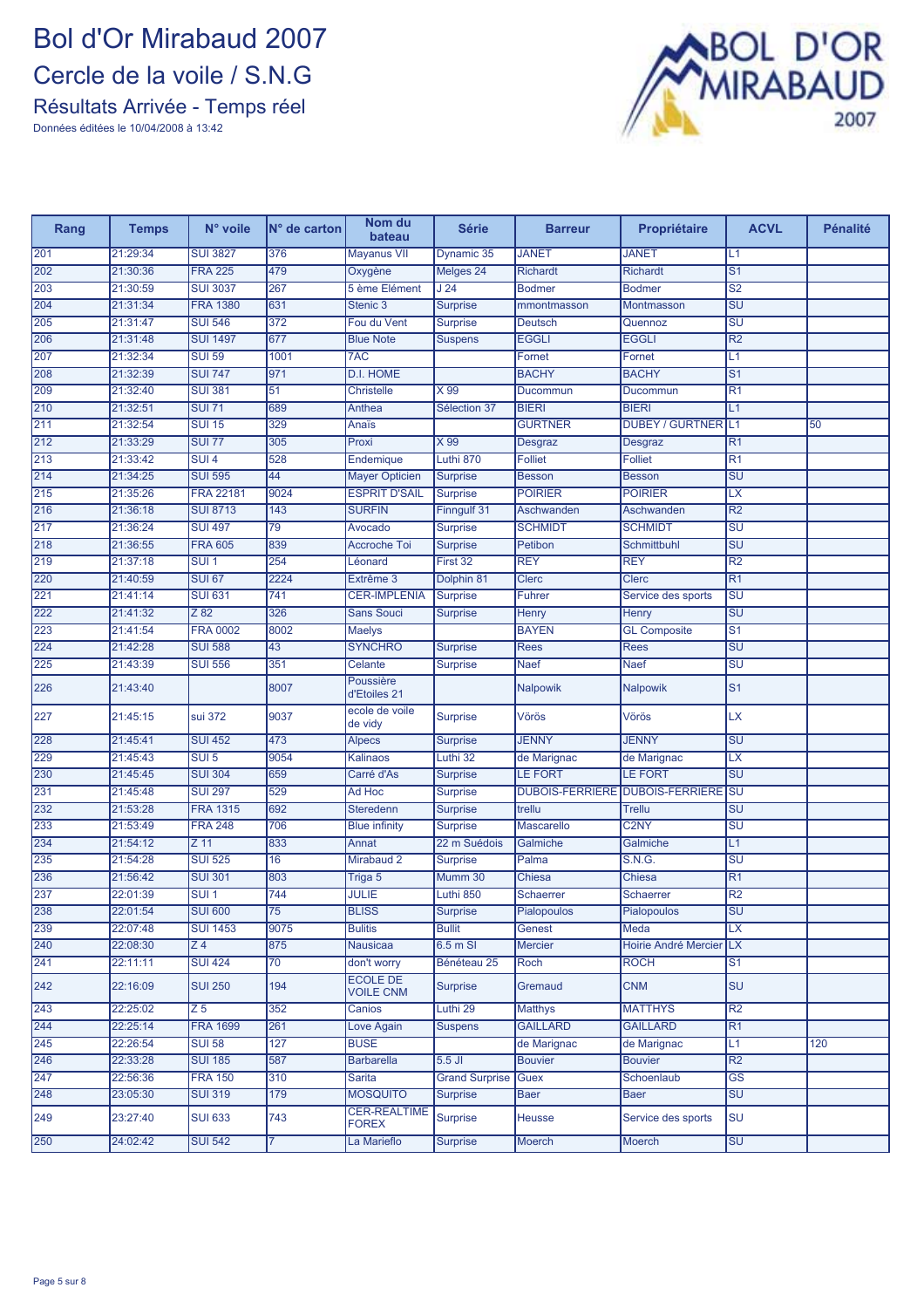### Bol d'Or Mirabaud 2007 Cercle de la voile / S.N.G Résultats Arrivée - Temps réel



| Rang | <b>Temps</b> | N° voile          | $N°$ de carton | Nom du<br>bateau      | Série                 | <b>Barreur</b>      | Propriétaire                       | <b>ACVL</b>                       | <b>Pénalité</b> |
|------|--------------|-------------------|----------------|-----------------------|-----------------------|---------------------|------------------------------------|-----------------------------------|-----------------|
| 251  | 24:03:34     | <b>SUI 656</b>    | 1057           | <b>Nelson</b>         | Surprise              | <b>KLEMM</b>        | <b>KLEMM</b>                       | SU                                |                 |
| 252  | 24:03:57     | <b>SUI 474</b>    | 537            | <b>P'tits Lacs</b>    | <b>Surprise</b>       | <b>LACOUR</b>       | <b>LACOUR</b>                      | $\overline{S1}$                   |                 |
| 253  | 24:05:57     | <b>FRA 1107</b>   | 171            | <b>WIND</b>           | <b>Surprise</b>       | <b>Savatier</b>     | <b>Savatier</b>                    | <b>SU</b>                         |                 |
| 254  | 24:06:02     | <b>SUI 1008</b>   | 277            | Maurablia             | Luthi 28              | <b>POUJOULAT</b>    | <b>POUJOULAT</b>                   | R2                                |                 |
| 255  | 24:07:10     | <b>SUI 1121</b>   | 41             | <b>LITTLE NEMO</b>    | Amigo                 | Pfyffer             | Pfyffer                            | S <sub>1</sub>                    |                 |
| 256  | 24:08:12     | <b>SUI 248</b>    | 2125           | Gri Gri               | <b>Surprise</b>       | Zesiger             | Zesiger                            | SU                                |                 |
| 257  | 24:08:31     | <b>SUI 282</b>    | 264            | <b>Agepoly IV</b>     | <b>Surprise</b>       | Kilchoer            | <b>AGEPoly</b>                     | SU                                |                 |
| 258  | 24:08:47     | <b>SUI 380</b>    | 466            | <b>Liquid Kid</b>     | <b>Surprise</b>       | <b>THOMI</b>        | <b>THOMI</b>                       | $\overline{\mathsf{SU}}$          |                 |
| 259  | 24:09:25     | <b>SUI 336</b>    | 78             | <b>ATYS</b>           | Surprise              | <b>GARO</b>         | <b>GARO</b>                        | SU                                |                 |
| 260  | 24:09:30     | $\overline{Z}$ 40 | 609            | Korrigan              | $6m$ JI               | Janet               | Janet                              | R2                                |                 |
| 261  | 24:09:38     | <b>SUI 13</b>     | 730            | <b>Les Deux Lunes</b> | <b>Suspens</b>        | <b>MAYERAT</b>      | <b>MAYERAT</b>                     | R <sub>1</sub>                    |                 |
| 262  | 24:10:12     | Z 2087            | 116            | <b>EL AMARETTO</b>    | Granada 31            | <b>Seitz</b>        | <b>Seitz</b>                       | R2                                |                 |
| 263  | 24:10:20     | <b>SUI 179</b>    | 680            | <b>TORNADE</b>        | <b>Surprise</b>       | Francey             | Francey                            | <b>SU</b>                         |                 |
| 264  | 24:10:30     | <b>SUI 78</b>     | 168            | <b>DIABLO</b>         | <b>Joker</b>          | <b>Bugna</b>        | <b>Bugna</b>                       | R <sub>1</sub>                    |                 |
| 265  | 24:10:35     | <b>SUI 606</b>    | 219            | <b>ESCAPE</b>         | <b>Surprise</b>       | Raffeneau           | Raffeneau                          | SU                                |                 |
| 266  | 24:10:54     | <b>SUI 312</b>    | 9051           | Eccolo                | <b>Surprise</b>       | <b>Reubi</b>        | Alexandre                          | <b>LX</b>                         |                 |
| 267  | 24:11:06     | FRA 11            | 149            | <b>PETER PAN</b>      | Sprint 95             | <b>Dekerle</b>      | <b>Dekerle</b>                     | R <sub>1</sub>                    |                 |
| 268  | 24:11:15     | SUI <sub>2</sub>  | 462            | Tamara                | <b>Macareux</b>       | Meredith            | Meredith                           | L1                                |                 |
| 269  | 24:11:22     | <b>SUI 70</b>     | 553            | <b>ISIS</b>           | <b>Grand Surprise</b> | <b>Huber</b>        | <b>HUBER</b>                       | GS                                |                 |
| 270  | 24:13:40     | $s$ ui -          | 518            | <b>Pux Love Boat</b>  | <b>First Class 10</b> | Levrat              | <b>KRUGER</b>                      | L1                                |                 |
| 271  | 24:18:30     | <b>SUI 561</b>    | 166            | <b>MANGO</b>          | <b>Surprise</b>       | <b>SCHAFFNER</b>    | <b>SCHAFFNER</b>                   | SU                                |                 |
| 272  | 24:27:27     | <b>SUI 1906</b>   | 20             | Euphorie              | Florence 39           | <b>GUGGIARI</b>     | <b>GUGGIARI</b>                    | L2                                |                 |
| 273  | 24:29:44     | <b>FRA 87</b>     | 461            | Taxi                  | Val 35                | <b>CHARPIN</b>      | <b>CHARPIN</b>                     | $\overline{\mathsf{L}\mathsf{X}}$ |                 |
| 274  | 24:31:03     | sui 3             | 9068           | on verra              | Sprint 95             | chopard             | burgener                           | LX                                |                 |
| 275  | 24:31:22     | <b>SUI 1039</b>   | 280            | <b>Baraka</b>         | Aphrodite 101         | <b>Mellos</b>       | <b>Mellos</b>                      | R <sub>2</sub>                    |                 |
| 276  | 24:31:44     | <b>SUI 100</b>    | 417            | <b>Nicolas</b>        | $6.5m$ SI             | <b>Hostettler</b>   | <b>Hostettler</b>                  | $\overline{S1}$                   |                 |
| 277  | 24:35:07     | <b>SUI 483</b>    | 222            | Nemo                  | <b>Surprise</b>       | <b>Hainaut</b>      | <b>Urben</b>                       | SU                                |                 |
| 278  | 24:35:14     | <b>SUI 360</b>    | 154            | <b>COCAINE</b>        | <b>Surprise</b>       | <b>Baertschiger</b> | <b>Toso</b>                        | <b>SU</b>                         |                 |
| 279  | 24:35:20     | $Z$ 326           | 566            | M                     | Aphrodite 101         | Wahl                | Wahl                               | R <sub>1</sub>                    |                 |
| 280  | 24:35:58     | <b>SUI 311</b>    | 815            | <b>FOU D'AMOUR</b>    | Surprise              | <b>LIEGEARD</b>     | <b>URBEN</b>                       | SU                                |                 |
| 281  | 24:37:45     | <b>FRA 0007</b>   | 1035           | éole                  | <b>Sprinto</b>        | obéllianne          | laurence                           | S <sub>1</sub>                    |                 |
| 282  | 24:42:41     | <b>FRA 4037</b>   | 420            | <b>Marquises</b>      | <b>Surprise</b>       | Frey                | Frey                               | $\overline{\mathsf{S}\mathsf{U}}$ |                 |
| 283  | 24:43:24     | <b>SUI 654</b>    | 1017           | La Rivale 3           | <b>Surprise</b>       | <b>Pictet</b>       | <b>Pictet</b>                      | SU                                |                 |
| 284  | 24:43:29     | <b>FRA 27942</b>  | 8003           | <b>TZIGANE</b>        |                       | <b>GUIRAUD</b>      | <b>GUIRAUD</b>                     | S <sub>1</sub>                    |                 |
| 285  | 24:56:53     | sui 247           | 1058           | tasmanie              | Surprise              | sudan               | dormenval                          | <b>SU</b>                         |                 |
| 286  | 24:58:45     | <b>SUI 541</b>    | 266            | Ose Air               | <b>Surprise</b>       | <b>HAUSER</b>       | <b>HAUSER</b>                      | <b>SU</b>                         |                 |
| 287  | 25:11:22     | <b>SUI 164</b>    | 818            | Dona Flor             | <b>Surprise</b>       | Hurt                | Hurt                               | SU                                |                 |
| 288  | 25:11:37     | <b>SUI 51</b>     | 505            | <b>Twinky</b>         | Moser <sub>m2</sub>   | Jordan              | <b>Boucherba</b>                   | R2                                |                 |
| 289  | 25:15:54     | <b>SUI 1158</b>   | 384            | Goof                  | Contessa 32           | <b>GAVIN</b>        | <b>GAVIN</b>                       | R2                                |                 |
| 290  | 25:18:07     | <b>FRA 286</b>    | 158            | OH LA LA              | X 332                 |                     | Collomb Ravinet Collomb Ravinet R2 |                                   |                 |
| 291  | 25:21:36     | Z675              | 485            | Panda IV              | H-Boat                | Willi               | Willi                              | S <sub>2</sub>                    |                 |
| 292  | 25:23:47     | <b>SUI 7624</b>   | 1056           | insieme               | Projection 762        | <b>Streuli</b>      | <b>Streuli</b>                     | $\overline{\mathsf{S}1}$          |                 |
| 293  | 25:40:04     | <b>SUI 89</b>     | 513            | Rock me Baby          | <b>Suspens</b>        | <b>WALKER</b>       | <b>WALKER</b>                      | R <sub>2</sub>                    |                 |
| 294  | 25:59:36     | <b>SUI 216</b>    | 216            | <b>IMAGINE</b>        | Daydream 300          | Deffaugt            | Deffaugt                           | R2                                |                 |
| 295  | 26:28:47     | sui sui 1         | 1060           | <b>ABOUBA II</b>      |                       | <b>Burri</b>        | Burri                              | S <sub>1</sub>                    |                 |
| 296  | 26:29:37     | <b>SUI 551</b>    | 1036           | <b>Grain de Sel</b>   | <b>First Class 8</b>  | <b>Blanc</b>        | <b>Blanc</b>                       | S <sub>1</sub>                    |                 |
| 297  | 26:44:24     | z 1316            | 9050           | <b>Farmiente</b>      | <b>Farr 727</b>       | <b>Booth</b>        | <b>Booth</b>                       | $\overline{\mathsf{L}\mathsf{X}}$ |                 |
| 298  | 27:07:48     | <b>SUI 387</b>    | 394            | <b>Miss Match</b>     | Surprise              | Litim               | Ziogas                             | SU                                |                 |
| 299  | 27:13:31     | <b>SUI 245</b>    | 236            | <b>ZIG ZAG</b>        | Surprise              | <b>Brudon</b>       | <b>Brudon</b>                      | SU                                |                 |
| 300  | 28:26:10     |                   | 9084           |                       |                       | <b>PONCET</b>       | <b>PONCET</b>                      | <b>LX</b>                         |                 |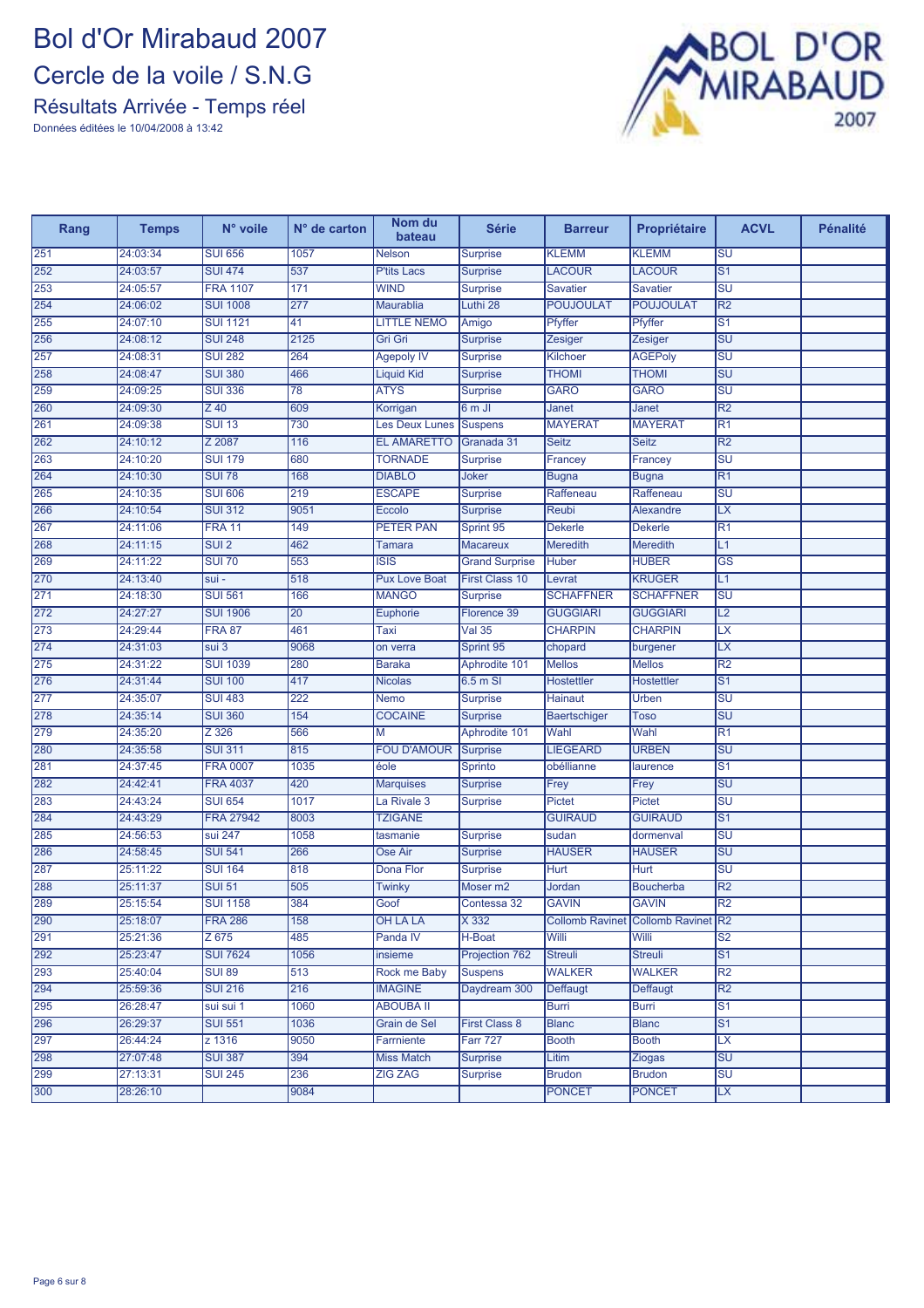### Bol d'Or Mirabaud 2007 Cercle de la voile / S.N.G Résultats Arrivée - Temps réel



| Rang | <b>Temps</b> | N° voile           |      | N° de carton   Nom du bateau | <b>Série</b>                 | <b>Barreur</b>     | Propriétaire                                | <b>ACVL</b>                        | <b>Pénalité</b> |
|------|--------------|--------------------|------|------------------------------|------------------------------|--------------------|---------------------------------------------|------------------------------------|-----------------|
| 301  | 28:26:31     | <b>SUI 782</b>     | 379  | <b>Mitielvent</b>            | <b>First 31.7</b>            | <b>PITTET</b>      | <b>NORMAND</b>                              | R2                                 |                 |
| 302  | 29:01:01     | <b>SUI 184</b>     | 643  | Efunga                       | Aphrodite 101                | <b>GALLINA</b>     | <b>GALLINA</b>                              | R <sub>2</sub>                     |                 |
| 303  | 29:05:38     | <b>SUI 518</b>     | 356  | <b>TEO JAKOB</b>             | <b>Surprise</b>              | <b>GANZ</b>        | <b>GANZ</b>                                 | <b>SU</b>                          |                 |
| 304  | 29:15:05     | <b>SUI 10</b>      | 19   | Lady Jo                      | Elan 33                      | <b>Magnin</b>      | <b>MAGNIN</b>                               | R <sub>2</sub>                     |                 |
| 305  | 29:18:05     | <b>SUI 639</b>     | 807  | Du Pont à la Voile           | <b>Surprise</b>              | <b>DENIS</b>       | <b>DENIS /Dupont</b><br><b>Sailing Club</b> | su                                 |                 |
| 306  | 29:18:21     | <b>SUI 16</b>      | 1013 | Chelda                       | Dehler 33                    | <b>Rossier</b>     | <b>Rossier</b>                              | L2                                 |                 |
| 307  | 29:19:39     | <b>FRA 354</b>     | 698  | Zouli TMF                    | <b>Surprise</b>              | <b>CRUZ-MERMY</b>  | <b>CRUZ-MERMY</b>                           | <b>SU</b>                          |                 |
| 308  | 29:21:45     | <b>SUI 343</b>     | 396  | <b>Baobab</b>                | <b>Surprise</b>              | <b>Steffen</b>     | De Barros                                   | <b>SU</b>                          |                 |
| 309  | 29:22:34     | <b>SUI 638</b>     | 806  | Fan de Bise                  | <b>Surprise</b>              | Ramboz             | <b>De Nemours</b>                           | <b>SU</b>                          |                 |
| 310  | 29:26:45     | <b>SUI 136</b>     | 584  | Mathé 4                      | <b>Surprise</b>              | Maugué             | Maugué                                      | SU                                 |                 |
| 311  | 29:30:26     | <b>SUI 494</b>     | 494  | Le Mergule                   |                              | <b>Theurillat</b>  | <b>Theurillat</b><br>Christine &            | S <sub>1</sub>                     |                 |
| 312  | 29:30:47     | <b>SUI 2073</b>    | 117  | <b>BEAUFIX</b>               | X95                          | Pasche             | Pasche                                      | R <sub>1</sub>                     |                 |
| 313  | 29:31:13     | <b>SUI 299</b>     | 600  | <b>Kisco II</b>              | <b>Surprise</b>              | Eric               | <b>ROUX</b>                                 | SU                                 |                 |
| 314  | 29:31:20     | <b>SUI 920</b>     | 676  | Euridyce                     | Jouet 920                    | Frangoulis         | <b>Straumann</b>                            | R <sub>2</sub>                     |                 |
| 315  | 29:31:29     | <b>SUI 523</b>     | 186  | <b>ZEPHYR</b>                | <b>Surprise</b>              | Kolly              | Poncet                                      | <b>SU</b>                          |                 |
| 316  | 29:33:03     | <b>FRA 1368</b>    | 470  | Apolo                        | <b>Surprise</b>              | <b>CAMPS</b>       | <b>CAMPS</b>                                | SU                                 |                 |
| 317  | 29:33:18     | $Z$ 18             | 663  | Askaro                       |                              | <b>Malsot</b>      | <b>Malsot</b>                               | L1                                 |                 |
| 318  | 29:33:27     | <b>SUI 918</b>     | 548  | Dourgi                       | <b>Surprise</b>              | Poletti            | Zihlmann                                    | <b>SU</b>                          |                 |
| 319  | 29:34:39     | <b>FRA 1002</b>    | 1079 | Anisée                       | <b>Surprise</b>              | <b>DELAMARE</b>    | <b>DELAMARE</b>                             | SU                                 |                 |
| 320  | 29:35:15     | <b>SUI 284</b>     | 955  | Philaneme                    | <b>Surprise</b>              | Junod              | Junod                                       | SU                                 |                 |
| 321  | 29:35:39     | <b>SUI 103</b>     | 348  | Ma Pinasse                   | <b>Surprise</b>              | Rauer              | Rauer                                       | $\overline{\text{SU}}$             |                 |
| 322  | 29:37:22     | <b>SUI 21</b>      | 265  | <b>Dodo</b>                  | X 332                        | Gasser             | <b>GASSER</b>                               | L2                                 |                 |
| 323  | 29:38:22     | <b>FR 751</b>      | 163  | Nausikaa                     | Surprise                     | <b>Steiner</b>     | <b>Steiner</b>                              | <b>SU</b>                          |                 |
| 324  | 29:41:39     | sui 494            | 1073 | Guileva                      | <b>Surprise</b>              | schlaepfer         | schlaepfer                                  | <b>SU</b>                          |                 |
| 325  | 29:41:57     | <b>SUI 233</b>     | 608  | ARACHNOPHOBIA Surprise       |                              | <b>Hesener</b>     | <b>Hesener</b>                              | <b>SU</b>                          |                 |
| 326  | 29:43:49     | <b>SUI 89</b>      | 773  | La Jeanne                    | <b>Surprise</b>              | Vasseur            | Vasseur                                     | SU                                 |                 |
| 327  | 29:49:53     | <b>FRA 1403</b>    | 4    | Timayan                      | <b>Surprise</b>              | <b>CRETIGNIER</b>  | <b>CRETIGNIER</b>                           | <b>SU</b>                          |                 |
| 328  | 29:49:57     | $\overline{Z}$ 403 | 601  | Souïmanga                    | Luthi 28                     | <b>HUNZIKER</b>    | <b>HUNZIKER</b>                             | R <sub>2</sub>                     |                 |
| 329  | 29:50:20     | <b>FRA 132</b>     | 9023 | <b>JOYSTISK</b>              | <b>Open 5.70</b>             | Garnier            | Garnier                                     | <b>LX</b>                          |                 |
| 330  | 29:51:34     | <b>FRA 378</b>     | 413  | <b>N'Eau Stress</b>          | Dufour 34                    | Pibouleau          | Pibouleau                                   | L2                                 |                 |
| 331  | 29:52:39     | <b>SUI 526</b>     | 17   | Mirabaud 3                   | <b>Surprise</b>              | <b>Groux</b>       | S.N.G.                                      | <b>SU</b>                          |                 |
| 332  | 29:52:55     | Z 999              | 120  | <b>AKVAVITE 5</b>            | Tonner 330                   | Contesse           | <b>Haller</b>                               | L2                                 |                 |
| 333  | 29:54:29     | <b>SUI 749</b>     | 268  | Troubadour                   | <b>First Class 8</b><br>Open | <b>VIAL</b>        | <b>VIAL</b>                                 | S <sub>1</sub>                     |                 |
| 334  | 29:56:00     | <b>SUI 230</b>     | 395  | <b>Mic Mac</b>               | <b>Surprise</b>              | <b>Mester</b>      | <b>Ziogas</b>                               | SU                                 |                 |
| 335  | 29:56:58     | <b>SUI 9871</b>    | 300  | L'Arche                      | Furia 37+                    | <b>MONDADA</b>     | <b>MONDADA</b>                              | L2                                 |                 |
| 336  | 29:57:34     | <b>SUI 13</b>      | 801  | <b>ONDINE</b>                | Tofinou 9.50                 | <b>BURNIER</b>     | <b>BURNIER</b>                              | R <sub>1</sub>                     |                 |
| 337  | 29:57:49     | 337                | 9043 | <b>BRRRT</b>                 | Corsair 24                   | Plathner           | Plathner                                    | M <sub>2</sub>                     |                 |
| 338  | 29:58:10     | fra 85             | 1010 | aire de vent                 |                              | billet             | <b>Billet</b>                               | L2                                 |                 |
| 339  | 29:58:16     | <b>SUI 590</b>     | 858  | Rubato                       | <b>Surprise</b>              | Wetter             | Wetter                                      | $\overline{\mathsf{S}\mathsf{U}}$  |                 |
| 340  | 29:58:51     | $\overline{Z}$ 599 | 9082 | <b>FREEDOM</b>               |                              | <b>GALOIS</b>      | <b>GALOIS</b>                               | $\overline{\mathsf{L} \mathsf{X}}$ |                 |
| 341  | 30:00:50     | <b>FRA 34</b>      | 849  | <b>Lady Murdoch</b>          | <b>Sweden Yacht</b><br>34    | <b>SALMON</b>      | <b>SALMON</b>                               | R2                                 |                 |
| 342  | 30:02:53     | <b>SUI 270</b>     | 53   | <b>COQ T'ELLE</b>            | <b>Surprise</b>              | <b>Ballesteros</b> | <b>Noble</b>                                | SU                                 |                 |
| 343  | 30:03:12     | <b>SUI 557</b>     | 58   | <b>CNM Voiles</b><br>Gautier | <b>Surprise</b>              | Merkli             | <b>CNM</b>                                  | <b>SU</b>                          |                 |
| 344  | 30:03:43     | $SUI -$            | 9072 | La Baleine                   | First 30                     | Caprari            | Corthésy                                    | <b>LX</b>                          |                 |
| 345  | 30:06:36     | <b>SUI 125</b>     | 534  | <b>Petites Fugues</b>        | H-Boat                       | <b>ENGELI</b>      | Engeli                                      | S <sub>2</sub>                     |                 |
| 346  | 30:06:46     | <b>SUI 59</b>      | 1047 | Atimeria                     | <b>Suspens</b>               | <b>Bujard</b>      | <b>Huismans</b>                             | R2                                 |                 |
| 347  | 30:06:50     | <b>SUI 1807</b>    | 1011 | <b>CYCNOS</b>                | J <sub>24</sub>              | <b>BRUNISHOLZ</b>  | <b>BRUNISHOLZ</b>                           | $\overline{\text{S2}}$             |                 |
| 348  | 30:09:15     | <b>SUI 80</b>      | 536  | <b>Nicolus</b>               | <b>Flying Forty</b>          | <b>DIDISHEIM</b>   | <b>DIDISHEIM</b>                            | R1                                 |                 |
| 349  | 30:10:08     | <b>Sui 287</b>     | 9059 | D'Lyrr                       | Challenger<br>Scout          | Haaz               | Haaz                                        | <b>LX</b>                          |                 |
| 350  | 30:10:48     | <b>FRA 16696</b>   | 782  | <b>Illawarra</b>             | Sprint 95                    | Mounié             | Mounié                                      | R <sub>1</sub>                     |                 |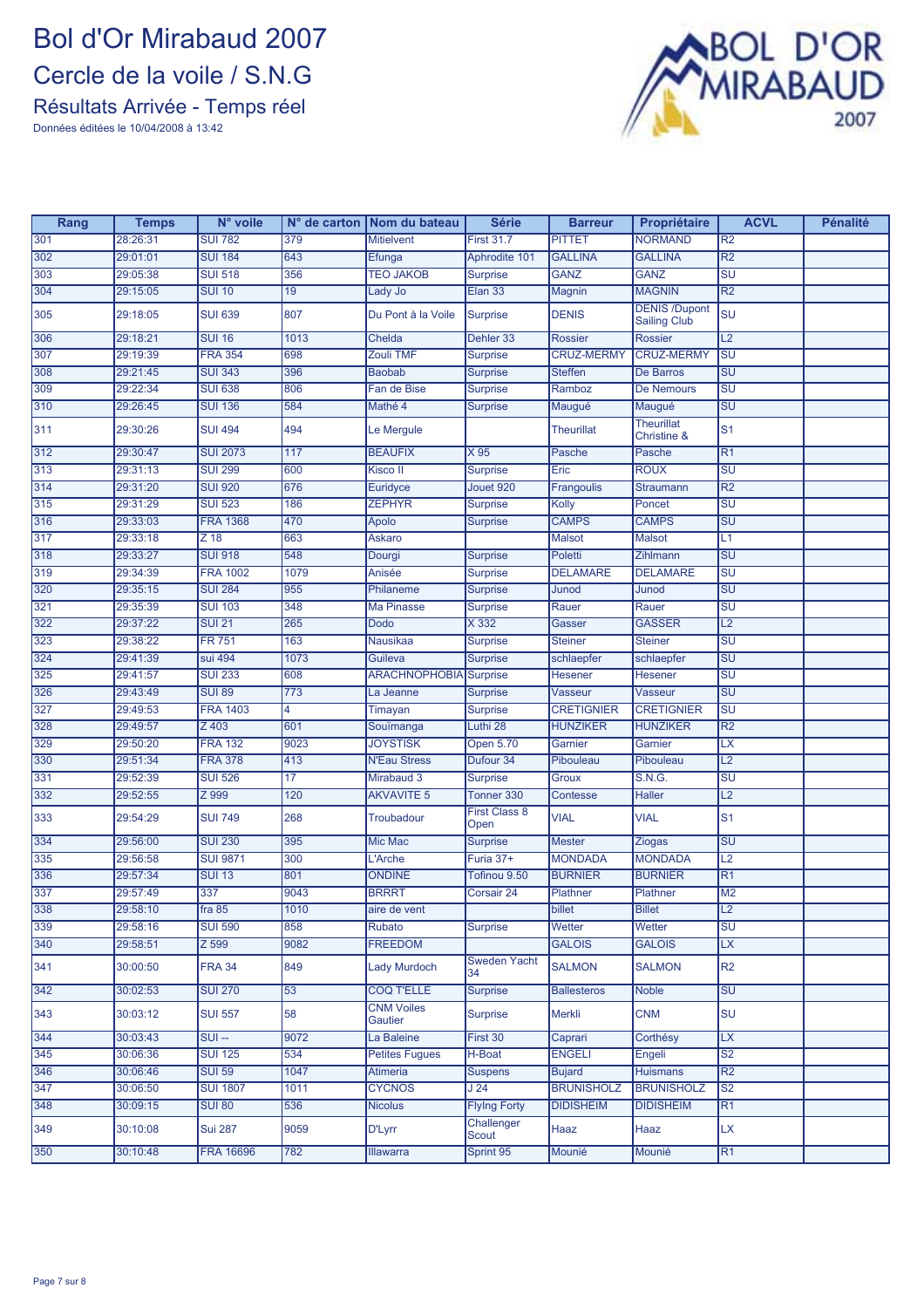Résultats Arrivée - Temps réel



| Rang | <b>Temps</b> | N° voile           | $N°$ de carton  | Nom du<br>bateau                 | <b>Série</b>               | <b>Barreur</b>      | Propriétaire            | <b>ACVL</b>                       | <b>Pénalité</b> |
|------|--------------|--------------------|-----------------|----------------------------------|----------------------------|---------------------|-------------------------|-----------------------------------|-----------------|
| 351  | 30:11:11     | <b>SUI 1715</b>    | 9030            | ladys first                      | First 30                   | <b>Bindschedler</b> | <b>Bindschedler</b>     | LX                                |                 |
| 352  | 30:12:28     | <b>SUI 160</b>     | 779             | <b>Situveu</b>                   | <b>Surprise</b>            | Verdier             | <b>Toulouse</b>         | $\overline{\mathsf{SU}}$          |                 |
| 353  | 30:14:55     | <b>SUI 67</b>      | 768             | Céleste                          | <b>Challenger GT</b><br>26 | Paillard            | <b>Jauslin Paillard</b> | <b>S2</b>                         |                 |
| 354  | 30:16:11     | H336               | 956             | Howler                           |                            | Kerpelman           | Kerpelman               | L <sub>2</sub>                    |                 |
| 355  | 30:16:32     | Z <sub>1</sub>     | 9008            | B <sub>3</sub>                   | <b>Sciacetra</b>           | Amoudruz            | Amoudruz                | LX                                |                 |
| 356  | 30:17:18     | <b>FRA 62</b>      | 1044            | funenbulle 2                     | Sprinto                    | <b>Boulay</b>       | Rossignol               | S <sub>1</sub>                    |                 |
| 357  | 30:18:40     | <b>SUI 41</b>      | 126             | <b>Tzigane</b>                   | Nomade 830                 | <b>Rieben</b>       | <b>Rieben</b>           | R2                                |                 |
| 358  | 30:19:00     | <b>SUI 103</b>     | 9047            | <b>Sirrah</b>                    | Feeling 346                | Egli                | Egli                    | LX                                |                 |
| 359  | 30:19:30     | <b>SUI 379</b>     | 832             | <b>Club de Voile</b><br>Lausanne | <b>Surprise</b>            | Hall                | <b>CVL</b>              | SU                                |                 |
| 360  | 30:19:36     | <b>FRA 17773</b>   | 9004            | <b>LORELEI</b>                   | First 24                   | <b>DUBOIS</b>       | <b>DUBOIS</b>           | LX                                |                 |
| 361  | 30:20:09     | <b>SUI 3378</b>    | 787             | Love Boat                        | Gib Sea 90                 | <b>KOCH</b>         | Koch                    | R <sub>2</sub>                    |                 |
| 362  | 30:20:19     | Z 329              | 774             | Patootie                         | Confortina 32              | spielmann           | Spielmann               | $\overline{\mathsf{R2}}$          |                 |
| 363  | 30:22:04     | Z 23               | 925             | <b>AVATI</b>                     | <b>French Cat</b>          | Genoux              | <b>Truffer</b>          | M <sub>2</sub>                    |                 |
| 364  | 30:23:04     | <b>SUI 219</b>     | 407             | Citron pressé                    | <b>Surprise</b>            | <b>FREI</b>         | <b>FREI</b>             | $\overline{\mathsf{SU}}$          |                 |
| 365  | 30:24:04     | $\overline{Z}$ 126 | 1046            | H2O                              |                            | Noverraz            | <b>Noverraz</b>         | $\overline{\mathsf{S2}}$          |                 |
| 366  | 30:24:32     | <b>SUI 53</b>      | 1064            | <b>TOTEM</b>                     | <b>Surprise</b>            | Vasey               | Vasey                   | SU                                |                 |
| 367  | 30:25:18     | Z <sub>1</sub>     | 836             | Iceboat                          | Elan 31                    | Iseli               | Iseli                   | R <sub>2</sub>                    |                 |
| 368  | 30:25:42     | sui 51             | 9017            | <b>Graind'sel</b>                | Elan 33                    | <b>Deytard</b>      | Deytard                 | LX                                |                 |
| 369  | 30:26:08     | <b>SUI 2338</b>    | 1075            | Daphnis                          | Dehler 36 CWS              | <b>Bleicken</b>     | <b>Jeanmaire</b>        | L <sub>2</sub>                    |                 |
| 370  | 30:26:48     | <b>SUI 379</b>     | 119             | <b>RAMPINI</b>                   | <b>Surprise</b>            | <b>Dupraz</b>       | <b>Dupraz</b>           | $\overline{\mathsf{SU}}$          |                 |
| 371  | 30:27:05     | <b>SUI 232</b>     | 623             | <b>Achille</b>                   | <b>Surprise</b>            | cuerq               | <b>Urben</b>            | SU                                |                 |
| 372  | 30:27:10     | <b>SUI 15</b>      | 735             | Lékum du Lac                     | Tofinou 9.50               | Kummerman           | Kummerman               | R <sub>1</sub>                    |                 |
| 373  | 30:27:17     | <b>SUI 1666</b>    | 695             | Clochard                         | X79                        | <b>REY</b>          | <b>REY</b>              | L1                                |                 |
| 374  | 30:28:16     | <b>FRA 13046</b>   | 9089            | <b>GALOPIN</b>                   | <b>Flying Forty</b>        | <b>AUDIBERT</b>     | <b>AUDIBERT</b>         | $\overline{\mathsf{L}\mathsf{X}}$ |                 |
| 375  | 30:28:48     | Z 978              | 1034            | Sambucco2                        | J24                        | Michaud             | Michaud                 | S <sub>2</sub>                    |                 |
| 376  | 30:30:26     | $\overline{Z}$ 139 | 9060            | Anaïs                            | First 30 E                 | <b>FINDEISEN</b>    | <b>BERTHOLET</b>        | LX                                |                 |
| 377  | 30:30:36     | <b>SUI 498</b>     | 642             | Aloa                             | Optima 106                 | <b>GATTI</b>        | <b>GATTI</b>            | $\overline{\mathsf{R2}}$          |                 |
| 378  | 30:30:42     | <b>SUI 7777</b>    | 282             | <b>Red Dot</b>                   | Banner 28                  | Witting             | <b>Morris</b>           | R <sub>1</sub>                    |                 |
| 379  | 30:31:00     | Z 208              | 270             | Samaki                           | Fantasia 27                | <b>COLOMBARA</b>    | <b>COLOMBARA</b>        | S <sub>2</sub>                    |                 |
| 380  | 30:32:57     |                    | 1050            | Wing Yen II                      | Daydream 300               | <b>SERVANT</b>      | <b>SERVANT</b>          | $\overline{\mathsf{R2}}$          |                 |
| 381  | 30:33:28     | SUI <sub>4</sub>   | 173             | <b>HANG LOOSE</b>                | Sun Odyssey 30             | <b>EGLI</b>         | Egli                    | R <sub>2</sub>                    |                 |
| 382  | 30:33:46     | <b>FRA 153</b>     | $\overline{54}$ | <b>NORA</b>                      | First 29                   | Ackermann           | Ackermann               | R <sub>2</sub>                    |                 |
| 383  | 30:34:35     | <b>SUI 2810</b>    | 9018            | Milan                            | First 29                   | <b>Schira</b>       | <b>Schira</b>           | LX                                |                 |
| 384  | 30:34:37     | sui 1357           | 9013            | vela luka                        | Jaguar 30                  | pittet              | pittet                  | LX                                |                 |
| 385  | 30:34:43     | <b>SUI 606</b>     | 646             | Mezcal                           | <b>Folkeboat</b>           | Girardin            | Girardin                | S2                                |                 |
| 386  | 30:37:27     | Z <sub>1</sub>     | 440             | <b>Aqua'Vite</b>                 | First 235                  | <b>GIROD</b>        | <b>GIROD</b>            | $\overline{\text{S2}}$            |                 |
| 387  | 30:37:46     | <b>SUI 627</b>     | 823             | Eureka                           | <b>Surprise</b>            | <b>Devernay</b>     | Devernay                | SU                                |                 |
| 388  | 30:38:39     | Z 864              | 821             | Golden<br>shamrock               | Shamrock 30                | <b>Halnaut</b>      | Halnaut                 | IR2                               |                 |
| 389  | 30:40:27     | <b>SUI 57</b>      | 857             | Minnie                           | Elan 31                    | <b>Stock</b>        | <b>Stock</b>            | R <sub>2</sub>                    |                 |
| 390  | 30:40:52     | $\overline{Z}$ 752 | 9080            | <b>FORTISSIMO</b>                |                            | <b>ROCHAT</b>       | <b>ROCHAT</b>           | LX                                |                 |
| 391  | 30:43:08     | <b>SUI 1090</b>    | 734             | Eloize                           | <b>Luux 10.9</b>           | <b>Dupuis</b>       | <b>Dupuis</b>           | L <sub>2</sub>                    |                 |
| 392  | 30:43:37     | <b>SUI 1134</b>    | 846             | Callisto                         | Wano                       | <b>REVILLARD</b>    | <b>REVILLARD</b>        | R <sub>2</sub>                    |                 |
| 393  | 30:47:36     | <b>SUI 1236</b>    | 945             | <b>KINY III</b>                  | Elan 31                    | Edmond              | <b>EDMOND</b>           | R <sub>2</sub>                    |                 |
| 394  | 30:51:18     | F44                | 765             | Benivoli                         | <b>Trident 80</b>          | <b>LEPOUTRE</b>     | Lepoutre                | S <sub>2</sub>                    |                 |

| Statistiques                    |                                   |  |  |  |  |  |
|---------------------------------|-----------------------------------|--|--|--|--|--|
| Nombre de bateaux inscrits: 526 | Nombre de bateaux partants: 516   |  |  |  |  |  |
| Nombre de bateaux abandons: 85  | Nombre de bateaux disqualifiés: 0 |  |  |  |  |  |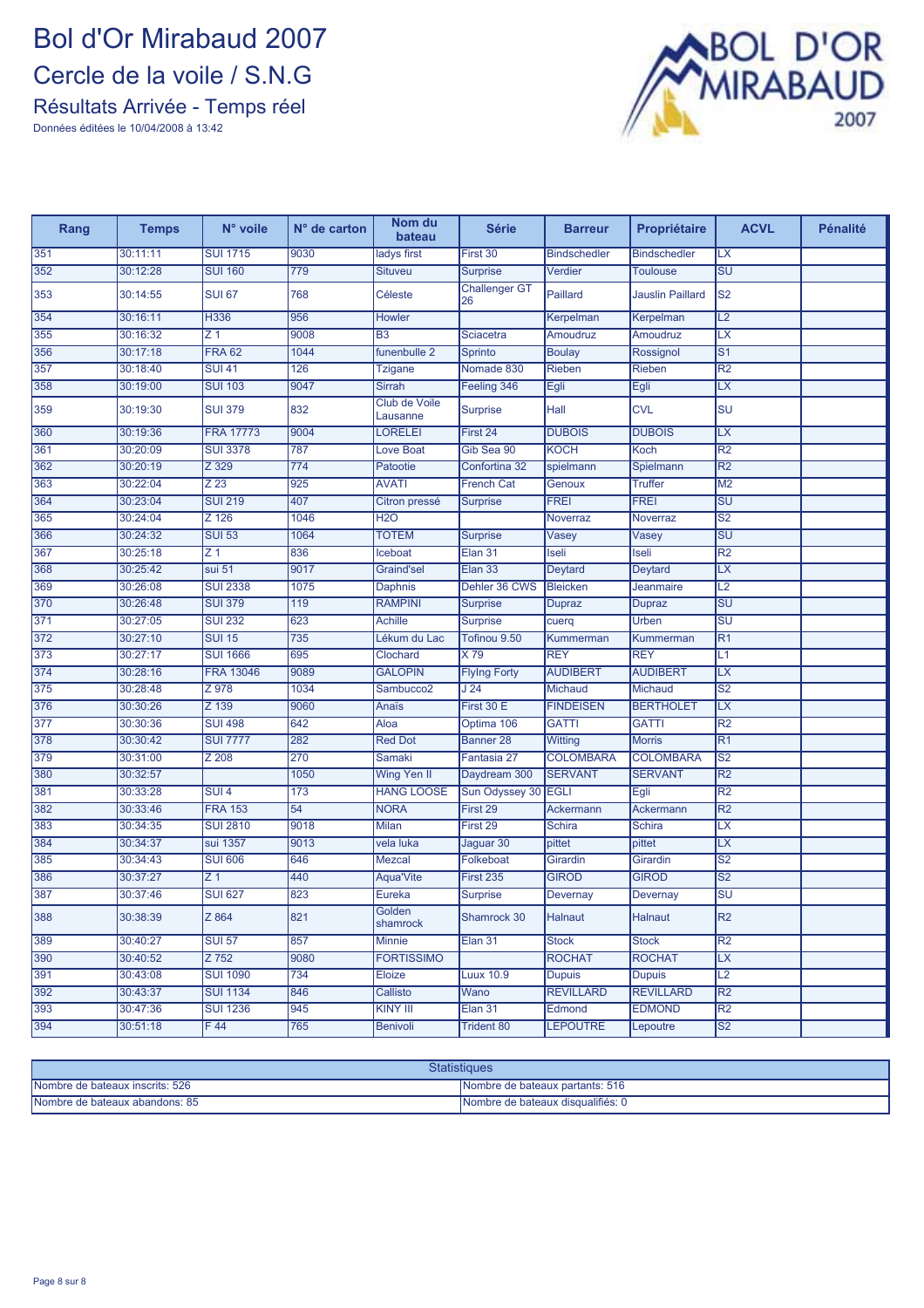Résultats Arrivée - Par classes Données éditées le 10/04/2008 à 13:43



#### ACVL : M1

| Rang            | Temps    | N° voile         | $N°$ de carton | Nom du bateau              | <b>Série</b>   | <b>Barreur</b> | Propriétaire  | Pénalité |
|-----------------|----------|------------------|----------------|----------------------------|----------------|----------------|---------------|----------|
|                 | 10:05:25 | <b>SUI2</b>      | 902            | <b>Okalys</b>              | Décision 35    | <b>GRANGE</b>  | <b>GRANGE</b> |          |
| l2              | 10:16:40 | <b>SUI1</b>      | 901            | Alinghi                    | Décision 35    | Wahl           | Bertarelli    |          |
| l3              | 10:22:38 | <b>SUI 7</b>     | 907            | Axiom                      | Décision 35    | Asso, Zebra 7  | Asso, Zebra 7 |          |
| 14              | 10:25:37 | <b>SUI 5</b>     | 905            | Foncia Geco                | Décision 35    | <b>GAUTIER</b> | Gautier       |          |
| l5              | 10:38:22 | <b>SUI 10</b>    | 910            | LadyCat                    | Décision 35    | Fauconnier     | Bertarelli    |          |
| l6              | 10:42:37 | <b>SUI 8</b>     | 908            | <b>Banque Gonet et Cie</b> | Décision 35    | <b>Moura</b>   | Gonet         |          |
|                 | 10:43:45 | SUI <sub>6</sub> | 906            | Cadence                    | Décision 35    | Lerch          | Demole        |          |
| 18              | 10:53:20 | <b>SUI4</b>      | 904            | Zen Too                    | Décision 35    | de Picciotto   | de Picciotto  |          |
| l9              | 11:15:15 | <b>SUI3</b>      | 903            | <b>Julius Baer</b>         | Décision 35    | Cardis         | <b>Cardis</b> |          |
| 110             | 11:24:48 | SUI <sub>9</sub> | 909            | <b>Smart Home</b>          | Décision 35    | Péclard        | Michel        |          |
| <b>111</b>      | 15:35:57 | <b>SUI 69</b>    | 931            | force cash                 | catamaran F 40 | <b>Nuoffer</b> | de Rothschild | 120      |
| $\overline{12}$ | 18:43:00 | <b>SUI 333</b>   | 920            | Gadget                     |                | Ménétrey       | Ménétrey      |          |

| Statistiques pour la classe M1                                  |                                    |  |  |  |  |
|-----------------------------------------------------------------|------------------------------------|--|--|--|--|
| Nombre de bateaux partants: 12<br>Nombre de bateaux arrivés: 12 |                                    |  |  |  |  |
| Nombre de bateaux abandons: 0                                   | INombre de bateaux disqualifiés: 0 |  |  |  |  |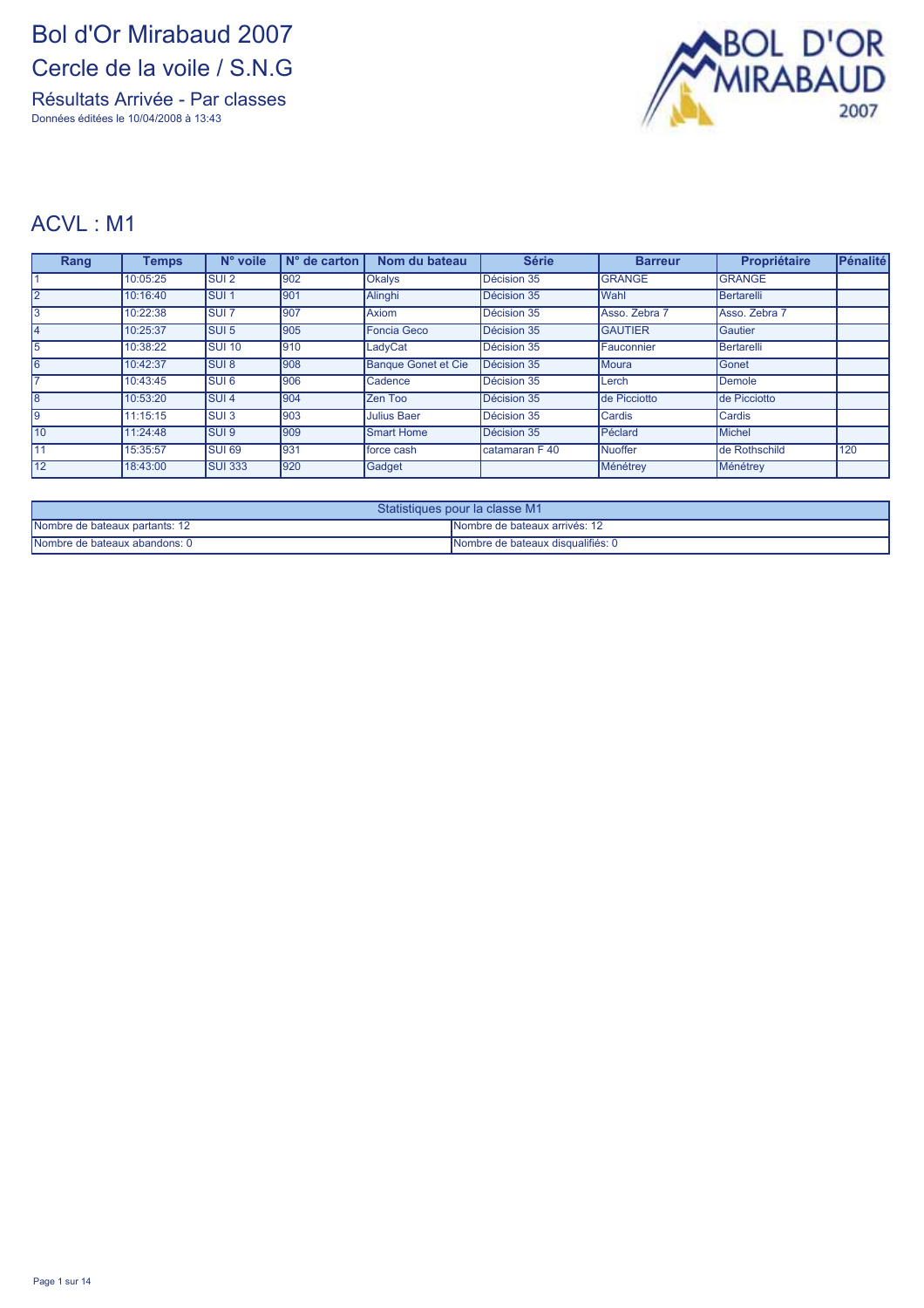Résultats Arrivée - Par classes Données éditées le 10/04/2008 à 13:43



#### ACVL : M2

| Rang            | <b>Temps</b> | N° voile          | $No$ de carton | Nom du bateau                        | <b>Série</b>      | <b>Barreur</b>                | Propriétaire                  | Pénalité |
|-----------------|--------------|-------------------|----------------|--------------------------------------|-------------------|-------------------------------|-------------------------------|----------|
| 11              | 10:59:49     | SUI               | 927            | <b>Team New Wave</b>                 | Ventilo M2        | Geiser & Stamm                | Geiser & Stamm                |          |
| 12              | 11:07:20     | <b>SUI 10</b>     | 921            | Ksrsoudage.ch                        | Ventilo M2        | Pfister                       | Pfister-Sanjuan               |          |
| 3               | 11:22:29     | SUI <sub>4</sub>  | 914            | <b>Flam Gestion</b>                  | Ventilo M2        | <b>Mustad</b>                 | Mustad                        |          |
| l4              | 11:30:15     | <b>SUI 666</b>    | 913            | <b>Star Logistique</b>               | Ventilo M2        | Meyer/Gautier/Bottge          | Meyer/Gautier/Bottge          |          |
| 5               | 11:37:54     | <b>SUI 8888</b>   | 929            | <b>Carbon Affair</b>                 | <b>Ventilo M2</b> | Verwilghen                    | Huguenin                      |          |
| l6              | 11:52:19     | $SUI$ 5           | 919            | <b>GLG Finance SA</b>                | Ventilo M2        | <b>Tinguely</b>               | Castella/Tinguely/GLG         |          |
| 17              | 12:00:48     | <b>SUI 15</b>     | 930            | <b>Tridex</b>                        | <b>Ventilo M2</b> | Luthy                         | Clarence                      |          |
| l8              | 12:03:01     | <b>SUI 18</b>     | 933            | <b>DHL</b>                           | Ventilo M2        | Emery & Kasavi                | Emery & Kasavi                |          |
| l9              | 12:05:06     | <b>SUI 11</b>     | 932            | Dfi-cafd                             | <b>Ventilo M2</b> | Guggiari                      | <b>Association CQFD</b>       |          |
| 10              | 12:09:40     | <b>SUI 16</b>     | 937            | <b>Banque Héritage</b>               | Ventilo M2        | <b>Kessi</b>                  | Colelough                     |          |
| 11              | 12:11:09     | SUI <sub>1</sub>  | 916            | <b>FBS-Raiffeisen du</b><br>Vignoble | Ventilo M2        | Othenin-Girard et<br>Huguenin | Othenin-Girard et<br>Huguenin |          |
| $\overline{12}$ | 12:25:31     | SUI <sub>2</sub>  | 994            | Immolac                              | Ventilo M2        | Lévèque                       | Legrand                       |          |
| 13              | 12:28:02     | <b>SUI 28</b>     | 936            | Fresh!                               | Ventilo M2        | <b>Bucher</b>                 | <b>Bucher</b>                 |          |
| $\overline{14}$ | 12:50:35     | <b>SUI 100</b>    | 935            | Libra                                | <b>Ventilo M2</b> | Vandenberghe-Demole           | Demole-Gautier-Sarreau        |          |
| 15              | 12:52:21     | ESP <sub>1</sub>  | 1029           | Synthesisbank.com                    | Ventilo M2        | Cordoba                       | Cordoba                       |          |
| 16              | 12:52:33     | <b>SUI 27</b>     | 911            | www.harsch.ch                        | Ventilo 27        | stitelmann                    | Mouchet                       |          |
| $\overline{17}$ | 13:12:42     | <b>SUI 13</b>     | 923            | <b>Banque Piquet</b>                 | Ventilo M2        | Schenker                      | Schenker                      |          |
| 18              | 13:47:59     | SUI <sub>8</sub>  | 922            | <b>Triskel</b>                       | Ventilo M2        | le Cotonnec                   | le Cotonnec                   |          |
| 19              | 14:15:41     | <b>SUI 942</b>    | 942            | <b>Super Fun Trio</b>                | Crocodile F28 Tri | Parisod                       | CAO                           |          |
| 20              | 19:43:09     | <b>GER 3334</b>   | 9053           | <b>Tres Hombres</b>                  | Corsair F27       | <b>Szolz</b>                  | <b>Stolz</b>                  |          |
| 21              | 19:59:50     | SUI <sub>1</sub>  | 917            | <b>Nautisme Romand</b>               | M <sub>2</sub>    | <b>Dupuy</b>                  | Peitreguin                    |          |
| 22              | 29:57:49     | 337               | 9043           | <b>BRRRT</b>                         | Corsair 24        | Plathner                      | Plathner                      |          |
| 23              | 30:22:04     | $\overline{Z}$ 23 | 925            | <b>AVATI</b>                         | <b>French Cat</b> | Genoux                        | <b>Truffer</b>                |          |

| Statistiques pour la classe M2 |                                    |  |  |  |
|--------------------------------|------------------------------------|--|--|--|
| Nombre de bateaux partants: 28 | INombre de bateaux arrivés: 23     |  |  |  |
| Nombre de bateaux abandons: 2  | INombre de bateaux disqualifiés: 0 |  |  |  |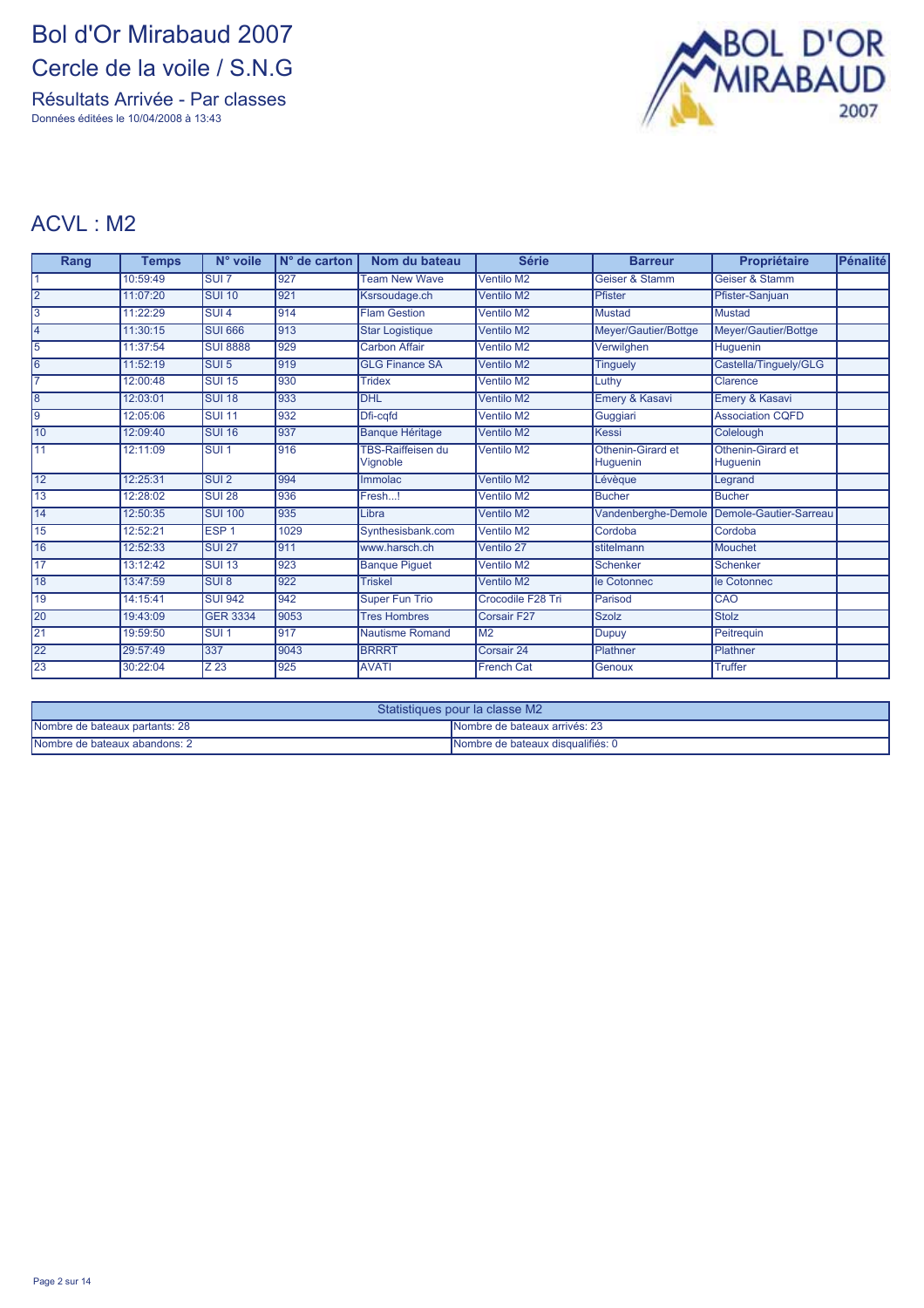Résultats Arrivée - Par classes Données éditées le 10/04/2008 à 13:43



#### ACVL : SU

| Rang           | <b>Temps</b> | N° voile         | $N°$ de carton   | Nom du bateau                                                   | <b>Série</b>    | <b>Barreur</b>         | Propriétaire           | <b>Pénalité</b> |
|----------------|--------------|------------------|------------------|-----------------------------------------------------------------|-----------------|------------------------|------------------------|-----------------|
|                | 20:43:43     | <b>FRA 1241</b>  | 848              | Tarangau                                                        | <b>Surprise</b> | _azareth               | qalliano               |                 |
| 2              | 20:55:28     | <b>SUI 524</b>   | 15               | Mirabaud 1                                                      | <b>Surprise</b> | Darocha Duarto         | S.N.G.                 |                 |
| $\overline{3}$ | 20:59:59     | <b>SUI 660</b>   | 243              | <b>NICOLORE 5</b>                                               | <b>Surprise</b> | <b>Wuthrich</b>        | <b>Wuthrich</b>        |                 |
| 4              | 21:01:38     | <b>FRA 1486</b>  | 763              | <b>While Wind</b>                                               | <b>Surprise</b> | Ragot-Bujadoux         | Ragot-Bujadoux         |                 |
| 5              | 21:13:59     | <b>FRA 248</b>   | 8001             | <b>GROMAGO</b>                                                  | <b>Surprise</b> | <b>MERMOUD</b>         | <b>FAIOLA</b>          |                 |
| 6              | 21:16:10     | <b>SUI 636</b>   | 762              | St. Jacques                                                     | <b>Surprise</b> | <b>Richner</b>         | Richner                |                 |
| 17             | 21:17:10     | <b>SUI 187</b>   | 88               | <b>KAHLUA</b>                                                   | <b>Surprise</b> | Pochelon               | Hofmeister             |                 |
| 8              | 21:20:27     | <b>SUI 644</b>   | 891              | <b>Séchard Express</b>                                          | <b>Surprise</b> | <b>GIROD</b>           | <b>SECHAUD</b>         |                 |
| $\overline{9}$ | 21:21:37     | <b>SUI 531</b>   | 1020             | <b>TRADITION</b>                                                | <b>Surprise</b> | dufour                 | dufour                 |                 |
| 10             | 21:24:04     | <b>SUI 625</b>   | 816              | Bleu comme une<br>orange                                        | <b>Surprise</b> | <b>Rouiller</b>        | Rouiller               |                 |
| 11             | 21:25:52     | <b>FRA 1397</b>  | 679              | Geyser                                                          | <b>Surprise</b> | Andrier                | Andrier                |                 |
| 12             | 21:26:22     | <b>SUI 632</b>   | 742              | <b>CER-AEROPORT</b><br><b>INTERNATIONAL DE</b><br><b>GENEVE</b> | <b>Surprise</b> | Fuhrer                 | Service des sports     |                 |
| 13             | 21:27:09     | <b>SUI 642</b>   | 874              | <b>ETOILE</b>                                                   | <b>Surprise</b> | <b>Vionnet</b>         | <b>Bolle</b>           |                 |
| 14             | 21:27:57     | <b>SUI 666</b>   | 899              | <b>Vade Retro</b>                                               | <b>Surprise</b> | <b>RINOLFI</b>         | <b>RINOLFI</b>         |                 |
| 15             | 21:28:16     | <b>SUI 214</b>   | 811              | <b>Aigue Marine III</b>                                         | <b>Surprise</b> | <b>Bieri</b>           | <b>Stulz</b>           |                 |
| 16             | 21:28:25     | <b>SUI 533</b>   | 241              | <b>Adrénaline</b>                                               | <b>Surprise</b> | Campiche               | Campiche               |                 |
| 17             | 21:31:34     | <b>FRA 1380</b>  | 631              | Stenic 3                                                        | <b>Surprise</b> | mmontmasson            | Montmasson             |                 |
| 18             | 21:31:47     | <b>SUI 546</b>   | 372              | Fou du Vent                                                     | <b>Surprise</b> | <b>Deutsch</b>         | Quennoz                |                 |
| 19             | 21:34:25     | <b>SUI 595</b>   | 44               | <b>Mayer Opticien</b>                                           | <b>Surprise</b> | <b>Besson</b>          | <b>Besson</b>          |                 |
| 20             | 21:36:24     | <b>SUI 497</b>   | $\overline{79}$  | Avocado                                                         | <b>Surprise</b> | <b>SCHMIDT</b>         | <b>SCHMIDT</b>         |                 |
| 21             | 21:36:55     | <b>FRA 605</b>   | 839              | <b>Accroche Toi</b>                                             | <b>Surprise</b> | Petibon                | Schmittbuhl            |                 |
| 22             | 21:41:14     | <b>SUI 631</b>   | 741              | <b>CER-IMPLENIA</b>                                             | <b>Surprise</b> | Fuhrer                 | Service des sports     |                 |
| 23             | 21:41:32     | $\overline{Z82}$ | 326              | <b>Sans Souci</b>                                               | <b>Surprise</b> | Henry                  | Henry                  |                 |
| 24             | 21:42:28     | <b>SUI 588</b>   | 43               | <b>SYNCHRO</b>                                                  | <b>Surprise</b> | Rees                   | <b>Rees</b>            |                 |
| 25             | 21:43:39     | <b>SUI 556</b>   | 351              | Celante                                                         | <b>Surprise</b> | <b>Naef</b>            | Naef                   |                 |
| 26             | 21:45:41     | <b>SUI 452</b>   | 473              | <b>Alpecs</b>                                                   | <b>Surprise</b> | <b>JENNY</b>           | <b>JENNY</b>           |                 |
| 27             | 21:45:45     | <b>SUI 304</b>   | 659              | Carré d'As                                                      | <b>Surprise</b> | <b>LE FORT</b>         | <b>LE FORT</b>         |                 |
| 28             | 21:45:48     | <b>SUI 297</b>   | 529              | Ad Hoc                                                          | <b>Surprise</b> | <b>DUBOIS-FERRIERE</b> | <b>DUBOIS-FERRIERE</b> |                 |
| 29             | 21:53:28     | <b>FRA 1315</b>  | 692              | <b>Steredenn</b>                                                | <b>Surprise</b> | trellu                 | <b>Trellu</b>          |                 |
| 30             | 21:53:49     | <b>FRA 248</b>   | 706              | <b>Blue infinity</b>                                            | <b>Surprise</b> | <b>Mascarello</b>      | C <sub>2</sub> NY      |                 |
| 31             | 21:54:28     | <b>SUI 525</b>   | 16               | Mirabaud 2                                                      | <b>Surprise</b> | Palma                  | <b>S.N.G.</b>          |                 |
| 32             | 22:01:54     | <b>SUI 600</b>   | $\overline{75}$  | <b>BLISS</b>                                                    | <b>Surprise</b> | <b>Pialopoulos</b>     | Pialopoulos            |                 |
| 33             | 22:16:09     | <b>SUI 250</b>   | 194              | <b>ECOLE DE VOILE</b><br><b>CNM</b>                             | <b>Surprise</b> | Gremaud                | <b>CNM</b>             |                 |
| 34             | 23:05:30     | <b>SUI 319</b>   | 179              | <b>MOSQUITO</b>                                                 | <b>Surprise</b> | <b>Baer</b>            | <b>Baer</b>            |                 |
| 35             | 23:27:40     | <b>SUI 633</b>   | 743              | <b>CER-REALTIME</b><br><b>FOREX</b>                             | <b>Surprise</b> | Heusse                 | Service des sports     |                 |
| 36             | 24:02:42     | <b>SUI 542</b>   |                  | La Marieflo                                                     | <b>Surprise</b> | <b>Moerch</b>          | <b>Moerch</b>          |                 |
| 37             | 24:03:34     | SUI 656          | 1057             | <b>Nelson</b>                                                   | Surprise        | <b>KLEMM</b>           | <b>KLEMM</b>           |                 |
| 38             | 24:05:57     | <b>FRA 1107</b>  | 171              | <b>WIND</b>                                                     | <b>Surprise</b> | <b>Savatier</b>        | <b>Savatier</b>        |                 |
| 39             | 24:08:12     | <b>SUI 248</b>   | 2125             | Gri Gri                                                         | <b>Surprise</b> | Zesiger                | Zesiger                |                 |
| 40             | 24:08:31     | <b>SUI 282</b>   | 264              | <b>Agepoly IV</b>                                               | <b>Surprise</b> | Kilchoer               | <b>AGEPoly</b>         |                 |
| 41             | 24:08:47     | <b>SUI 380</b>   | 466              | <b>Liquid Kid</b>                                               | <b>Surprise</b> | <b>THOMI</b>           | <b>THOMI</b>           |                 |
| 42             | 24:09:25     | <b>SUI 336</b>   | 78               | <b>ATYS</b>                                                     | <b>Surprise</b> | <b>GARO</b>            | <b>GARO</b>            |                 |
| 43             | 24:10:20     | <b>SUI 179</b>   | 680              | <b>TORNADE</b>                                                  | <b>Surprise</b> | Francey                | Francey                |                 |
| 44             | 24:10:35     | <b>SUI 606</b>   | 219              | <b>ESCAPE</b>                                                   | <b>Surprise</b> | Raffeneau              | Raffeneau              |                 |
| 45             | 24:18:30     | <b>SUI 561</b>   | 166              | <b>MANGO</b>                                                    | <b>Surprise</b> | <b>SCHAFFNER</b>       | <b>SCHAFFNER</b>       |                 |
| 46             | 24:35:07     | <b>SUI 483</b>   | $\overline{222}$ | Nemo                                                            | <b>Surprise</b> | <b>Hainaut</b>         | <b>Urben</b>           |                 |
| 47             | 24:35:14     | <b>SUI 360</b>   | 154              | <b>COCAINE</b>                                                  | <b>Surprise</b> | <b>Baertschiger</b>    | Toso                   |                 |
| 48             | 24:35:58     | <b>SUI 311</b>   | 815              | <b>FOU D'AMOUR</b>                                              | <b>Surprise</b> | <b>LIEGEARD</b>        | <b>URBEN</b>           |                 |
| 49             | 24:42:41     | <b>FRA 4037</b>  | 420              | <b>Marquises</b>                                                | <b>Surprise</b> | Frey                   | Frey                   |                 |
| 50             | 24:43:24     | <b>SUI 654</b>   | 1017             | La Rivale 3                                                     | <b>Surprise</b> | Pictet                 | Pictet                 |                 |
|                |              |                  |                  |                                                                 |                 |                        |                        |                 |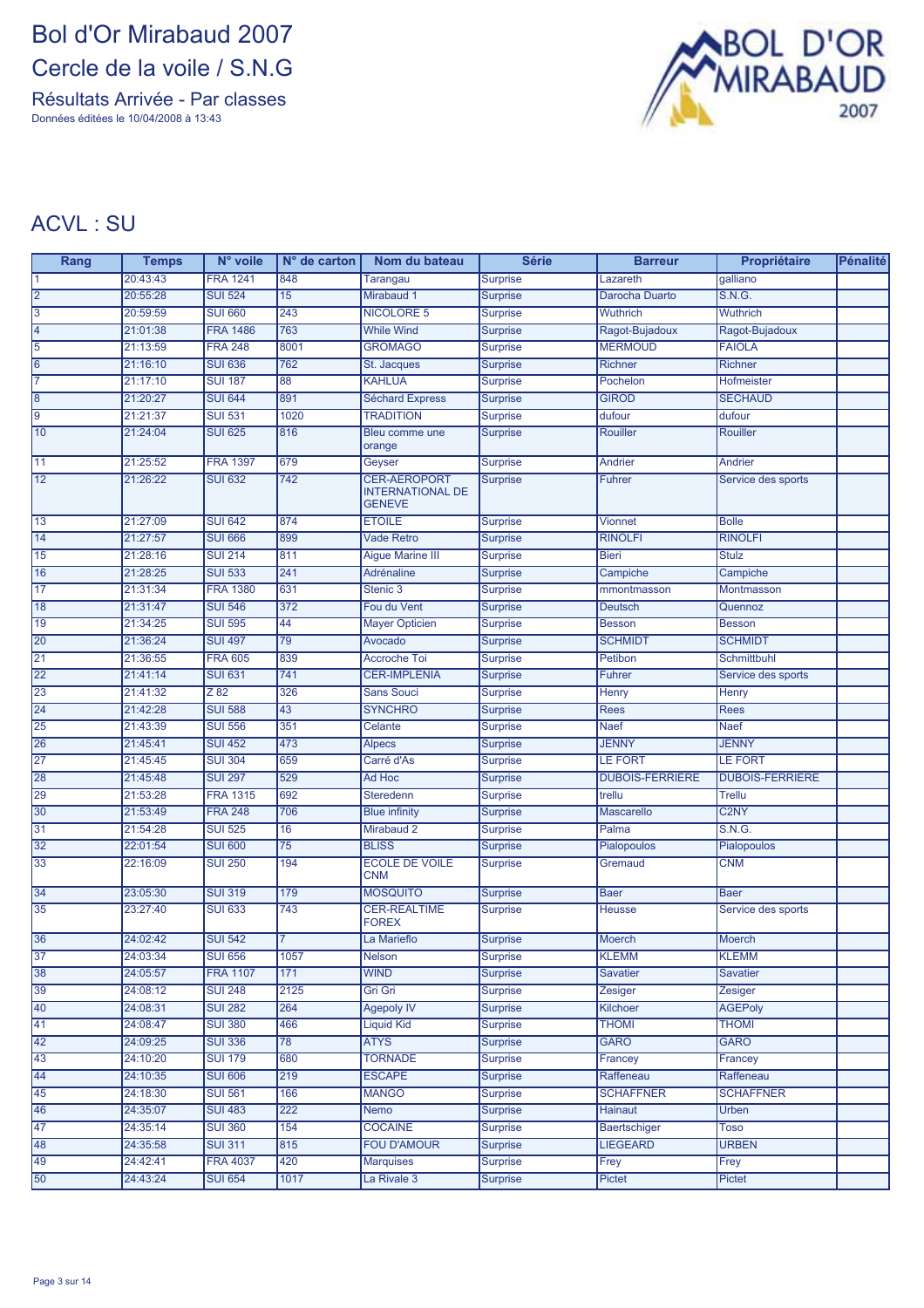Résultats Arrivée - Par classes Données éditées le 10/04/2008 à 13:43



#### ACVL : SU

| Rang | <b>Temps</b> | N° voile        | $N^{\circ}$ de carton | Nom du bateau             | <b>Série</b>    | <b>Barreur</b>     | Propriétaire                         | Pénalité |
|------|--------------|-----------------|-----------------------|---------------------------|-----------------|--------------------|--------------------------------------|----------|
| 51   | 24:56:53     | sui 247         | 1058                  | tasmanie                  | Surprise        | sudan              | dormenval                            |          |
| 52   | 24:58:45     | <b>SUI 541</b>  | 266                   | Ose Air                   | <b>Surprise</b> | <b>HAUSER</b>      | <b>HAUSER</b>                        |          |
| 53   | 25:11:22     | <b>SUI 164</b>  | 818                   | Dona Flor                 | <b>Surprise</b> | <b>Hurt</b>        | <b>Hurt</b>                          |          |
| 54   | 27:07:48     | <b>SUI 387</b>  | 394                   | <b>Miss Match</b>         | <b>Surprise</b> | Litim              | Ziogas                               |          |
| 55   | 27:13:31     | <b>SUI 245</b>  | 236                   | <b>ZIG ZAG</b>            | <b>Surprise</b> | <b>Brudon</b>      | <b>Brudon</b>                        |          |
| 56   | 29:05:38     | <b>SUI 518</b>  | 356                   | <b>TEO JAKOB</b>          | <b>Surprise</b> | <b>GANZ</b>        | <b>GANZ</b>                          |          |
| 57   | 29:18:05     | <b>SUI 639</b>  | 807                   | Du Pont à la Voile        | <b>Surprise</b> | <b>DENIS</b>       | <b>DENIS /Dupont Sailing</b><br>Club |          |
| 58   | 29:19:39     | <b>FRA 354</b>  | 698                   | Zouli TMF                 | <b>Surprise</b> | <b>CRUZ-MERMY</b>  | <b>CRUZ-MERMY</b>                    |          |
| 59   | 29:21:45     | <b>SUI 343</b>  | 396                   | <b>Baobab</b>             | <b>Surprise</b> | <b>Steffen</b>     | De Barros                            |          |
| 60   | 29:22:34     | <b>SUI 638</b>  | 806                   | Fan de Bise               | <b>Surprise</b> | Ramboz             | <b>De Nemours</b>                    |          |
| 61   | 29:26:45     | <b>SUI 136</b>  | 584                   | Mathé 4                   | <b>Surprise</b> | Maugué             | Maugué                               |          |
| 62   | 29:31:13     | <b>SUI 299</b>  | 600                   | Kisco II                  | Surprise        | Eric               | <b>ROUX</b>                          |          |
| 63   | 29:31:29     | <b>SUI 523</b>  | 186                   | <b>ZEPHYR</b>             | <b>Surprise</b> | Kolly              | Poncet                               |          |
| 64   | 29:33:03     | <b>FRA 1368</b> | 470                   | <b>Apolo</b>              | <b>Surprise</b> | <b>CAMPS</b>       | <b>CAMPS</b>                         |          |
| 65   | 29:33:27     | <b>SUI 918</b>  | 548                   | Dourgi                    | <b>Surprise</b> | Poletti            | Zihlmann                             |          |
| 66   | 29:34:39     | <b>FRA 1002</b> | 1079                  | Anisée                    | <b>Surprise</b> | <b>DELAMARE</b>    | <b>DELAMARE</b>                      |          |
| 67   | 29:35:15     | <b>SUI 284</b>  | 955                   | Philaneme                 | <b>Surprise</b> | Junod              | Junod                                |          |
| 68   | 29:35:39     | <b>SUI 103</b>  | $\frac{348}{ }$       | Ma Pinasse                | <b>Surprise</b> | Rauer              | Rauer                                |          |
| 69   | 29:38:22     | <b>FR 751</b>   | 163                   | Nausikaa                  | <b>Surprise</b> | <b>Steiner</b>     | <b>Steiner</b>                       |          |
| 70   | 29:41:39     | sui 494         | 1073                  | Guileva                   | <b>Surprise</b> | schlaepfer         | schlaepfer                           |          |
| 71   | 29:41:57     | <b>SUI 233</b>  | 608                   | <b>ARACHNOPHOBIA</b>      | Surprise        | <b>Hesener</b>     | <b>Hesener</b>                       |          |
| 72   | 29:43:49     | <b>SUI 89</b>   | 773                   | La Jeanne                 | <b>Surprise</b> | Vasseur            | Vasseur                              |          |
| 73   | 29:49:53     | <b>FRA 1403</b> | 4                     | Timayan                   | <b>Surprise</b> | <b>CRETIGNIER</b>  | <b>CRETIGNIER</b>                    |          |
| 74   | 29:52:39     | <b>SUI 526</b>  | 17                    | Mirabaud 3                | Surprise        | <b>Groux</b>       | S.N.G.                               |          |
| 75   | 29:56:00     | <b>SUI 230</b>  | 395                   | Mic Mac                   | <b>Surprise</b> | <b>Mester</b>      | Ziogas                               |          |
| 76   | 29:58:16     | <b>SUI 590</b>  | 858                   | <b>Rubato</b>             | <b>Surprise</b> | Wetter             | Wetter                               |          |
| 77   | 30:02:53     | <b>SUI 270</b>  | 53                    | <b>COQ T'ELLE</b>         | Surprise        | <b>Ballesteros</b> | <b>Noble</b>                         |          |
| 78   | 30:03:12     | <b>SUI 557</b>  | 58                    | <b>CNM Voiles Gautier</b> | <b>Surprise</b> | <b>Merkli</b>      | <b>CNM</b>                           |          |
| 79   | 30:12:28     | <b>SUI 160</b>  | 779                   | <b>Situveu</b>            | <b>Surprise</b> | Verdier            | <b>Toulouse</b>                      |          |
| 80   | 30:19:30     | <b>SUI 379</b>  | 832                   | Club de Voile<br>Lausanne | <b>Surprise</b> | Hall               | <b>CVL</b>                           |          |
| 81   | 30:23:04     | <b>SUI 219</b>  | 407                   | Citron pressé             | <b>Surprise</b> | <b>FREI</b>        | <b>FREI</b>                          |          |
| 82   | 30:24:32     | <b>SUI 53</b>   | 1064                  | <b>TOTEM</b>              | <b>Surprise</b> | Vasey              | Vasey                                |          |
| 83   | 30:26:48     | <b>SUI 379</b>  | 119                   | <b>RAMPINI</b>            | <b>Surprise</b> | <b>Dupraz</b>      | <b>Dupraz</b>                        |          |
| 84   | 30:27:05     | <b>SUI 232</b>  | 623                   | <b>Achille</b>            | <b>Surprise</b> | cuerq              | <b>Urben</b>                         |          |
| 85   | 30:37:46     | <b>SUI 627</b>  | 823                   | Eureka                    | <b>Surprise</b> | Devernay           | Devernay                             |          |

| Statistiques pour la classe SU  |                                   |  |  |  |
|---------------------------------|-----------------------------------|--|--|--|
| Nombre de bateaux partants: 102 | INombre de bateaux arrivés: 85    |  |  |  |
| Nombre de bateaux abandons: 12  | Nombre de bateaux disqualifiés: 0 |  |  |  |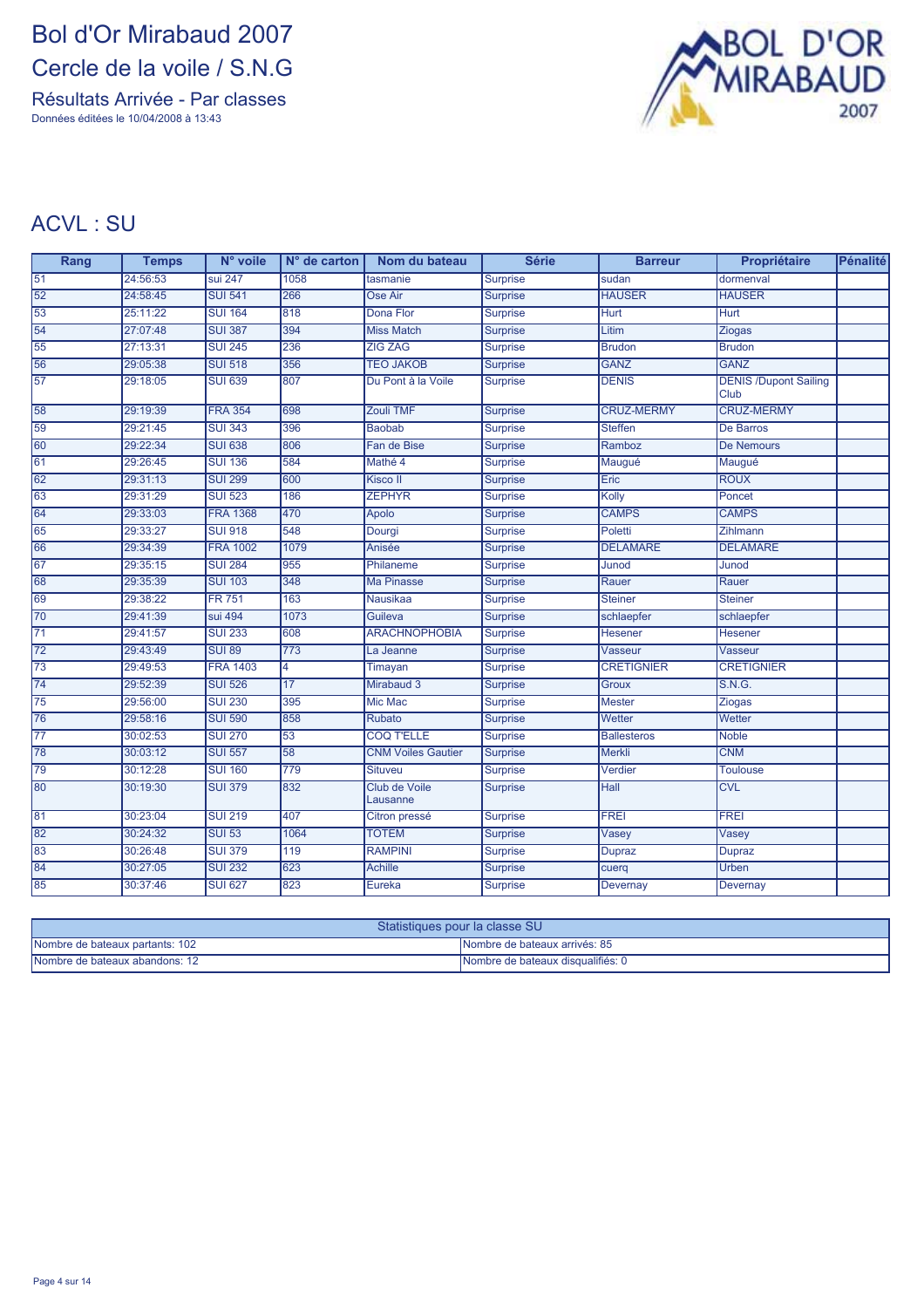Résultats Arrivée - Par classes Données éditées le 10/04/2008 à 13:43



#### ACVL : GS

| Rang           | <b>Temps</b> | N° voile         | $N°$ de carton  | Nom du bateau              | <b>Série</b>          | <b>Barreur</b>   | Propriétaire         | <b>Pénalité</b> |
|----------------|--------------|------------------|-----------------|----------------------------|-----------------------|------------------|----------------------|-----------------|
| 1              | 18:22:25     | <b>FRA 176</b>   | 506             | Adonnante.com              | <b>Grand Surprise</b> | <b>Morelle</b>   | <b>Morelle</b>       |                 |
| $\overline{2}$ | 18:32:46     | <b>FRA 86</b>    | 424             | <b>BACHIBOUZOUK</b>        | <b>Grand Surprise</b> | <b>SERRAD</b>    | <b>SERRAD</b>        |                 |
| $\overline{3}$ | 18:41:34     | <b>SUI 102</b>   | 349             | <b>Little Nemo II</b>      | <b>Grand Surprise</b> | <b>Borter</b>    | <b>BORTER</b>        |                 |
| 4              | 18:43:27     | <b>SUI 68</b>    | 578             | <b>Jackie Blue</b>         | <b>Grand Surprise</b> | <b>Mach</b>      | Mach                 |                 |
| $\overline{5}$ | 18:48:55     | <b>SUI 29</b>    | 226             | <b>TAKATA</b>              | <b>Grand Surprise</b> | Jutzi            | Jutzi                |                 |
| $\overline{6}$ | 18:49:33     | <b>SUI 55</b>    | 333             | Passetougrain 6            | <b>Grand Surprise</b> | <b>DEVAUD</b>    | <b>DEVAUD</b>        |                 |
| $\overline{7}$ | 18:49:39     | <b>SUI 221</b>   | 943             | <b>MEA HUNA</b>            | <b>Grand Surprise</b> | <b>Bugnon</b>    | <b>Bugnon</b>        |                 |
| $\overline{8}$ | 18:50:08     | FRA 1            | 374             | <b>Tix Way</b>             | <b>Grand Surprise</b> | <b>RAPHOZ</b>    | <b>RAPHOZ</b>        |                 |
| $\overline{9}$ | 18:50:23     | sui 107          | 583             | <b>Winward 3</b>           | <b>Grand Surprise</b> | Fornallaz        | Perret               |                 |
| 10             | 18:50:53     | <b>SUI 38</b>    | 47              | <b>TWISTER</b>             | <b>Grand Surprise</b> | Deryng           | Deryng               |                 |
| 11             | 18:53:12     | <b>FRA 34057</b> | 654             | Complice                   | <b>Grand Surprise</b> | <b>MAGNIN</b>    | <b>MAGNIN</b>        |                 |
| 12             | 18:53:56     | <b>SUI 46</b>    | 378             | Apsara                     | <b>Grand Surprise</b> | <b>CATTANEO</b>  | <b>VON HALLER</b>    |                 |
| 13             | 19:00:09     | <b>SUI 219</b>   | 1000            | Equinoxe                   | <b>Grand Surprise</b> | Flageollet       | Flageollet           |                 |
| 14             | 19:01:16     | <b>SUI 50</b>    | 39              | ko phi-phi                 | <b>Grand Surprise</b> | Zanarelli        | Zanarelli            |                 |
| 15             | 19:04:19     | <b>FRA 33</b>    | 562             | <b>Thirsty Three</b>       | <b>Grand Surprise</b> | <b>BARTOLINI</b> | <b>BONDOT</b>        |                 |
| 16             | 19:05:51     | <b>SUI 131</b>   | $\overline{71}$ | <b>Original Black Race</b> | <b>Grand Surprise</b> | <b>Brasey</b>    | <b>Brasey</b>        |                 |
| 17             | 19:08:14     | <b>SUI 222</b>   | 896             | <b>Wahoo Two</b>           | <b>Grand Surprise</b> | <b>CARDINAUX</b> | CARDINAUX/SECHAUD    |                 |
| 18             | 19:11:04     | <b>SUI 180</b>   | 702             | Pump-it-up                 | <b>Grand Surprise</b> | Vandini          | Vandini              |                 |
| 19             | 19:12:28     | <b>FRA 10</b>    | 259             | Morpho                     | <b>Grand Surprise</b> | <b>MECHELANY</b> | <b>MECHELANY</b>     |                 |
| 20             | 19:24:23     | <b>FRA 174</b>   | 319             | <b>Tipsy One</b>           | <b>Grand Surprise</b> | <b>TOURNIER</b>  | Favre                |                 |
| 21             | 19:25:34     | <b>SUI 218</b>   | 883             | <b>Absolut Return</b>      | <b>Grand Surprise</b> | Chabloz          | Mechelany            |                 |
| 22             | 19:46:07     | <b>SUI 109</b>   | 452             | Prest'eau                  | <b>Grand Surprise</b> | <b>Soucas</b>    | <b>Soucas</b>        |                 |
| 23             | 19:46:12     | <b>SUI 74</b>    | 252             | Gwenn                      | <b>Grand Surprise</b> | <b>Guillet</b>   | <b>Guillet</b>       |                 |
| 24             | 19:47:40     | <b>FRA 237</b>   | 989             | <b>Objectif Lune</b>       | <b>Grand Surprise</b> | Pommeret         | Pommeret             |                 |
| 25             | 19:55:13     | $SUI$ 3          | 285             | Wahoo                      | <b>Grand Surprise</b> | Favre            | Favre                |                 |
| 26             | 20:08:56     | <b>SUI 124</b>   | 187             | Elpénor III                | <b>Grand Surprise</b> | <b>Iselin</b>    | <b>Iselin</b>        |                 |
| 27             | 20:16:04     | <b>SUI 42</b>    | 571             | <b>GRYFFINDOR</b>          | <b>Grand Surprise</b> | <b>PELLACANI</b> | <b>PELLACANI</b>     |                 |
| 28             | 20:21:22     | <b>SUI 76</b>    | 335             | Muscadet 7                 | <b>Grand Surprise</b> | <b>BRICHET</b>   | <b>BRICHET</b>       |                 |
| 29             | 20:29:52     | <b>SUI 53</b>    | 555             | Zygomatik                  | <b>Grand Surprise</b> | Peter            | <b>PETER</b>         |                 |
| 30             | 20:38:52     | <b>FRA 34</b>    | 136             | <b>TALLINN</b>             | <b>Grand Surprise</b> | <b>PAULY</b>     | PAULY/DEMURE/PELOSSE |                 |
| 31             | 20:43:19     | <b>SUI 134</b>   | 175             | <b>OLAYM</b>               | <b>Grand Surprise</b> | De Preter        | De Preter            |                 |
| 32             | 20:59:06     | <b>SUI 92</b>    | 1039            | <b>Alma Viva</b>           | <b>Grand Surprise</b> | <b>Muller</b>    | <b>Darier</b>        |                 |
| 33             | 21:24:58     | <b>SUI 166</b>   | 453             | La maison rouge            | <b>Grand Surprise</b> | Mino             | Mino                 |                 |
| 34             | 22:56:36     | <b>FRA 150</b>   | 310             | <b>Sarita</b>              | <b>Grand Surprise</b> | <b>Guex</b>      | Schoenlaub           |                 |
| 35             | 24:11:22     | <b>SUI 70</b>    | 553             | <b>ISIS</b>                | <b>Grand Surprise</b> | Huber            | <b>HUBER</b>         |                 |

| Statistiques pour la classe GS |                                   |  |  |  |
|--------------------------------|-----------------------------------|--|--|--|
| Nombre de bateaux partants: 38 | INombre de bateaux arrivés: 35    |  |  |  |
| Nombre de bateaux abandons: 3  | Nombre de bateaux disqualifiés: 0 |  |  |  |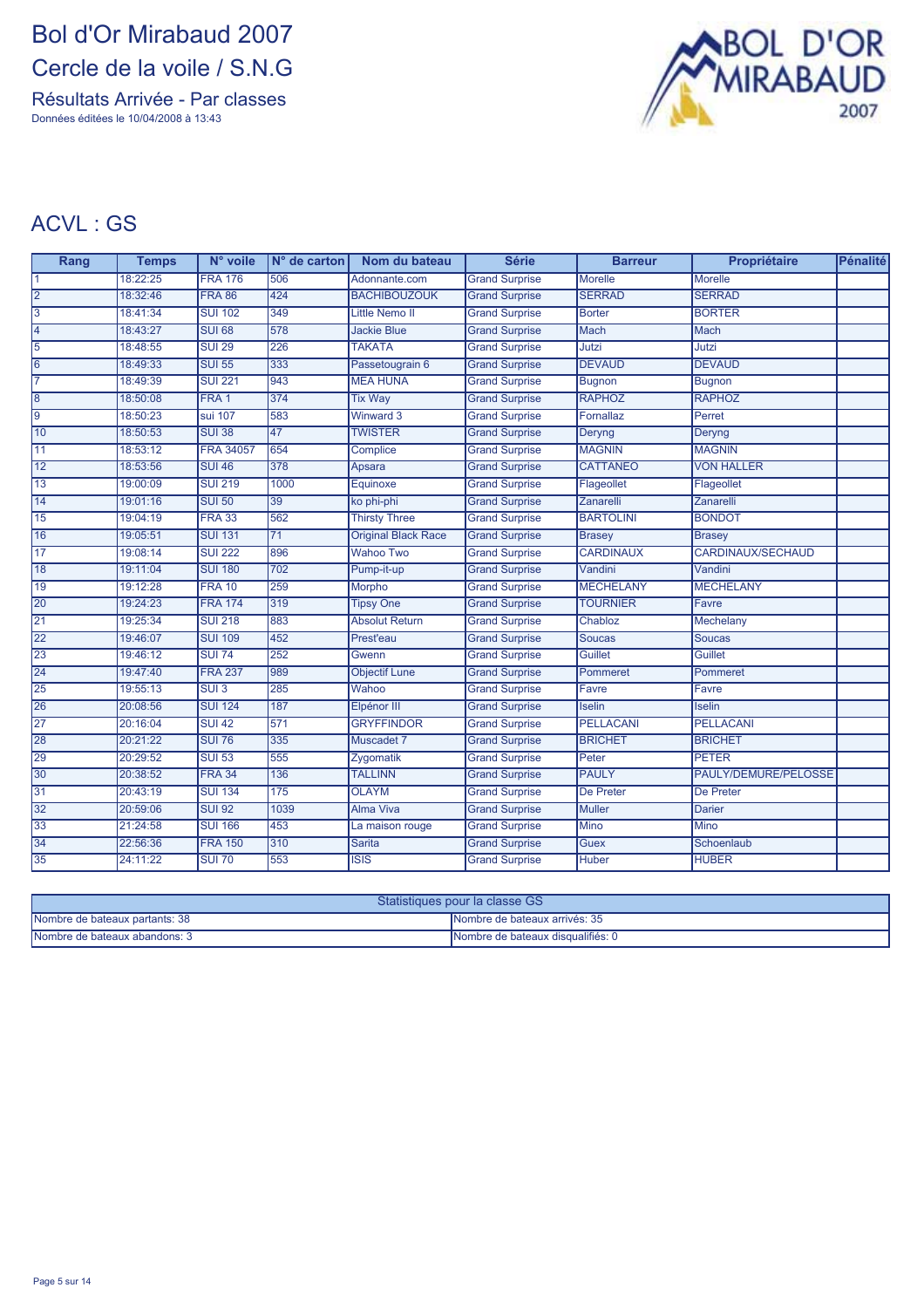Résultats Arrivée - Par classes Données éditées le 10/04/2008 à 13:43



#### **ACVL:LX**

| Rang            | <b>Temps</b> | N° voile           | $N°$ de carton | Nom du bateau          | <b>Série</b>                   | <b>Barreur</b>      | Propriétaire         | <b>Pénalité</b> |
|-----------------|--------------|--------------------|----------------|------------------------|--------------------------------|---------------------|----------------------|-----------------|
| $\overline{1}$  | 18:39:28     | --- ---            | 998            | <b>AET</b>             | 18-pieds légerement<br>modifié | <b>RAVONEL</b>      | <b>JUNDT</b>         |                 |
| $\overline{2}$  | 18:43:44     | <b>SUI 16</b>      | 9069           | Jaïpur                 | <b>Toucan</b>                  | <b>Berset</b>       | <b>Berset</b>        |                 |
| $\overline{3}$  | 19:00:52     | <b>FRA 49</b>      | 633            | <b>ALANAD</b>          |                                | <b>VIANT</b>        | <b>MAGRE</b>         |                 |
| $\overline{4}$  | 19:47:19     | <b>FRA 424</b>     | 9046           | <b>NOVA</b>            | Melges 24                      | keller              | keller               |                 |
| $\overline{5}$  | 20:17:45     | <b>SUI 119</b>     | 9022           | <b>Festina Lente</b>   | <b>Suspens</b>                 | Leitgib             | Leitgib              |                 |
| $\overline{6}$  | 21:24:57     | 000 000            | 9039           | tastevent II           | <b>First Class 12</b>          | uhl                 | uhl                  |                 |
| 7               | 21:35:26     | <b>FRA 22181</b>   | 9024           | <b>ESPRIT D'SAIL</b>   | Surprise                       | <b>POIRIER</b>      | <b>POIRIER</b>       |                 |
| $\overline{8}$  | 21:45:15     | <b>sui 372</b>     | 9037           | ecole de voile de vidy | Surprise                       | Vörös               | Vörös                |                 |
| $\overline{9}$  | 21:45:43     | SU <sub>15</sub>   | 9054           | <b>Kalinaos</b>        | Luthi 32                       | de Marignac         | de Marignac          |                 |
| 10              | 22:07:48     | <b>SUI 1453</b>    | 9075           | <b>Bulitis</b>         | <b>Bullit</b>                  | Genest              | Meda                 |                 |
| 11              | 22:08:30     | $\overline{Z4}$    | 875            | <b>Nausicaa</b>        | $6.5m$ SI                      | <b>Mercier</b>      | Hoirie André Mercier |                 |
| $\overline{12}$ | 24:10:54     | <b>SUI 312</b>     | 9051           | Eccolo                 | Surprise                       | Reubi               | Alexandre            |                 |
| $\overline{13}$ | 24:29:44     | FRA 87             | 461            | Taxi                   | <b>Val 35</b>                  | <b>CHARPIN</b>      | <b>CHARPIN</b>       |                 |
| $\overline{14}$ | 24:31:03     | sui 3              | 9068           | on verra               | Sprint 95                      | chopard             | burgener             |                 |
| $\overline{15}$ | 26:44:24     | z 1316             | 9050           | Farrniente             | <b>Farr 727</b>                | <b>Booth</b>        | <b>Booth</b>         |                 |
| 16              | 28:26:10     |                    | 9084           |                        |                                | <b>PONCET</b>       | <b>PONCET</b>        |                 |
| $\overline{17}$ | 29:50:20     | <b>FRA 132</b>     | 9023           | <b>JOYSTISK</b>        | <b>Open 5.70</b>               | Garnier             | Garnier              |                 |
| 18              | 29:58:51     | $\overline{Z}$ 599 | 9082           | <b>FREEDOM</b>         |                                | <b>GALOIS</b>       | <b>GALOIS</b>        |                 |
| 19              | 30:03:43     | $SUI -$            | 9072           | La Baleine             | First 30                       | Caprari             | Corthésy             |                 |
| 20              | 30:10:08     | <b>Sui 287</b>     | 9059           | <b>D'Lyrr</b>          | <b>Challenger Scout</b>        | Haaz                | <b>Haaz</b>          |                 |
| 21              | 30:11:11     | <b>SUI 1715</b>    | 9030           | ladys first            | First 30                       | <b>Bindschedler</b> | <b>Bindschedler</b>  |                 |
| $\overline{22}$ | 30:16:32     | Z <sub>1</sub>     | 9008           | $\overline{B3}$        | Sciacetra                      | Amoudruz            | Amoudruz             |                 |
| $\overline{23}$ | 30:19:00     | <b>SUI 103</b>     | 9047           | <b>Sirrah</b>          | Feeling 346                    | Egli                | Egli                 |                 |
| 24              | 30:19:36     | <b>FRA 17773</b>   | 9004           | <b>LORELEI</b>         | First 24                       | <b>DUBOIS</b>       | <b>DUBOIS</b>        |                 |
| $\overline{25}$ | 30:25:42     | <b>sui 51</b>      | 9017           | Graind'sel             | Elan 33                        | <b>Deytard</b>      | Deytard              |                 |
| 26              | 30:28:16     | <b>FRA 13046</b>   | 9089           | <b>GALOPIN</b>         | <b>Flying Forty</b>            | <b>AUDIBERT</b>     | <b>AUDIBERT</b>      |                 |
| $\overline{27}$ | 30:30:26     | Z 139              | 9060           | <b>Anaïs</b>           | First 30 E                     | <b>FINDEISEN</b>    | <b>BERTHOLET</b>     |                 |
| 28              | 30:34:35     | <b>SUI 2810</b>    | 9018           | <b>Milan</b>           | First 29                       | <b>Schira</b>       | <b>Schira</b>        |                 |
| 29              | 30:34:37     | sui 1357           | 9013           | vela luka              | Jaguar 30                      | pittet              | pittet               |                 |
| 30              | 30:40:52     | $Z$ 752            | 9080           | <b>FORTISSIMO</b>      |                                | <b>ROCHAT</b>       | <b>ROCHAT</b>        |                 |

| Statistiques pour la classe LX |                                    |  |  |  |
|--------------------------------|------------------------------------|--|--|--|
| Nombre de bateaux partants: 62 | INombre de bateaux arrivés: 30     |  |  |  |
| Nombre de bateaux abandons: 20 | INombre de bateaux disqualifiés: 0 |  |  |  |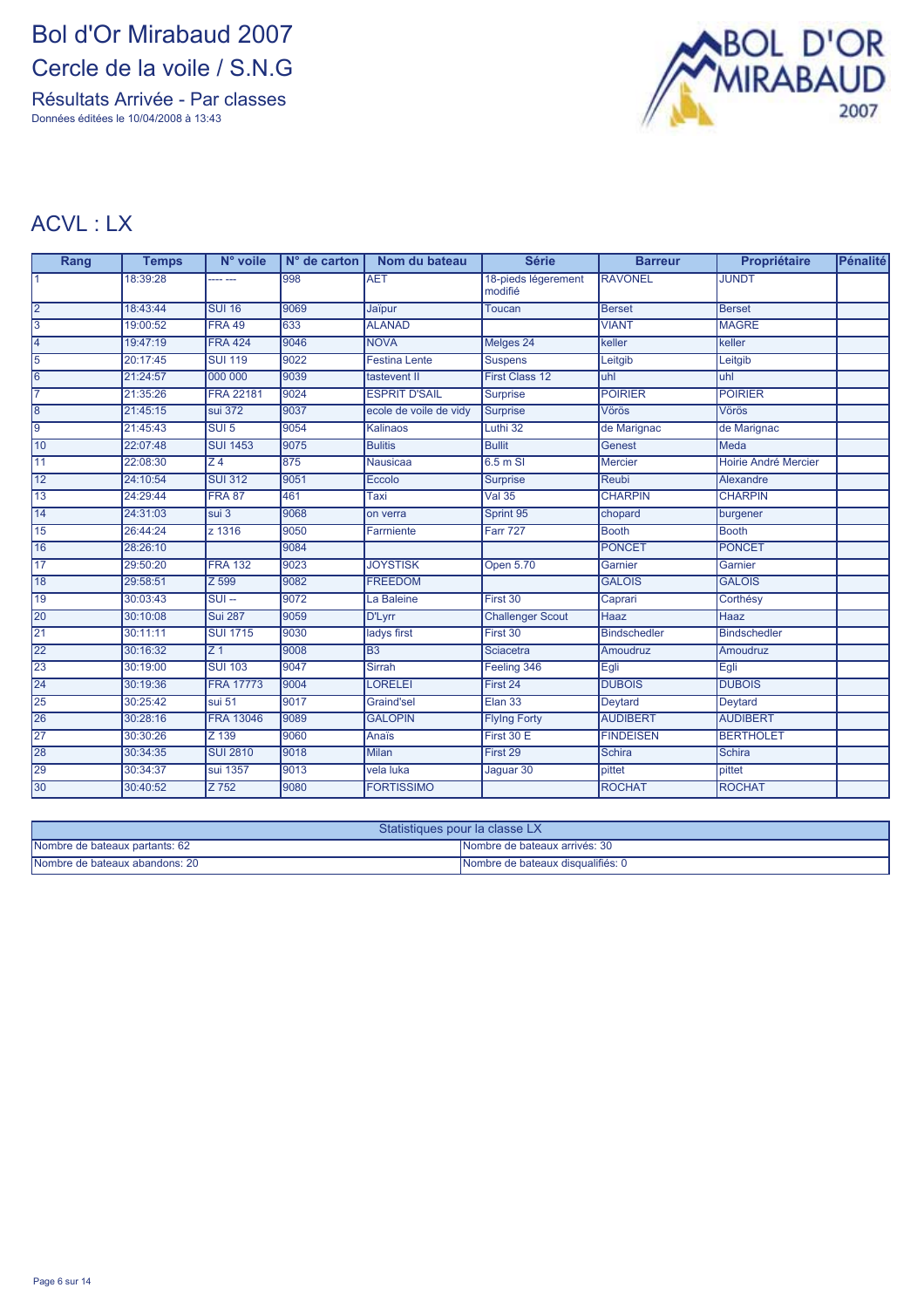Résultats Arrivée - Par classes Données éditées le 10/04/2008 à 13:43



#### ACVL : L1

| <b>Série</b><br>Rang<br>N° voile<br>$N°$ de carton<br><b>Temps</b><br>Nom du bateau                   | <b>Barreur</b>     | Propriétaire       | Pénalité |
|-------------------------------------------------------------------------------------------------------|--------------------|--------------------|----------|
| 21:37:48<br>SU <sub>1</sub> 2<br>164<br>Luthi 33<br>Yemajá<br><b>Baas</b>                             |                    | van Leeuwen        |          |
| 21:58:14<br><b>SUI 3313</b><br>2<br>551<br>Nénuphar<br><b>First Class 10</b>                          | <b>REBEAUD</b>     | <b>REBEAUD</b>     |          |
| $\overline{3}$<br>22:16:53<br><b>SUI 2001</b><br>370<br>Unanimus<br>Luthi 33<br><b>Bordier</b>        |                    | <b>BERTHERAT</b>   |          |
| 4<br>22:19:18<br><b>SUI 2720</b><br>699<br>Alyen<br>Luthi 33                                          | Lombard            | Lombard            |          |
| 22:26:50<br><b>SUI 21</b><br>412<br>5<br>Gétaz<br><b>Expsaros</b>                                     |                    | Gétaz              |          |
| 6<br>22:31:36<br>302<br>Luthi 38<br><b>SUI 6666</b><br><b>Miss Tfy</b><br>Valiton                     |                    | Valiton            |          |
| 22:40:26<br>767<br>Luthi 34<br><b>SUI 183</b><br><b>Terrific</b><br>17<br>Ott                         |                    | Ott                |          |
| $\overline{8}$<br>150<br>23:04:03<br><b>SUI 100</b><br>Syz & Co<br>Psaros 40                          | <b>PSAROFAGHIS</b> | <b>PSAROFAGHIS</b> |          |
| $\overline{9}$<br><b>SUI 54</b><br>445<br>23:05:01<br><b>Atalante</b><br><b>Naville</b>               |                    | <b>Naville</b>     |          |
| 23:07:40<br><b>SUI 34</b><br>103<br>Luthi 34<br>10<br><b>PERCHETTE</b><br>Patry                       |                    | Patry              |          |
| 23:11:28<br><b>SUI 17701</b><br>55<br>11<br><b>METEORITE</b><br>Modulo 105<br>paridant                |                    | <b>Buholzer</b>    |          |
| 12<br>23:14:17<br><b>SUI 200</b><br>45<br><b>TILT</b><br>Psaros 40                                    | <b>Brinkgreve</b>  | <b>Schneiter</b>   |          |
| 13<br>23:16:58<br><b>FRA 40</b><br>426<br>Wetzet                                                      | <b>Barnoud</b>     | <b>Barnoud</b>     |          |
| 23:21:30<br><b>SUI 2000</b><br><b>MAGICOPAPACARLO</b><br>14<br>67<br>Frers 32                         | <b>Baumann</b>     | <b>Baumann</b>     |          |
| <b>SUI 37</b><br>15<br>23:24:59<br>467<br><b>Melia</b><br><b>CEVEY</b><br>Dynamic 35                  |                    | <b>CEVEY</b>       |          |
| 23:31:37<br><b>SUI 82</b><br>545<br>16<br><b>Carpediem Bis</b>                                        | <b>MUNIER</b>      | <b>MUNIER</b>      |          |
| $\overline{17}$<br>23:32:53<br><b>FRA 53</b><br>981<br><b>Toucan Standard</b><br>KooKabura<br>duran   |                    | duran              |          |
| 18<br>23:34:28<br><b>SUI 69</b><br>666<br><b>Exponentiel</b>                                          | <b>PAQUET</b>      | <b>PAQUET</b>      |          |
| 19<br>23:36:03<br><b>FRA 2001</b><br>87<br><b>CONNEXION-BDO</b><br>Proto                              | <b>VULLIEZ</b>     | <b>BATAL</b>       |          |
| PITCHIRI BDO<br>20<br>23:41:05<br><b>SUI 18</b><br>76<br>Rommel 33<br>Hediger                         |                    | <b>Hediger</b>     |          |
| SUI <sub>9</sub><br>21<br>23:42:37<br>388<br><b>Baloo</b>                                             | de Lastelle        | <b>Martin</b>      |          |
| 23:45:37<br><b>SUI 2003</b><br>465<br>22<br>Fortitude<br>First Class 10                               | <b>PRALONG</b>     | <b>PRALONG</b>     |          |
| 23<br>23:47:12<br><b>SUI 73</b><br>185<br>$\overline{  X   }$                                         | Fragnière          | Fragnière          |          |
| 24<br>23:51:20<br><b>SUI 83</b><br>964<br><b>Michel</b><br><b>Toucancané</b>                          |                    | <b>Bordier</b>     |          |
| L'Y<br>25<br>23:53:11<br><b>SUI 56</b><br>565<br><b>MEYER</b>                                         |                    | <b>MEYER</b>       |          |
| 23:59:21<br><b>SUI 77</b><br>26<br>95<br>Proto<br><b>Savavite</b><br>pittier                          |                    | <b>Plumettaz</b>   |          |
| 24:00:14<br><b>SUI 71</b><br><b>BIERI</b><br>27<br>689<br>Anthea<br>Sélection 37                      |                    | <b>BIERI</b>       |          |
| <b>SUI 44</b><br>12<br>28<br>24:01:34<br><b>Tchaïka</b>                                               | viazemsky          | viazemsky          |          |
| 29<br><b>SUI 34</b><br>104<br><b>SORC'HENN</b><br>24:14:31<br><b>Borgatta</b>                         |                    | <b>Borgatta</b>    |          |
| 30<br>24:23:39<br><b>SUI 3827</b><br>376<br><b>JANET</b><br>Dynamic 35<br><b>Mayanus VII</b>          |                    | <b>JANET</b>       |          |
| 24:25:08<br><b>SUI 81</b><br>814<br>31<br>Epsilon                                                     | Béné & Anderegg    | Béné & Anderegg    |          |
| 24:32:43<br>1102<br><b>FULL PELT</b><br>32<br><b>GBR 2436</b>                                         | <b>RICHARDS</b>    | <b>FEIN</b>        |          |
| 24:38:01<br>33<br><b>SUI 2000</b><br>Flash<br><b>GAY</b><br>Topaze                                    |                    | <b>GAY</b>         |          |
| 24:39:30<br><b>SUI 24</b><br>1078<br>34<br><b>String</b><br>Toucan                                    | <b>BIGAUD</b>      | <b>BIGAUD</b>      |          |
| 35<br>24:39:41<br>$SUI$ 4<br>539<br><b>Baltic</b><br>Luthi 36<br>Tanari                               |                    | Tanari             |          |
| 24:40:12<br><b>SUI 1012</b><br>274<br><b>FERT</b><br>36<br><b>Belotti</b><br>Mysphi 47                |                    | <b>FERT</b>        |          |
| 24:45:57<br><b>SUI 74</b><br>524<br><b>L'AFFABLE</b><br>37                                            | <b>GROSJEAN</b>    | <b>LE FORT</b>     |          |
| 24:50:25<br>$SUI$ 2<br>809<br>38<br><b>Jambon Beurre</b><br>Foeth                                     |                    | Foeth              |          |
| 39<br>25:00:48<br>Z 11<br>833<br>22 m Suédois<br>Annat                                                | Galmiche           | Galmiche           |          |
| 25:02:22<br><b>SUI 33</b><br>1087<br>40<br><b>LA CREOLE</b><br><b>BAILLIE</b><br><b>Toucan Cabine</b> |                    | <b>BAILLIE</b>     |          |
| 41<br>25:08:31<br><b>SUI 58</b><br>127<br><b>BUSE</b>                                                 | de Marignac        | de Marignac        | 120      |
| 42<br>25:10:26<br><b>SUI 65</b><br>1053<br>Projahn<br>Cormoran                                        |                    | Projahn            |          |
| 25:17:02<br>43<br><b>SUI 63</b><br>552<br>Samaoui IV<br>Girardet                                      |                    | <b>GIRARDET</b>    |          |
| 44<br>25:20:15<br><b>FRA 666</b><br>52<br><b>STARTPEOPLE</b><br>Richards 36                           | Gasparini          | Gasparini          |          |
| $SUI$ $3$<br>45<br>25:23:13<br>581<br>Pishy 2<br>Stenbolt<br>Brenta 38                                |                    | <b>Stenbolt</b>    |          |
| 25:23:43<br><b>SUI 79</b><br>525<br>46<br><b>Gaston III</b>                                           | Soreau / Chevassut | Soreau             |          |
| 47<br>25:32:43<br><b>SUI 50</b><br>541<br><b>PINGET</b><br>Sirena II<br>Toucan                        |                    | <b>PINGET</b>      |          |
| 25:33:33<br><b>SUI 70</b><br>48<br>386<br><b>Thélin</b><br><b>Bucentaure</b>                          |                    | <b>Thélin</b>      |          |
| 26:10:55<br>SUI <sub>1</sub><br><b>Taillevent II</b><br>ACC 60<br>49<br>322<br>Engel                  |                    | <b>ENGEL</b>       |          |
| 26:27:53<br>$Z$ 20<br>50<br>564<br>Warog<br>gouzer                                                    |                    | <b>GOUZER</b>      |          |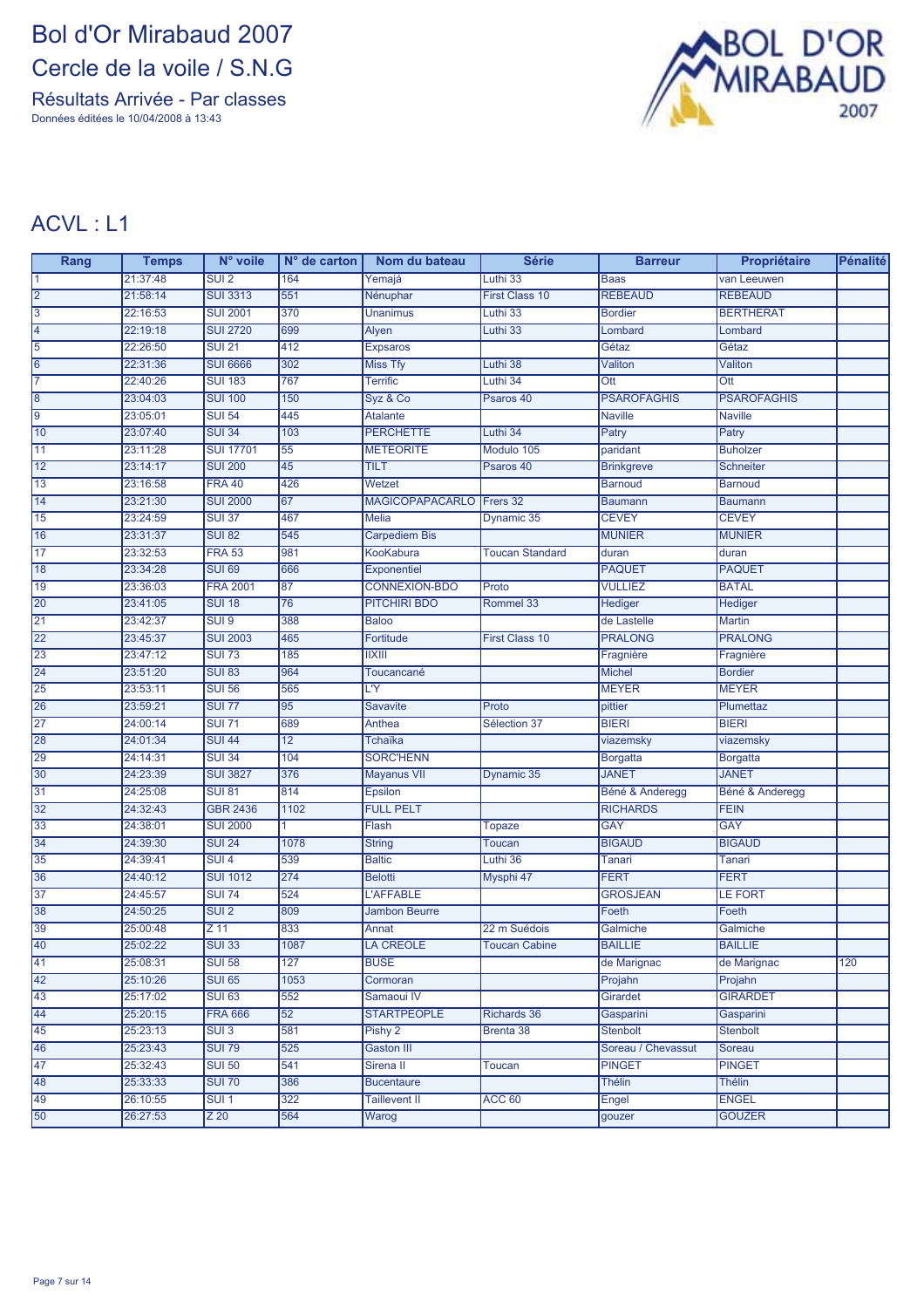Résultats Arrivée - Par classes Données éditées le 10/04/2008 à 13:43



#### ACVL : L1

| Rang | Temps    | N° voile        | $N°$ de carton | Nom du bateau        | <b>Série</b>          | <b>Barreur</b> | Propriétaire            | Pénalité |
|------|----------|-----------------|----------------|----------------------|-----------------------|----------------|-------------------------|----------|
| 51   | 26:50:16 | <b>SUI 108</b>  | 313            | <b>CDRC</b>          | Modulo 108            | Hogendijk      | <b>NAIMI</b>            |          |
| 52   | 26:55:42 | <b>SUI 59</b>   | 1001           | 7AC                  |                       | <b>IFornet</b> | Fornet                  |          |
| 53   | 26:59:35 | <b>SUI2</b>     | 462            | <b>Tamara</b>        | <b>Macareux</b>       | Meredith       | <b>Meredith</b>         |          |
| 54   | 27:00:00 | <b>SUI 15</b>   | 329            | Anaïs                |                       | <b>GURTNER</b> | <b>IDUBEY / GURTNER</b> | 50       |
| 55   | 27:48:48 | Isui -          | 518            | <b>Pux Love Boat</b> | <b>First Class 10</b> | Levrat         | <b>KRUGER</b>           |          |
| 56   | 27:54:26 | <b>GER 10</b>   | 886            | <b>YSA-10</b>        | <b>YSA-10</b>         | Akermann       | Akermann                |          |
| 57   | 29:04:43 | <b>SUI 300</b>  | 141            | <b>OYSTER Funds</b>  | Psaros 40             | Delaye         | Delaye                  |          |
| 58   | 34:26:39 | <b>SUI 1666</b> | 695            | <b>Clochard</b>      | X 79                  | <b>REY</b>     | <b>REY</b>              |          |
| 59   | 36:56:37 | Z <sub>18</sub> | 663            | Askaro               |                       | Malsot         | <b>Malsot</b>           |          |

| Statistiques pour la classe L1 |                                   |  |  |  |
|--------------------------------|-----------------------------------|--|--|--|
| Nombre de bateaux partants: 69 | INombre de bateaux arrivés: 59    |  |  |  |
| Nombre de bateaux abandons: 7  | Nombre de bateaux disqualifiés: 0 |  |  |  |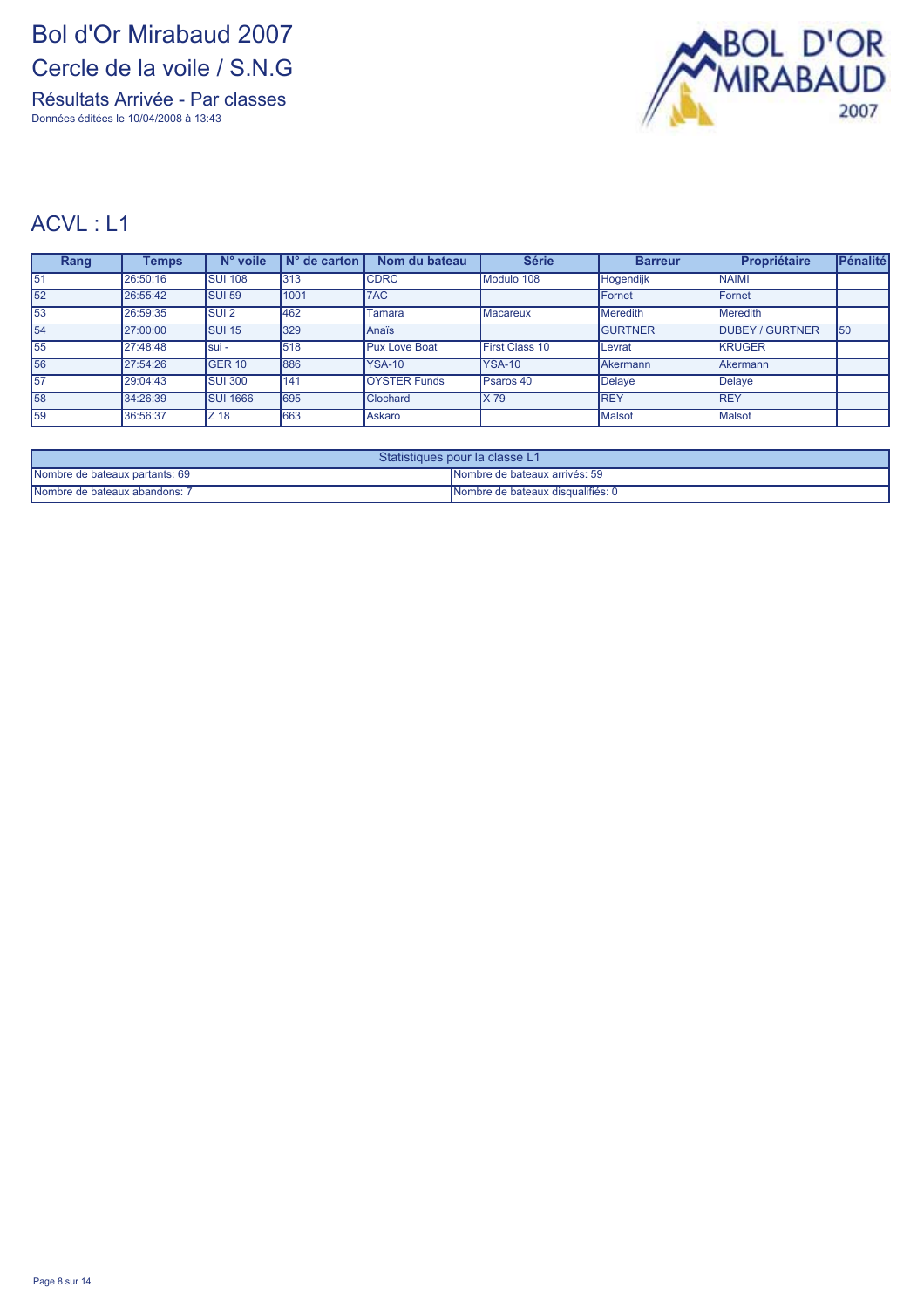Résultats Arrivée - Par classes Données éditées le 10/04/2008 à 13:43



#### ACVL : L2

| Rang            | <b>Temps</b> | N° voile        | $No$ de carton | Nom du bateau        | <b>Série</b>     | <b>Barreur</b>       | Propriétaire     | Pénalité |
|-----------------|--------------|-----------------|----------------|----------------------|------------------|----------------------|------------------|----------|
|                 | 20:36:47     | <b>SUI 2278</b> | 231            | <b>TANGARA</b>       | X 372 Sport      | Straumann            | <b>STRAUMANN</b> |          |
|                 | 21:26:11     | F 581           | 34             | <b>CROSS SYSTEMS</b> | First 40.7       | <b>Arnulf Janine</b> | Arnulf           |          |
| 3               | 21:30:49     | <b>SUI 1620</b> | 14             | Hiva Oa              | Bavaria 35 Match | Mégroz               | Mégroz           |          |
| 4               | 21:40:57     | <b>FRA 69</b>   | 46             | <b>TARANDOA</b>      | Dufour 34        | Cauwel               | Cauwel           |          |
| 5               | 22251:55:00  | <b>FRA 333</b>  | 279            | Sophymann            | <b>Elan 333</b>  | <b>DUPONT</b>        | <b>Dupont</b>    |          |
| 6               | 22:14:12     | <b>FRA 15</b>   | 1027           | YACHTING74           | <b>Jod 35</b>    | <b>GEX</b>           | TEILLET          |          |
|                 | 23:43:22     | <b>FRA 3455</b> | 367            | Le Greubon           | Dynamic 35       | pro yachting         | <b>ALLESINA</b>  |          |
| 8               | 26:08:42     | <b>SUI 1906</b> | 20             | Euphorie             | Florence 39      | <b>GUGGIARI</b>      | <b>GUGGIARI</b>  |          |
| Ι9              | 27:52:11     | <b>SUI 16</b>   | 1013           | Chelda               | Dehler 33        | <b>Rossier</b>       | <b>Rossier</b>   |          |
| 10              | 30:50:41     | <b>FRA 378</b>  | 413            | N'Eau Stress         | Dufour 34        | Pibouleau            | Pibouleau        |          |
| 11              | 31:01:02     | Z 999           | 120            | <b>AKVAVITE 5</b>    | Tonner 330       | Contesse             | <b>Haller</b>    |          |
| $\overline{12}$ | 31:19:05     | <b>SUI 2338</b> | 1075           | <b>Daphnis</b>       | Dehler 36 CWS    | <b>Bleicken</b>      | <b>Jeanmaire</b> |          |
| 13              | 31:37:54     | <b>H336</b>     | 956            | Howler               |                  | Kerpelman            | Kerpelman        |          |
| 14              | 31:38:13     | <b>SUI 21</b>   | 265            | Dodo                 | X 332            | Gasser               | <b>GASSER</b>    |          |
| 15              | 31:44:47     | <b>SUI 9871</b> | 300            | L'Arche              | Furia 37+        | <b>MONDADA</b>       | <b>MONDADA</b>   |          |
| 16              | 31:46:03     | fra 85          | 1010           | aire de vent         |                  | billet               | <b>Billet</b>    |          |
| <b>17</b>       | 33:12:25     | <b>SUI 1090</b> | 734            | Eloize               | Luux 10.9        | <b>Dupuis</b>        | <b>Dupuis</b>    |          |

| Statistiques pour la classe L2 |                                   |  |  |  |
|--------------------------------|-----------------------------------|--|--|--|
| Nombre de bateaux partants: 24 | INombre de bateaux arrivés: 17    |  |  |  |
| Nombre de bateaux abandons: 5  | Nombre de bateaux disqualifiés: 0 |  |  |  |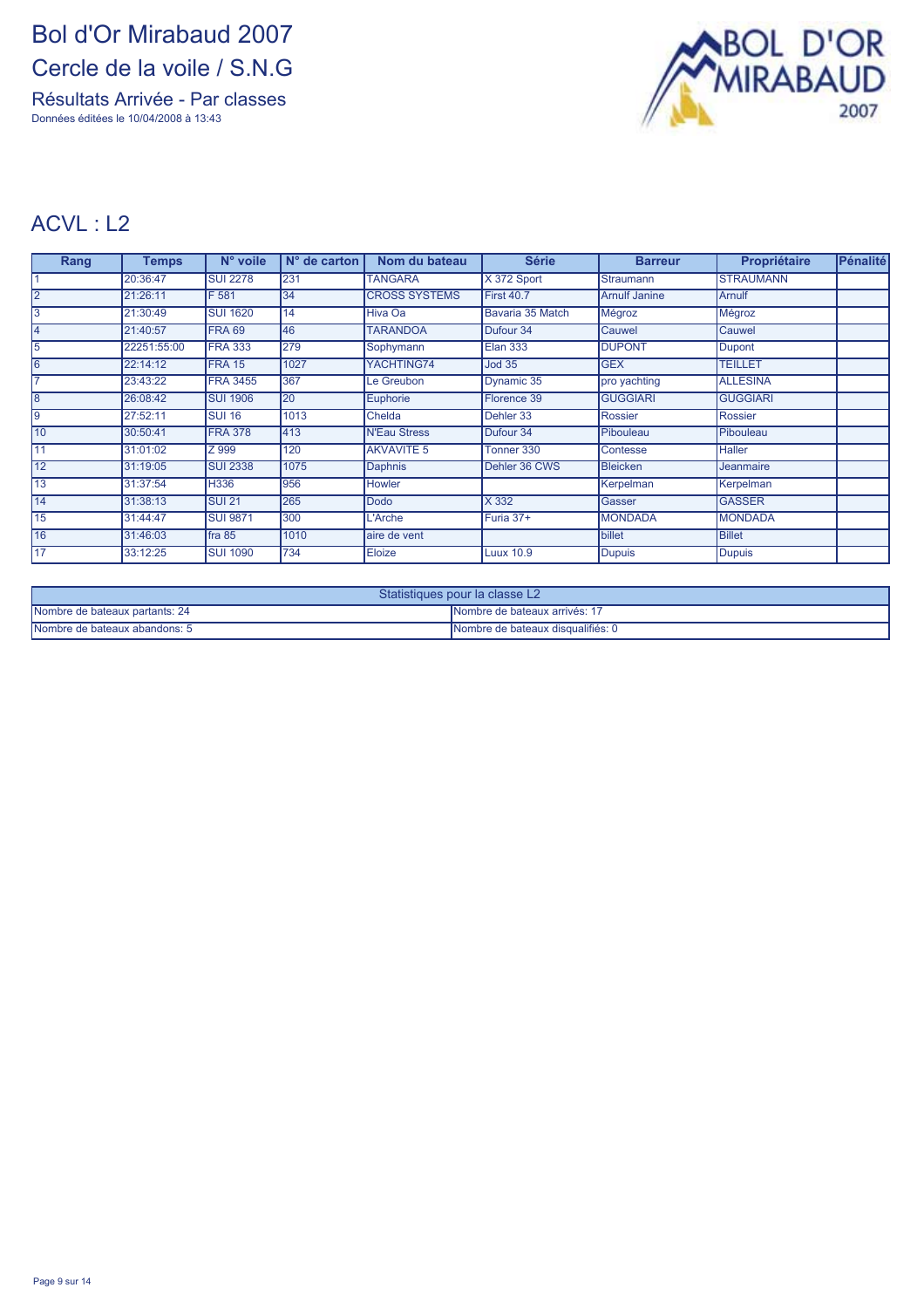Résultats Arrivée - Par classes Données éditées le 10/04/2008 à 13:43



#### ACVL : R1

| Rang           | <b>Temps</b> | N° voile         | $N°$ de carton | Nom du bateau                           | <b>Série</b>     | <b>Barreur</b>       | Propriétaire             | Pénalité |
|----------------|--------------|------------------|----------------|-----------------------------------------|------------------|----------------------|--------------------------|----------|
|                | 19:53:09     | <b>SUI 1525</b>  | 320            | <b>Poopy Express</b>                    | Proto ABC        | <b>Milliquet</b>     | <b>Milliquet</b>         |          |
| 2              | 19:54:57     | <b>FRA 7558</b>  | 764            | <b>Babeth</b>                           |                  | <b>DELERCE</b>       | <b>Beranger</b>          |          |
| 3              | 20:10:56     | Z 1460           | 161            | <b>Nanook</b>                           | Jeudi 12         | Gerber               | Gerber                   |          |
| 4              | 20:19:38     | SUI <sub>7</sub> | 371            | Moony                                   | Luthi 33         | <b>SECRETAN</b>      | <b>SECRETAN</b>          |          |
| 5              | 20:32:54     | <b>SUI 952</b>   | 334            | Tarangau<br>Marine-electronic           | Luthi 952        | <b>VULLIEZ</b>       | <b>VULLIEZ</b>           |          |
| 16             | 20:46:55     | <b>SUI 21</b>    | 2232           | <b>Excechiel</b>                        | Dolphin 81       | <b>Studer</b>        | <b>Studer</b>            |          |
| 7              | 20:53:26     | <b>SUI 304</b>   | 297            | Olympic                                 | Mumm 30          | Clerc                | <b>ERI Bancaire SA</b>   |          |
| $\overline{8}$ | 21:02:58     | <b>SUI 990</b>   | 191            | $\overline{ \mathsf{K} }$               | Luthi 990        | <b>Bals/Deschoux</b> | <b>Bals/Deschoux</b>     |          |
| l9             | 21:07:18     | <b>FRA 14</b>    | 448            | Magic Karma                             | <b>Esse 850</b>  | <b>MARCHETTA</b>     | <b>MARCHETTA</b>         |          |
| 10             | 21:18:54     | <b>SUI 10</b>    | 258            | Vulcano                                 | Luthi 990        | <b>DAMOND</b>        | <b>DAMOND</b>            |          |
| 11             | 21:20:30     | SUI <sub>1</sub> | 129            | <b>ARDIZIO TOITURES</b>                 | <b>Esse 850</b>  | <b>Beausse</b>       | <b>Beausse</b>           |          |
| 12             | 21:20:33     | <b>SUI 27</b>    | 508            | <b>Miss Liberty</b>                     | Sprint 95        | Légeret              | <b>FONTANNAZ</b>         |          |
| 13             | 21:21:37     | <b>SUI 309</b>   | 960            | <b>OMEGA PLANET</b><br><b>OCEAN</b>     | Mumm 30          | <b>DUCOMMUN</b>      | <b>DUCOMMUN</b>          |          |
| 14             | 21:23:35     | <b>SUI 54</b>    | 390            | <b>Deep Blue</b>                        | X 99             | Vaucher              | <b>VAUCHER</b>           |          |
| 15             | 21:25:21     | <b>FRA 41</b>    | 575            | <b>BPH CONSTRUCTION Lago 950 Racing</b> |                  | <b>BERNAULT</b>      | <b>MAITRE / BERNAULT</b> |          |
| 16             | 21:34:38     | <b>SUI 50</b>    | 1025           | Papacarlo 8/50                          | <b>Esse 850</b>  | Pedrazzini           | Pedrazzini               |          |
| 17             | 21:38:25     | <b>SUI 34</b>    | 828            | L'Essentiel                             | <b>Esse 850</b>  | Oesch                | Oesch                    |          |
| 18             | 21:40:16     | <b>SUI 9699</b>  | 330            | <b>Ventcoulis</b>                       | Luthi 33 Cruiser | Lerch                | Lerch                    |          |
| 19             | 21:43:50     | <b>SUI 14</b>    | 152            | Tagaroa                                 | Jeudi 12         | Lutz                 | <b>SPRUNGLI</b>          |          |
| 20             | 21:47:14     | <b>SUI 341</b>   | 855            | <b>Antilau</b>                          | Luthi 990        | Civitillo            | <b>CIVITILLO</b>         |          |
| 21             | 21:48:17     | <b>SUI 005</b>   | 1031           | Gryffindor <sub>2</sub>                 |                  | Aeppli               | Aeppli                   |          |
| 22             | 21:49:35     | <b>SUI 184</b>   | 840            | <b>Maximus</b>                          | Luthi 870        | Racloz               | Racloz                   |          |
| 23             | 21:53:55     | ita 14372        | 1071           | didisteam too                           | <b>Dod 30</b>    | <b>DIDISHEIM</b>     | <b>DIDISHEIM</b>         |          |
| 24             | 21:54:12     | <b>SUI 8109</b>  | 180            | <b>TBD</b>                              | Dolphin 81       | Leuenberger          | Perin                    |          |
| 25             | 21:58:09     | <b>SUI 17</b>    | 2169           | Alarrache                               | Dolphin 81       | Sandoz               | Sandoz                   |          |
| 26             | 22:00:38     | <b>SUI 052</b>   | 414            | S'presso                                | <b>Esse 850</b>  | <b>Munafo</b>        | <b>Munafo</b>            |          |
| 27             | 22:02:58     | <b>SUI 136</b>   | 327            | La Jumelée                              | X99              | gaudin               | Gaudin                   |          |
| 28             | 22:03:43     | sui 180          | 968            | see you later                           |                  | Aebi                 | Aebi                     |          |
| 29             | 22:10:42     | <b>SUI 570</b>   | 667            | <b>Motus</b>                            | X 99             | Hartmann             | <b>HARTMANN</b>          |          |
| 30             | 22:11:35     | <b>SUI 870</b>   | 321            | <b>AZA</b>                              | Luthi 870        | Hofer                | Luthi - Gaudin           |          |
| 31             | 22:19:49     | <b>SUI 2952</b>  | 32             | <b>EMOTIONS</b>                         | Luthi 952        | Zanarelli            | Zanarelli                |          |
| 32             | 22:25:07     | <b>SUI 27</b>    | 563            | 50 èmes Hurlants                        | Luthi 952        | <b>Pictet</b>        | <b>PICTET</b>            |          |
| 33             | 22:35:56     | SUI <sub>5</sub> | 271            | <b>Novae</b>                            | Luthi 870        | <b>Ballanfat</b>     | <b>Ballanfat</b>         |          |
| 34             | 22:41:33     | <b>SUI 032</b>   | 1014           | <b>ZERC</b>                             | <b>Esse 850</b>  | <b>Pfister</b>       | <b>Pfister</b>           |          |
| 35             | 22:44:18     | <b>SUI 20</b>    | 793            | Clavella II                             | Sprint 95        | Fischer              | <b>Hauser</b>            |          |
| 36             | 22:48:28     | <b>SUI 39</b>    | 336            | <b>Il Sogno</b>                         |                  | Guignard             | Guignard                 |          |
| 37             | 23:08:19     | <b>SUI 381</b>   | 51             | <b>Christelle</b>                       | X 99             | Ducommun             | Ducommun                 |          |
| 38             | 23:13:18     | $SUI$ 4          | 528            | Endemique                               | Luthi 870        | <b>Folliet</b>       | <b>Folliet</b>           |          |
| 39             | 23:13:25     | $SUI$ 3          | 861            | <b>Wicked Awesome II</b>                | Luthi 990        | Irminger             | <b>IRMINGER</b>          |          |
| 40             | 23:28:57     | <b>SUI 67</b>    | 2224           | Extrême 3                               | Dolphin 81       | <b>Clerc</b>         | <b>Clerc</b>             |          |
| 41             | 23:39:48     | <b>SUI 8890</b>  | 246            | Dernière Minute                         | Luthi 990        | Laurent              | Laurent                  |          |
| 42             | 23:42:59     | <b>SUI 135</b>   | 30             | <b>HENRI LLOYD</b>                      | Asso 99          | Lazzari              | Lazzari                  |          |
| 43             | 23:49:52     | ita 30           | 638            | Itaska                                  | Joker            | <b>Buholzer</b>      | Neyroud                  |          |
| 44             | 23:51:53     | <b>SUI 77</b>    | 305            | Proxi                                   | X99              | <b>Desgraz</b>       | Desgraz                  |          |
| 45             | 24:06:07     | <b>FRA 1699</b>  | 261            | Love Again                              | <b>Suspens</b>   | <b>GAILLARD</b>      | <b>GAILLARD</b>          |          |
| 46             | 24:56:39     | <b>EUR 99</b>    | 242            | <b>Kick Asso</b>                        | Asso 99          | Frattini             | Frattini                 |          |
| 47             | 25:08:56     | <b>SUI 301</b>   | 803            | Triga 5                                 | Mumm 30          | Chiesa               | Chiesa                   |          |
| 48             | 25:50:31     | SUI3             | 1086           | <b>Simple</b>                           | Chaps 30         | Hägy                 | Hägy                     |          |
| 49             | 25:55:27     | <b>SUI 13</b>    | 730            | Les Deux Lunes                          | <b>Suspens</b>   | <b>MAYERAT</b>       | <b>MAYERAT</b>           |          |
| 50             | 26:00:54     | Z 326            | 566            | M                                       | Aphrodite 101    | Wahl                 | Wahl                     |          |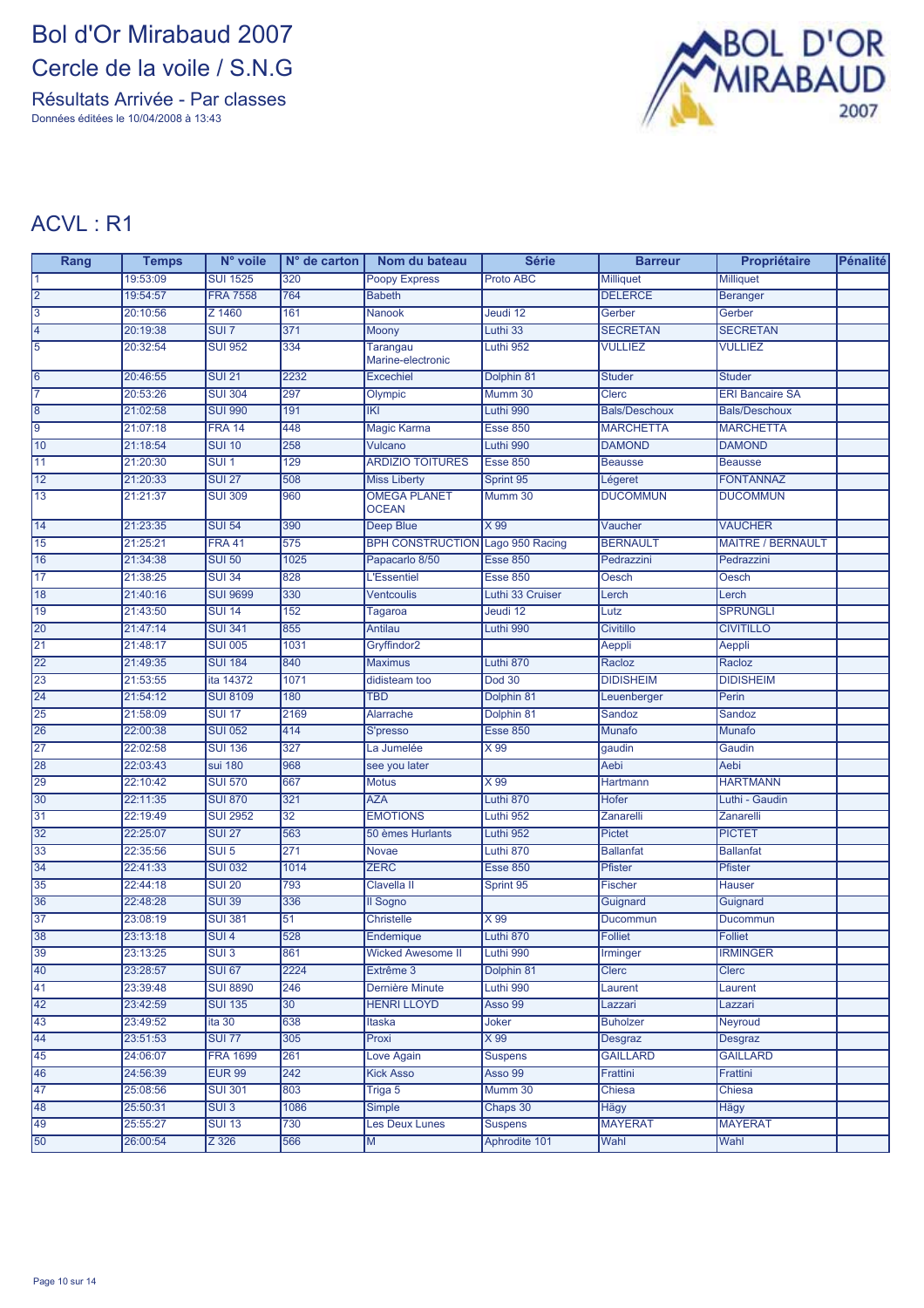Résultats Arrivée - Par classes Données éditées le 10/04/2008 à 13:43



#### ACVL : R1

| Rang | <b>Temps</b> | $N^{\circ}$ voile | $N^{\circ}$ de carton | Nom du bateau    | <b>Série</b>        | <b>Barreur</b>       | Propriétaire                            | Pénalité |
|------|--------------|-------------------|-----------------------|------------------|---------------------|----------------------|-----------------------------------------|----------|
| 51   | 26:43:27     | <b>FRA11</b>      | 149                   | <b>PETER PAN</b> | Sprint 95           | Dekerle              | <b>Dekerle</b>                          |          |
| 52   | 27:32:07     | <b>SUI 78</b>     | 168                   | <b>DIABLO</b>    | <b>Joker</b>        | Bugna                | Bugna                                   |          |
| 53   | 30:20:06     | <b>SUI 80</b>     | 536                   | <b>Nicolus</b>   | <b>Flying Forty</b> | <b>DIDISHEIM</b>     | <b>DIDISHEIM</b>                        |          |
| 54   | 30:38:01     | <b>SUI 7777</b>   | 282                   | <b>Red Dot</b>   | <b>Banner 28</b>    | <b>Witting</b>       | <b>Morris</b>                           |          |
| 55   | 30:45:09     | <b>SUI 2073</b>   | 1117                  | <b>BEAUFIX</b>   | X 95                | <b>I</b> Pasche      | Pasche                                  |          |
| 56   | 31:58:00     | <b>SUI 13</b>     | 801                   | <b>ONDINE</b>    | Tofinou 9.50        | <b>BURNIER</b>       | <b>BURNIER</b>                          |          |
| 57   | 32:12:07     | <b>FRA 16696</b>  | 782                   | <b>Illawarra</b> | Sprint 95           | Mounié               | Mounié                                  |          |
| 58   | 32:44:57     | <b>GBR 9995T</b>  | 1085                  | <b>IERIS</b>     | Out95               | <b>BRIGGS/PAWSON</b> | <b>OUT AND OUT</b><br><b>ISOLUTIONS</b> |          |
| 59   | 33:49:58     | <b>SUI 15</b>     | 735                   | Lékum du Lac     | Tofinou 9.50        | <b>Kummerman</b>     | <b>Kummerman</b>                        |          |

| Statistiques pour la classe R1 |                                   |  |  |  |
|--------------------------------|-----------------------------------|--|--|--|
| Nombre de bateaux partants: 64 | INombre de bateaux arrivés: 59    |  |  |  |
| Nombre de bateaux abandons: 3  | Nombre de bateaux disqualifiés: 0 |  |  |  |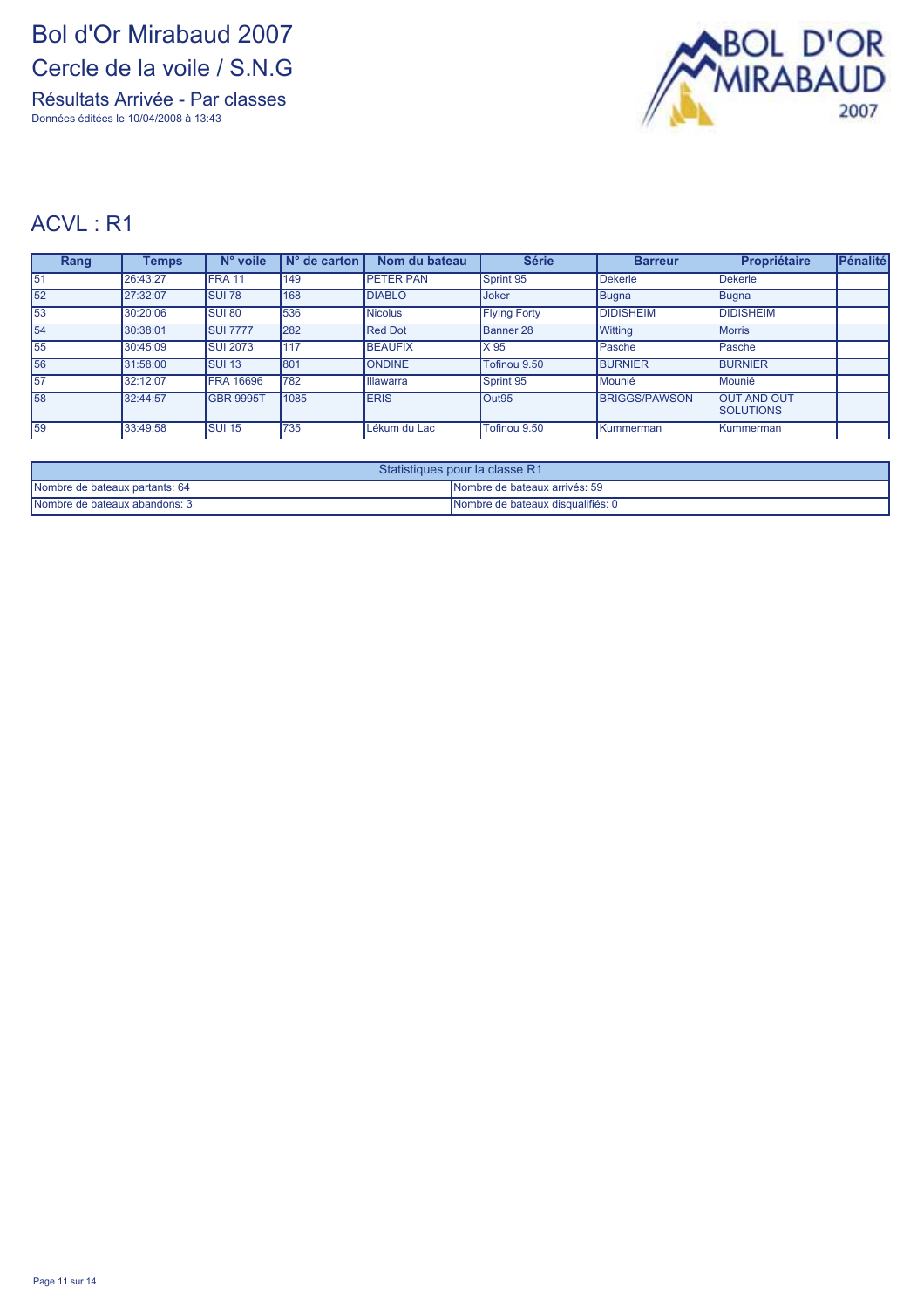Résultats Arrivée - Par classes Données éditées le 10/04/2008 à 13:43



#### ACVL : R2

| Rang            | <b>Temps</b> | N° voile          | $No$ de carton | Nom du bateau          | <b>Série</b>        | <b>Barreur</b>         | Propriétaire           | Pénalité |
|-----------------|--------------|-------------------|----------------|------------------------|---------------------|------------------------|------------------------|----------|
| $\overline{1}$  | 21:45:05     | SUI <sub>1</sub>  | 254            | Léonard                | First 32            | <b>REY</b>             | <b>REY</b>             |          |
| $\overline{2}$  | 21:54:12     | <b>SUI 185</b>    | 587            | Barbarella             | $5.5$ JI            | <b>Bouvier</b>         | <b>Bouvier</b>         |          |
| $\overline{3}$  | 22:06:06     | <b>SUI 8713</b>   | 143            | <b>SURFIN</b>          | Finngulf 31         | Aschwanden             | Aschwanden             |          |
| $\vert 4$       | 22:12:55     | $Z$ <sub>5</sub>  | 352            | Canios                 | Luthi 29            | <b>Matthys</b>         | <b>MATTHYS</b>         |          |
| $\overline{5}$  | 22:13:52     | <b>FRA 112</b>    | 64             | <b>MERRY II</b>        | Aphrodite 101       | <b>CARPE</b>           | <b>CARPE</b>           |          |
| $\overline{6}$  | 22:14:51     | SUI <sub>1</sub>  | 744            | <b>JULIE</b>           | Luthi 850           | <b>Schaerrer</b>       | Schaerrer              |          |
| 7               | 22:24:54     | <b>SUI 2084</b>   | 263            | Jaisalmer              | Banner 33           | Huber                  | <b>HUBER</b>           |          |
| $\overline{8}$  | 22:48:00     | <b>SUI 1497</b>   | 677            | <b>Blue Note</b>       | <b>Suspens</b>      | <b>EGGLI</b>           | <b>EGGLI</b>           |          |
| 9               | 23:57:32     | <b>SUI 51</b>     | 505            | <b>Twinky</b>          | Moser <sub>m2</sub> | Jordan                 | <b>Boucherba</b>       |          |
| 10              | 24:13:15     | <b>SUI 1008</b>   | 277            | Maurablia              | Luthi 28            | <b>POUJOULAT</b>       | <b>POUJOULAT</b>       |          |
| $\overline{11}$ | 24:14:33     | Z 2087            | 116            | <b>EL AMARETTO</b>     | Granada 31          | <b>Seitz</b>           | <b>Seitz</b>           |          |
| $\overline{12}$ | 24:28:54     | <b>SUI 1158</b>   | 384            | Goof                   | Contessa 32         | <b>GAVIN</b>           | <b>GAVIN</b>           |          |
| $\overline{13}$ | 25:00:13     | $\overline{Z}$ 40 | 609            | Korrigan               | $6m$ JI             | Janet                  | Janet                  |          |
| $\overline{14}$ | 26:15:50     | <b>SUI 1039</b>   | 280            | <b>Baraka</b>          | Aphrodite 101       | <b>Mellos</b>          | <b>Mellos</b>          |          |
| 15              | 26:26:06     | <b>SUI 216</b>    | 216            | <b>IMAGINE</b>         | Daydream 300        | Deffaugt               | Deffaugt               |          |
| 16              | 26:34:01     | <b>FRA 286</b>    | 158            | <b>OH LA LA</b>        | $\times 332$        | <b>Collomb Ravinet</b> | <b>Collomb Ravinet</b> |          |
| $\overline{17}$ | 27:10:55     | <b>SUI 89</b>     | 513            | Rock me Baby           | <b>Suspens</b>      | <b>WALKER</b>          | <b>WALKER</b>          |          |
| 18              | 28:23:30     | <b>SUI 1134</b>   | 846            | Callisto               | Wano                | <b>REVILLARD</b>       | <b>REVILLARD</b>       |          |
| 19              | 29:14:17     | <b>SUI 782</b>    | 379            | <b>Mitielvent</b>      | <b>First 31.7</b>   | <b>PITTET</b>          | <b>NORMAND</b>         |          |
| 20              | 29:16:44     | <b>FRA 153</b>    | 54             | <b>NORA</b>            | First 29            | Ackermann              | Ackermann              |          |
| $\overline{21}$ | 29:35:37     | <b>FRA 34</b>     | 849            | <b>Lady Murdoch</b>    | Sweden Yacht 34     | <b>SALMON</b>          | <b>SALMON</b>          |          |
| 22              | 29:38:25     | <b>SUI 920</b>    | 676            | Euridyce               | Jouet 920           | Frangoulis             | Straumann              |          |
| 23              | 29:41:55     | <b>SUI 3378</b>   | 787            | Love Boat              | Gib Sea 90          | <b>KOCH</b>            | Koch                   |          |
| $\overline{24}$ | 29:50:50     | Z 864             | 821            | <b>Golden shamrock</b> | Shamrock 30         | <b>Halnaut</b>         | <b>Halnaut</b>         |          |
| $\overline{25}$ | 29:58:39     | <b>SUI 41</b>     | 126            | <b>Tzigane</b>         | Nomade 830          | Rieben                 | Rieben                 |          |
| 26              | 30:09:09     | <b>SUI 57</b>     | 857            | Minnie                 | Elan 31             | <b>Stock</b>           | <b>Stock</b>           |          |
| $\overline{27}$ | 30:18:35     | Z 403             | 601            | Souïmanga              | Luthi 28            | <b>HUNZIKER</b>        | <b>HUNZIKER</b>        |          |
| 28              | 30:27:27     |                   | 1050           | Wing Yen II            | Daydream 300        | <b>SERVANT</b>         | <b>SERVANT</b>         |          |
| 29              | 30:34:52     | Z 329             | 774            | Patootie               | Confortina 32       | spielmann              | Spielmann              |          |
| 30              | 30:42:54     | <b>SUI 59</b>     | 1047           | <b>Atimeria</b>        | <b>Suspens</b>      | <b>Bujard</b>          | <b>Huismans</b>        |          |
| 31              | 30:44:35     | <b>SUI 10</b>     | 19             | Lady Jo                | Elan 33             | Magnin                 | <b>MAGNIN</b>          |          |
| 32              | 30:45:45     | <b>SUI 1236</b>   | 945            | <b>KINY III</b>        | Elan 31             | Edmond                 | <b>EDMOND</b>          |          |
| 33              | 30:54:10     | <b>SUI 184</b>    | 643            | Efunga                 | Aphrodite 101       | <b>GALLINA</b>         | <b>GALLINA</b>         |          |
| 34              | 30:55:28     | SUI <sub>4</sub>  | 173            | <b>HANG LOOSE</b>      | Sun Odyssey 30      | <b>EGLI</b>            | Egli                   |          |
| 35              | 30:58:03     | <b>SUI 498</b>    | 642            | Aloa                   | Optima 106          | <b>GATTI</b>           | <b>GATTI</b>           |          |
| 36              | 31:29:11     | $\overline{Z}$ 1  | 836            | <b>Iceboat</b>         | Elan 31             | <b>Iseli</b>           | <b>Iseli</b>           |          |

| Statistiques pour la classe R2 |                                    |  |  |
|--------------------------------|------------------------------------|--|--|
| Nombre de bateaux partants: 55 | INombre de bateaux arrivés: 36     |  |  |
| Nombre de bateaux abandons: 18 | INombre de bateaux disqualifiés: 0 |  |  |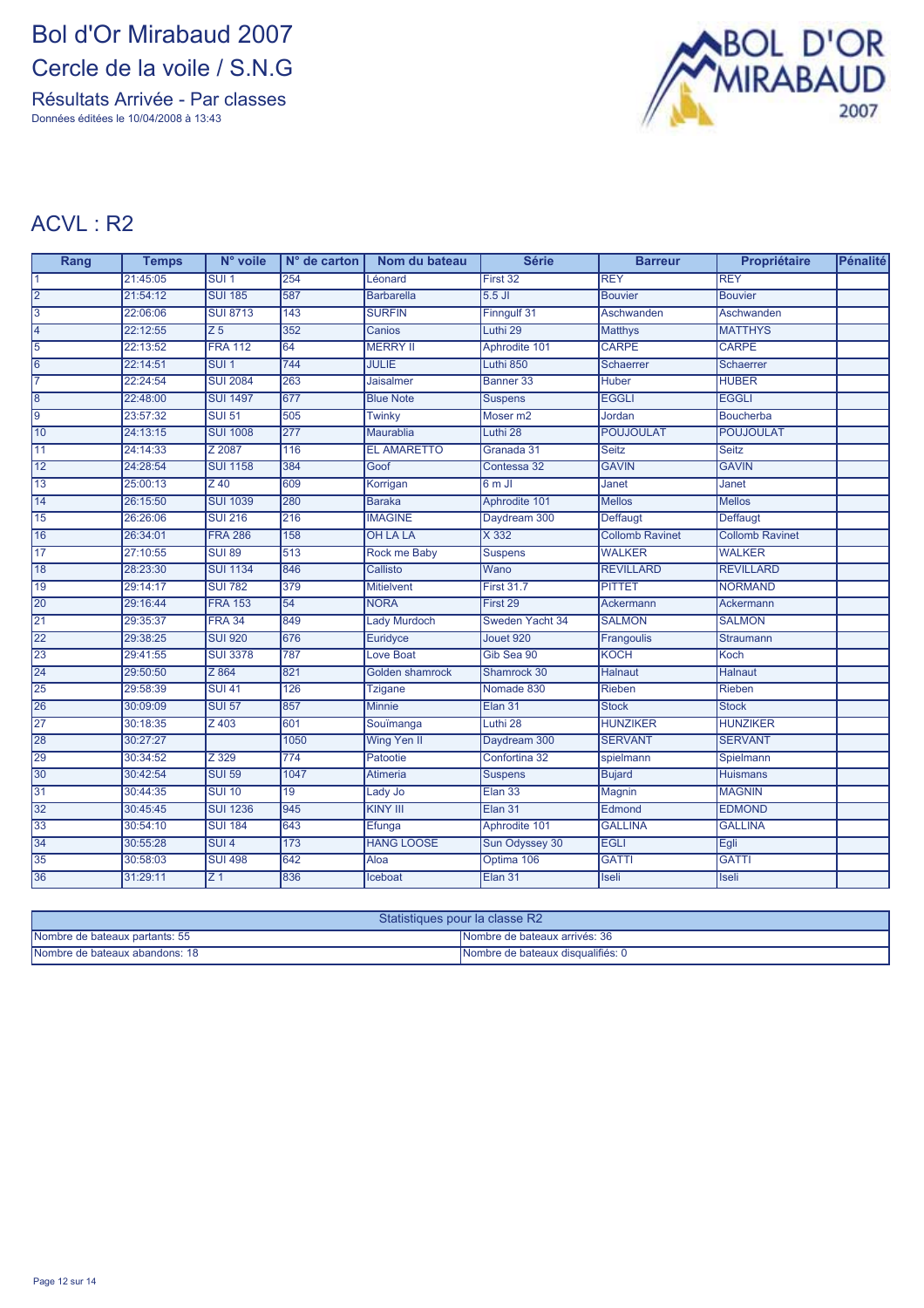Résultats Arrivée - Par classes Données éditées le 10/04/2008 à 13:43



#### **ACVL:S1**

| Rang            | <b>Temps</b> | N° voile         | N° de carton | Nom du bateau          | <b>Série</b>         | <b>Barreur</b>          | Propriétaire                      | <b>Pénalité</b> |
|-----------------|--------------|------------------|--------------|------------------------|----------------------|-------------------------|-----------------------------------|-----------------|
| 11              | 20:31:19     | <b>SUI 24</b>    | 8            | <b>AKVA-Light</b>      |                      | <b>Weibel / Klipfel</b> | Weibel                            |                 |
| $\overline{2}$  | 20:51:52     | <b>SUI 777</b>   | 286          | Pacha Too              |                      | <b>CHRISTE</b>          | <b>CHRISTE</b>                    |                 |
| 3               | 21:08:38     | <b>SUI 261</b>   | 295          | Day Trip               | <b>First Class 8</b> | De Carlo                | De Carlo                          |                 |
| l4              | 21:16:20     | <b>FRA 33</b>    | 160          | <b>GALIOTE</b>         | Hélium 7.65          | <b>TORFOU</b>           | <b>TORFOU</b>                     |                 |
| l5              | 21:16:36     | <b>SUI 131</b>   | 995          | Coriace                | $6.5m$ SI            | Rousselle               | Rousselle                         |                 |
| 6               | 21:17:18     | <b>SUI 729</b>   | 463          | Nul en classe          | <b>First Class 8</b> | Fallot                  | Fallot                            |                 |
| 17              | 21:33:12     | <b>SUI 395</b>   | 1023         | <b>J-SUI</b>           |                      | Winteler                | Winteler                          |                 |
| l8              | 21:58:30     | <b>SUI 747</b>   | 971          | <b>D.I. HOME</b>       |                      | <b>BACHY</b>            | <b>BACHY</b>                      |                 |
| l9              | 22:13:39     |                  | 8007         | Poussière d'Etoiles 21 |                      | <b>Nalpowik</b>         | Nalpowik                          |                 |
| 10              | 22:15:44     | <b>FRA 9465</b>  | 65           | <b>MISTER JINGLES</b>  |                      | <b>RAPPO</b>            | <b>RAPPO</b>                      |                 |
| 11              | 22:21:49     | <b>SUI 424</b>   | 70           | don't worry            | Bénéteau 25          | Roch                    | <b>ROCH</b>                       |                 |
| $\overline{12}$ | 22:51:54     | <b>SUI 1121</b>  | 41           | <b>LITTLE NEMO</b>     | Amigo                | Pfyffer                 | <b>Pfyffer</b>                    |                 |
| 13              | 22:59:00     | <b>FRA 01</b>    | 8000         | <b>MISTERX.</b>        | Open 7.50            | <b>CALAS</b>            | Calas                             |                 |
| 14              | 23:38:22     | <b>FRA 225</b>   | 479          | Oxygène                | Melges 24            | Richardt                | Richardt                          |                 |
| 15              | 23:38:45     | <b>SUI 100</b>   | 417          | <b>Nicolas</b>         | $6.5m$ SI            | <b>Hostettler</b>       | <b>Hostettler</b>                 |                 |
| 16              | 23:46:52     | <b>FRA 0002</b>  | 8002         | <b>Maelys</b>          |                      | <b>BAYEN</b>            | <b>GL Composite</b>               |                 |
| $\overline{17}$ | 24:02:14     | <b>SUI 32</b>    | 997          | <b>NAEF</b>            |                      | <b>Peyrot Wasmer</b>    | <b>Peyrot Wasmer</b>              |                 |
| 18              | 24:03:57     | <b>SUI 474</b>   | 537          | <b>P'tits Lacs</b>     | Surprise             | <b>LACOUR</b>           | <b>LACOUR</b>                     |                 |
| 19              | 26:00:30     | <b>FRA 0007</b>  | 1035         | éole                   | Sprinto              | obéllianne              | laurence                          |                 |
| 20              | 26:15:35     | <b>SUI 7624</b>  | 1056         | insieme                | Projection 762       | <b>Streuli</b>          | <b>Streuli</b>                    |                 |
| 21              | 26:34:44     | <b>FRA 27942</b> | 8003         | <b>TZIGANE</b>         |                      | <b>GUIRAUD</b>          | <b>GUIRAUD</b>                    |                 |
| 22              | 26:37:33     | <b>SUI 551</b>   | 1036         | Grain de Sel           | <b>First Class 8</b> | <b>Blanc</b>            | <b>Blanc</b>                      |                 |
| 23              | 27:30:44     | sui sui 1        | 1060         | <b>ABOUBA II</b>       |                      | <b>Burri</b>            | <b>Burri</b>                      |                 |
| 24              | 30:04:04     | <b>SUI 494</b>   | 494          | Le Mergule             |                      | <b>Theurillat</b>       | <b>Theurillat Christine &amp;</b> |                 |
| 25              | 30:16:01     | <b>SUI 749</b>   | 268          | Troubadour             | First Class 8 Open   | <b>VIAL</b>             | <b>VIAL</b>                       |                 |
| 26              | 31:59:04     | <b>FRA 62</b>    | 1044         | funenbulle 2           | Sprinto              | <b>Boulay</b>           | Rossignol                         |                 |

| Statistiques pour la classe S1 |                                    |  |  |
|--------------------------------|------------------------------------|--|--|
| Nombre de bateaux partants: 35 | INombre de bateaux arrivés: 26     |  |  |
| Nombre de bateaux abandons: 6  | INombre de bateaux disqualifiés: 0 |  |  |